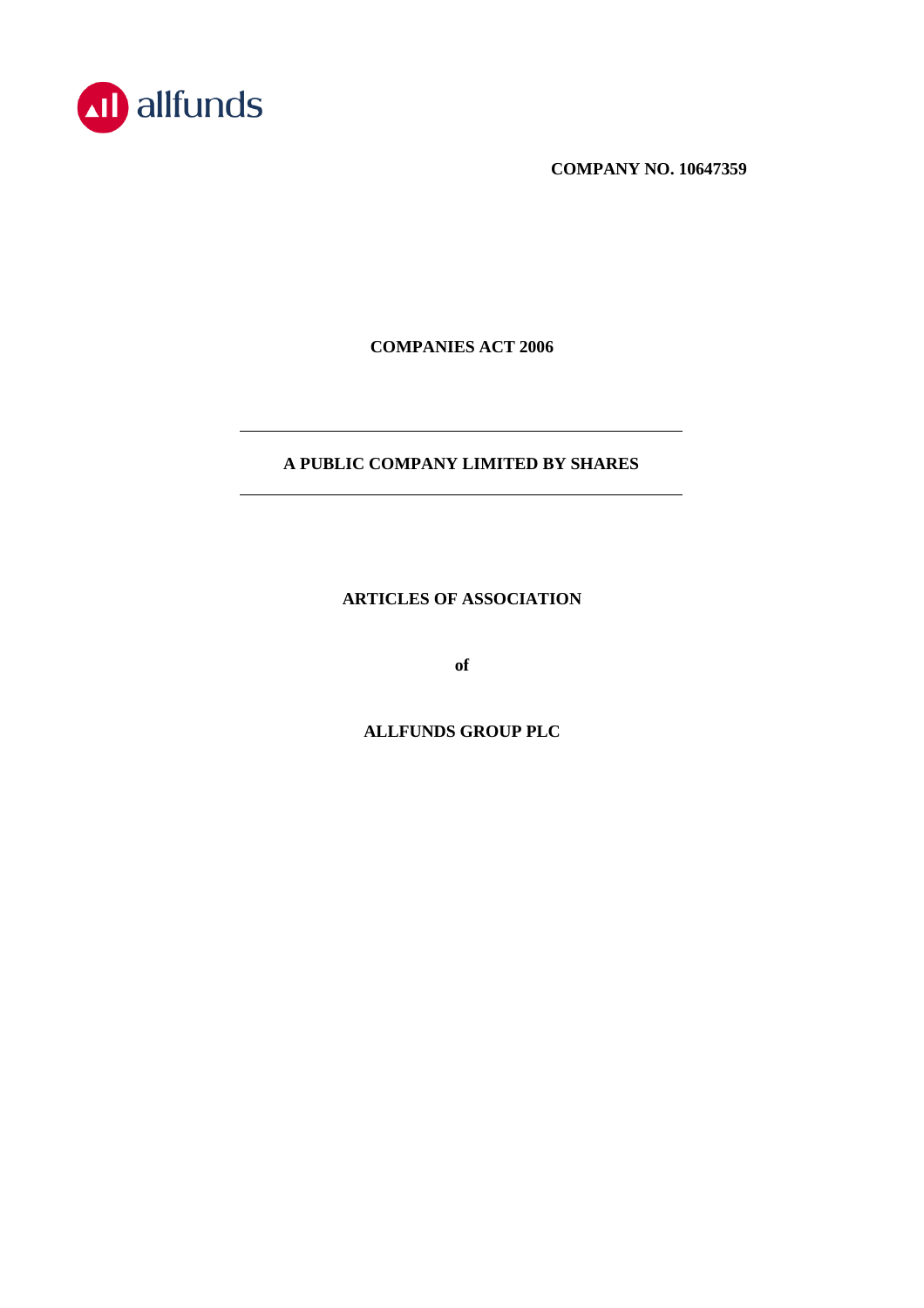

# **CONTENTS**

# **CLAUSE**

# **PAGE**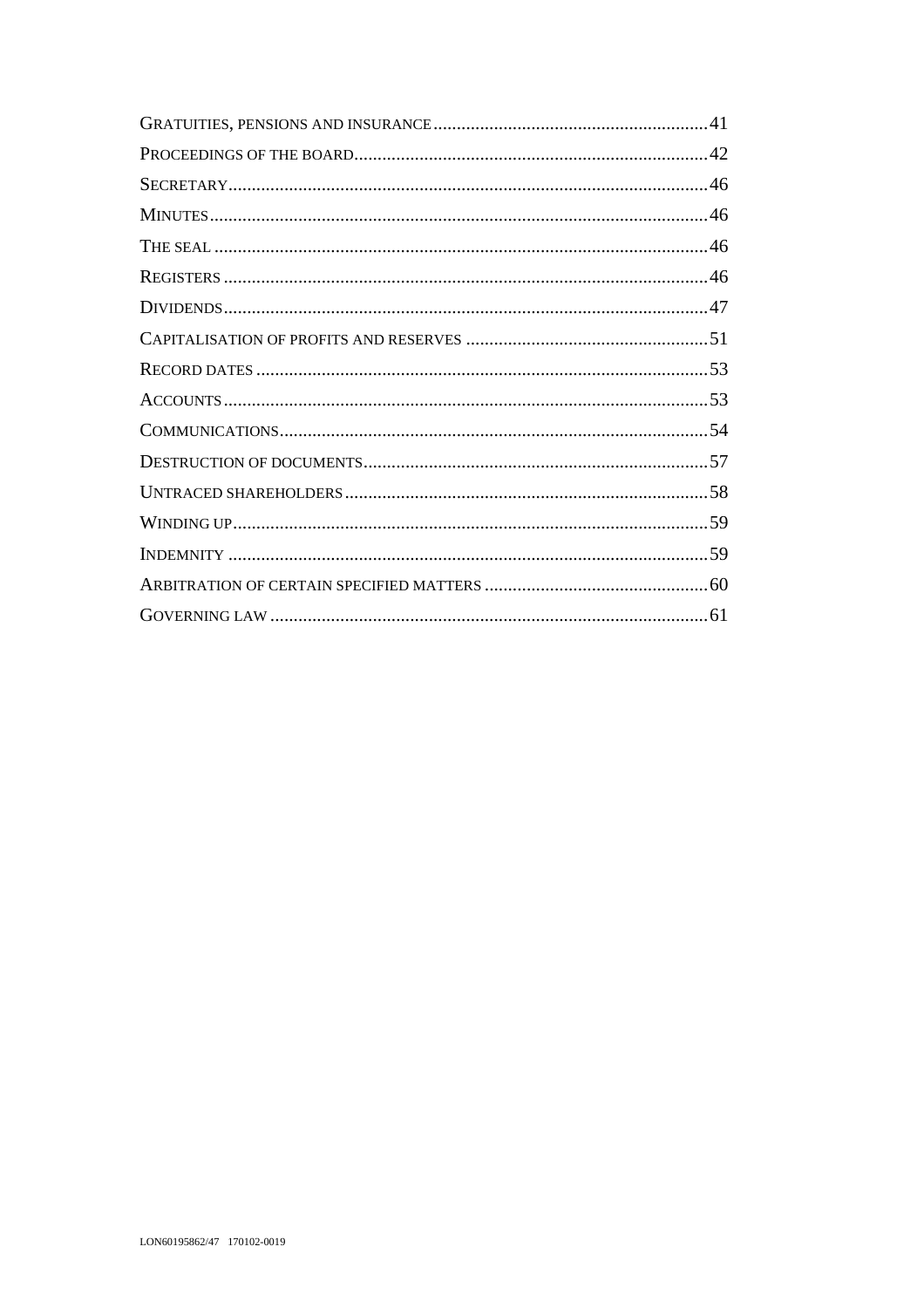

**COMPANY NO. 10647359**

# **COMPANIES ACT 2006**

# **A PUBLIC COMPANY LIMITED BY SHARES**

# **ARTICLES OF ASSOCIATION**

**of**

#### **ALLFUNDS GROUP PLC**

(adopted by special resolution passed on {date of adoption})

#### **PRELIMINARY**

<span id="page-3-0"></span>1. The regulations in the Companies (Model Articles) Regulations 2008 as in force at the date of incorporation of the Company shall not apply to the Company. **Relevant model articles**

**Definitions**

<span id="page-3-1"></span>2. In these Articles, except where the subject or context otherwise requires:

*Act* means the Companies Act 2006 including any modification or re-enactment of it for the time being in force;

*acting in concert* or *concert parties (personen met wie in onderling overleg wordt gehandeld)* shall have the meaning given to it in the Dutch Financial Supervision Act (*Wet op het financieel toezicht*) and shall be interpreted in accordance with the Dutch Mandatory Bid Rules as follows:

natural persons, entities or companies collaborating on the basis of an agreement with the purpose to acquire predominant control (*overwegende zeggenschap*) in the Company or, if the Company is one of the collaborators, to obstruct an announced public offer for the Company and, for the purposes of this definition, the following natural persons, entities and companies are in any event deemed to act in concert with:

(1) entities and companies that are part of the same group (being understood as an economic unit in which legal persons and partnerships are organizationally interconnected); and

(2) natural persons, entities and companies and their subsidiaries or other controlled entities,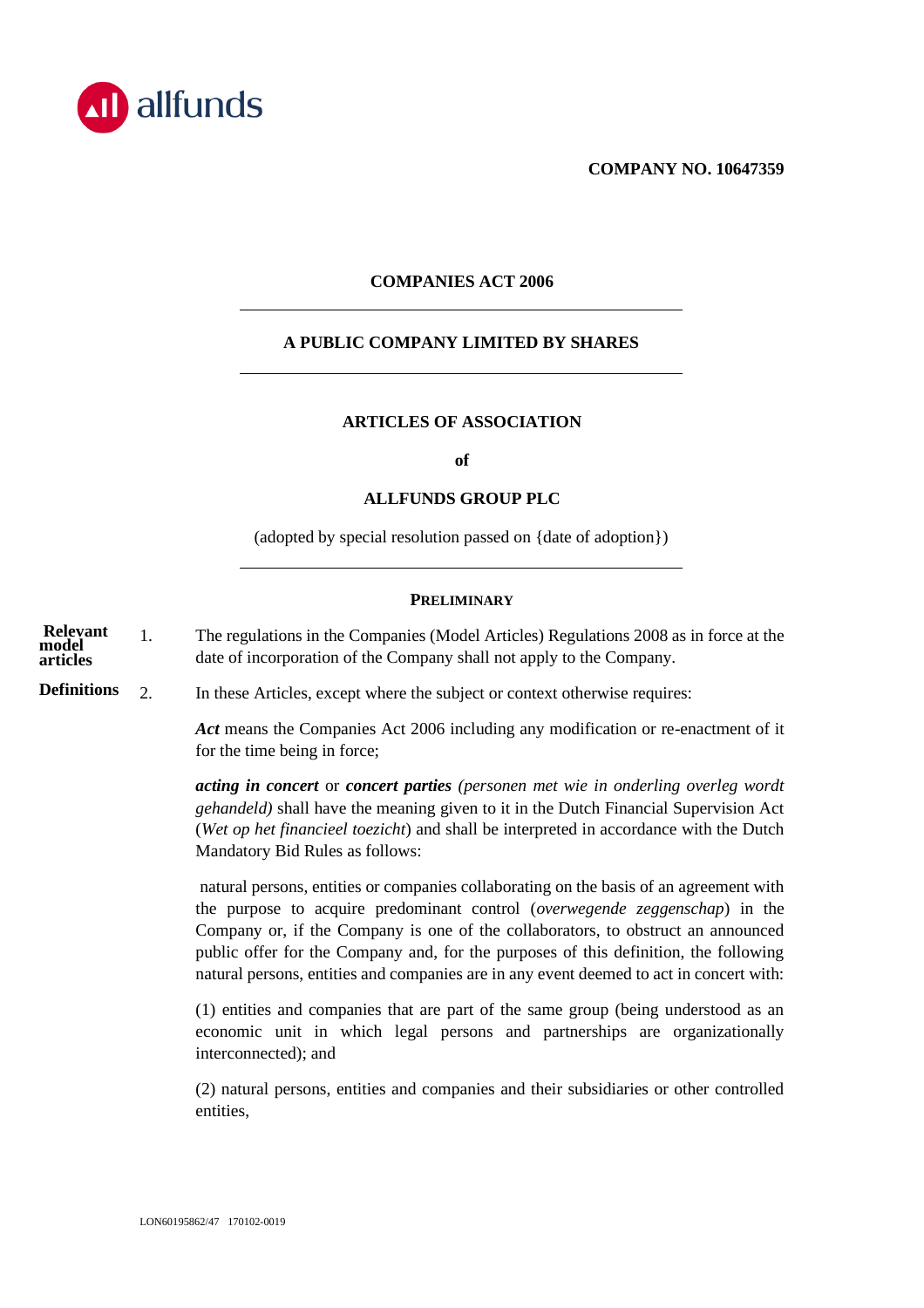provided that: (A) entities or companies owned by a sovereign body will not be considered to be acting in concert or concert parties merely by virtue of the fact of common ownership by a sovereign body to the extent such entities or companies are not actively collaborating or sharing any information to coordinate the exercise of voting rights in relation to the Company generally or with the purpose of acquiring control in the Company or to obstruct a public offer for the Company; and (B) any party to a grandfathered concert increasing its participation in the company after first admission through a different subsidiary, the concert is exempted from having to make a mandatory bid;

*Articles* means these articles of association as altered from time to time by special resolution;

*auditors* means the auditors of the Company;

*the board* means the directors or any of them acting as the board of directors of the Company;

*business day* means a day (excluding Saturdays and Sundays) on which banks are generally open in London, Madrid and Amsterdam for the transaction of normal banking business;

*certificated share* means a share in the capital of the Company that is not an uncertificated share and references in these Articles to a share being held in certificated form shall be construed accordingly;

*clear days* in relation to the sending of a notice means the period excluding the day on which a notice is given or deemed to be given and the day for which it is given or on which it is to take effect;

*conflicted director* has the meaning given in Article [165\(a\);](#page-41-2)

*director* means a director of the Company;

*dividend* means dividend or bonus;

### *Dutch Mandatory Bid Rules* means:

(a) the rules set out in Chapter 5.5 of the Dutch Financial Supervision Act (*Wet op het financieel toezicht*), therefore explicitly including but not limited to article 5:70 (mandatory offer) in which the reference to 'Dutch public company (*naamloze vennootschap*) with seat in the Netherlands' is understood to be excluded and replaced with the Company, article 5:71 (exemptions), article 5:72 (grace period and special dispensation) article 5:72a (announcement offer) and article 5:73 (sanctions Enterprise Chamber), it further being understood and agreed that any reference to the Enterprise Chamber in the Act that pertains to a 'Dutch public company (*naamloze vennootschap*) with seat in the Netherlands', is excluded and replaced with a reference to the Special Arbitral Tribunal.

(b) the Exemption Decree Public Takeover Bids Dutch Financial Supervision Act (*Vrijstellingsbesluit overnamebiedingen Wft*) regarding specific exemptions of aforementioned article 5:70 paragraph 1,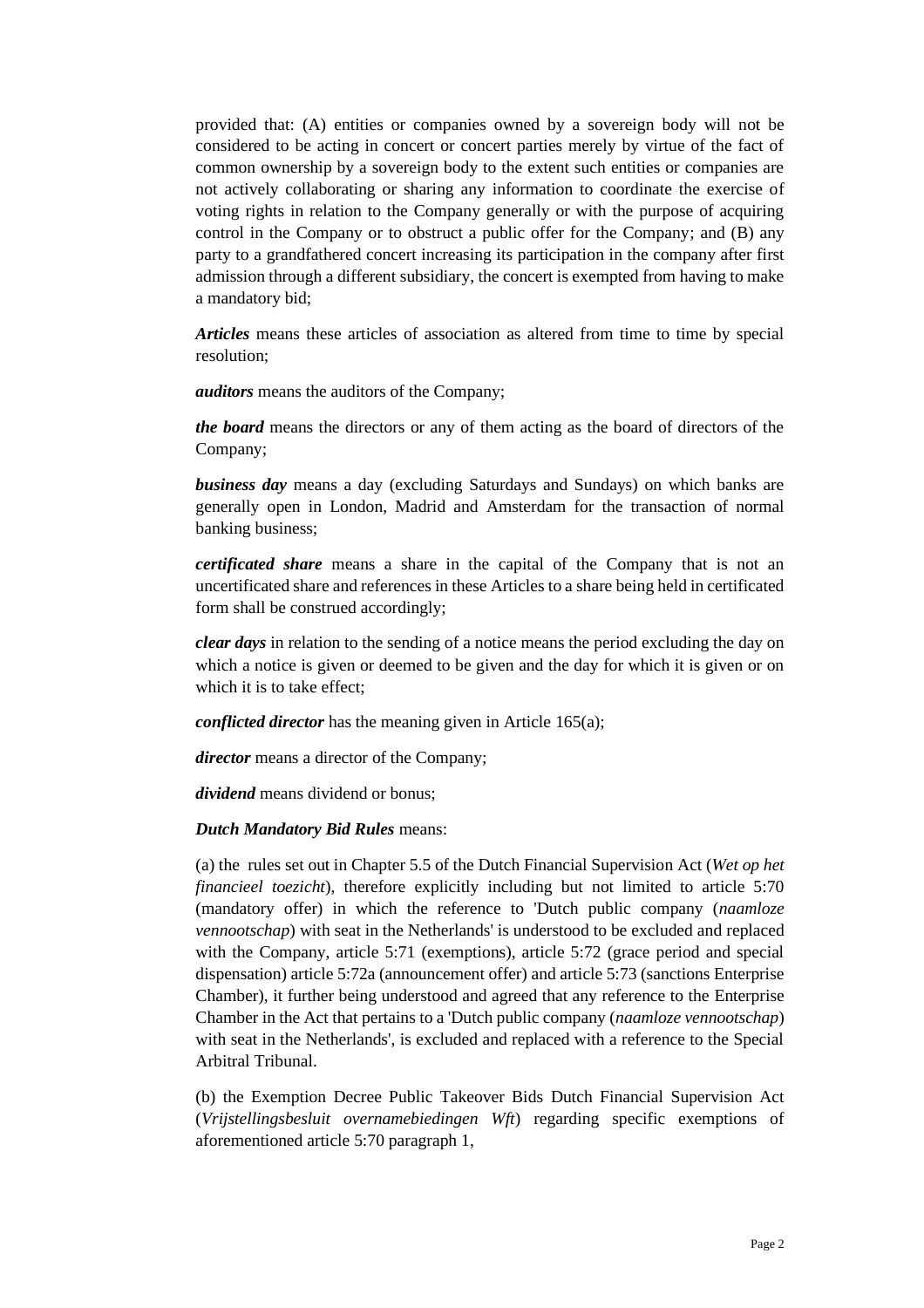(c) Public Takeover Bids Decree (*Besluit openbare biedingen Wft*) regarding specific offer procedural rules and supervision by the Dutch Financial Market Authority (*Stichting Autoriteit Financiële Markten*) for an offer of securities of the Company (as a company with seat outside the Netherlands), and

(d) Exemption Regulations Dutch Financial Supervision Act (*Vrijstellingsregeling Wft*) regarding exemptions to specific bidders

(all as amended, supplemented and superseded from time to time), it being further understood and agreed that ;

*EI* means an interest in the ordinary shares in the capital of the Company traded and settled through Euroclear;

*EI Holder* means the holder of an EI (which shall, for the avoidance of doubt, exclude Euroclear);

*Enterprise Chamber* means the Enterprise Chamber of the Amsterdam Court of Appeals (*ondernemingskamer van het gerechtshof Amsterdam*);

*entitled by transmission* means, in relation to a share in the capital of the Company, entitled as a consequence of the death or bankruptcy of the holder or otherwise by operation of law;

*equitable price* means the highest price paid by the relevant Shareholder or any of its concert parties in year period preceding the announcement of the mandatory bid (or such other price as determined by the Enterprise Chamber);

*Euroclear* means the electronic clearing and settlement system operated by Euroclear Nederland facilitating the trading, clearing and settlement of securities traded on Euronext Amsterdam and any successor to such system in accordance with the Euroclear Rules;

*Euroclear Nederland* means Nederlands Centraal Instituut voor Giraal Effectenverkeer B.V., a private company with limited liability incorporated under the laws of the Netherlands, and designated as the Dutch Central Depository for the purposes of the Dutch Securities (Bank Giro Transactions) Act;

*Euroclear Rules* means the provisions of the Dutch Giro Securities Transactions Act and any further terms and conditions under which the Company's ordinary shares clear and settle in Euroclear ;

*Group* means the Company and all direct and indirect subsidiaries and undertakings of the Company from time to time, and *Group Company*, *Group Companies* and *member of the Group* shall have a corresponding meaning;

*holder* in relation to a share in the capital of the Company means the member whose name is entered in the register as the holder of that share or, if the share is held through a collective deposit or a book-entry deposit of shares, the member whose name is entered in the register as the holder of the share or the EI Holder of that share (as the context requires);

*mandatory bid* has the meaning given in Article [49;](#page-17-0)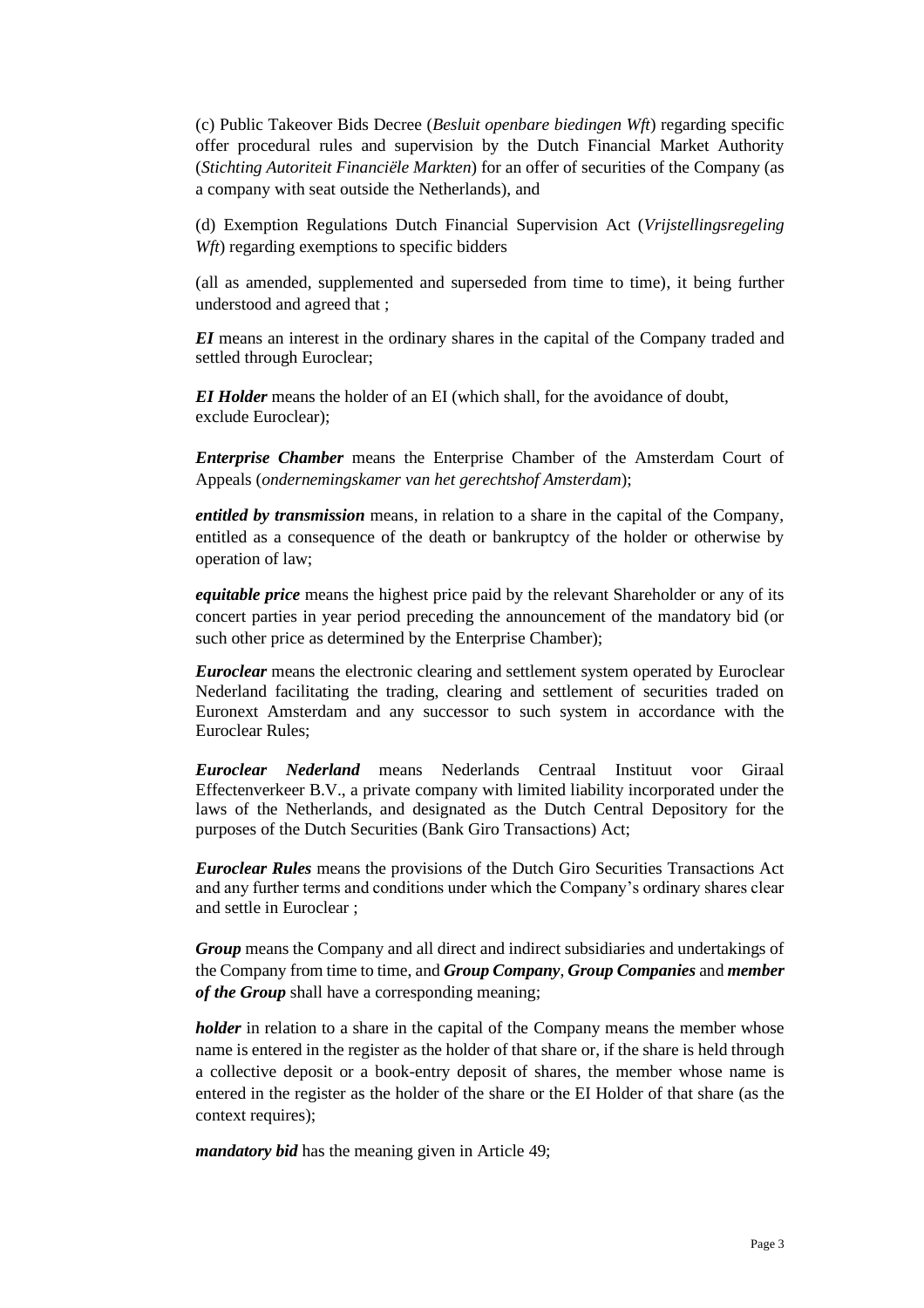*member* means a member of the Company;

*office* means the registered office of the Company;

*paid* means paid or credited as paid;

*predominant control (overwegende zeggenschap)* shall have the meaning given to it in the Dutch Financial Supervision Act (*Wet op het financieel toezicht*) and shall be interpreted in accordance with the Dutch Mandatory Bid Rules as follows: the ability to exercise at least 30 per cent of the voting rights in a general meeting of the Company (it being understood that, for the purposes of these Articles (including Article 3 hereof), an EI Holder shall hold and shall be treated as having the ability to exercise the voting rights in a general meeting of the Company attaching to the shares in respect of which the EI Holder holds EIs);

*recognised person* means a recognised clearing house or a nominee of a recognised clearing house or of a recognised investment exchange, each of which terms has the meaning given to it by section 778 of the Act;

*register* means either or both of the issuer register of members and the operator register of members of the Company;

*Related Party* means a related party as referred to in the standards as adopted by the International Accounting Standards Boards and approved by the European Commission and, for the purposes of this definition (i) a director of the Company, and (ii) a person or persons who solely or jointly hold at least 10 per cent of the Company's shares or EIs, shall be considered to be a Related Party of the Company;

*seal* means the common seal of the Company and includes any official seal kept by the Company by virtue of section 49 or 50 of the Act;

*secretary* means the secretary of the Company and includes a joint, assistant, deputy or temporary secretary and any other person appointed to perform the duties of the secretary;

*share* means a share in the capital of the Company;

*Shareholder* means any member and/or EI Holder from time to time (as the context requires);

*Special Arbitral Tribunal* has the meaning given in Articl[e 242;](#page-62-1)

*uncertificated share* means (subject to applicable law) a share in the capital of the Company title to which is recorded on the register of members of the Company and which may be transferred by means of a relevant system and references in these Articles to a share being held in uncertificated form shall be construed accordingly; and

*United Kingdom* means Great Britain and Northern Ireland.

3. Where, in relation to a share, these Articles refer to a *relevant system*, the reference is to the relevant system in which that share is a participating security at the relevant time. **Constructio n**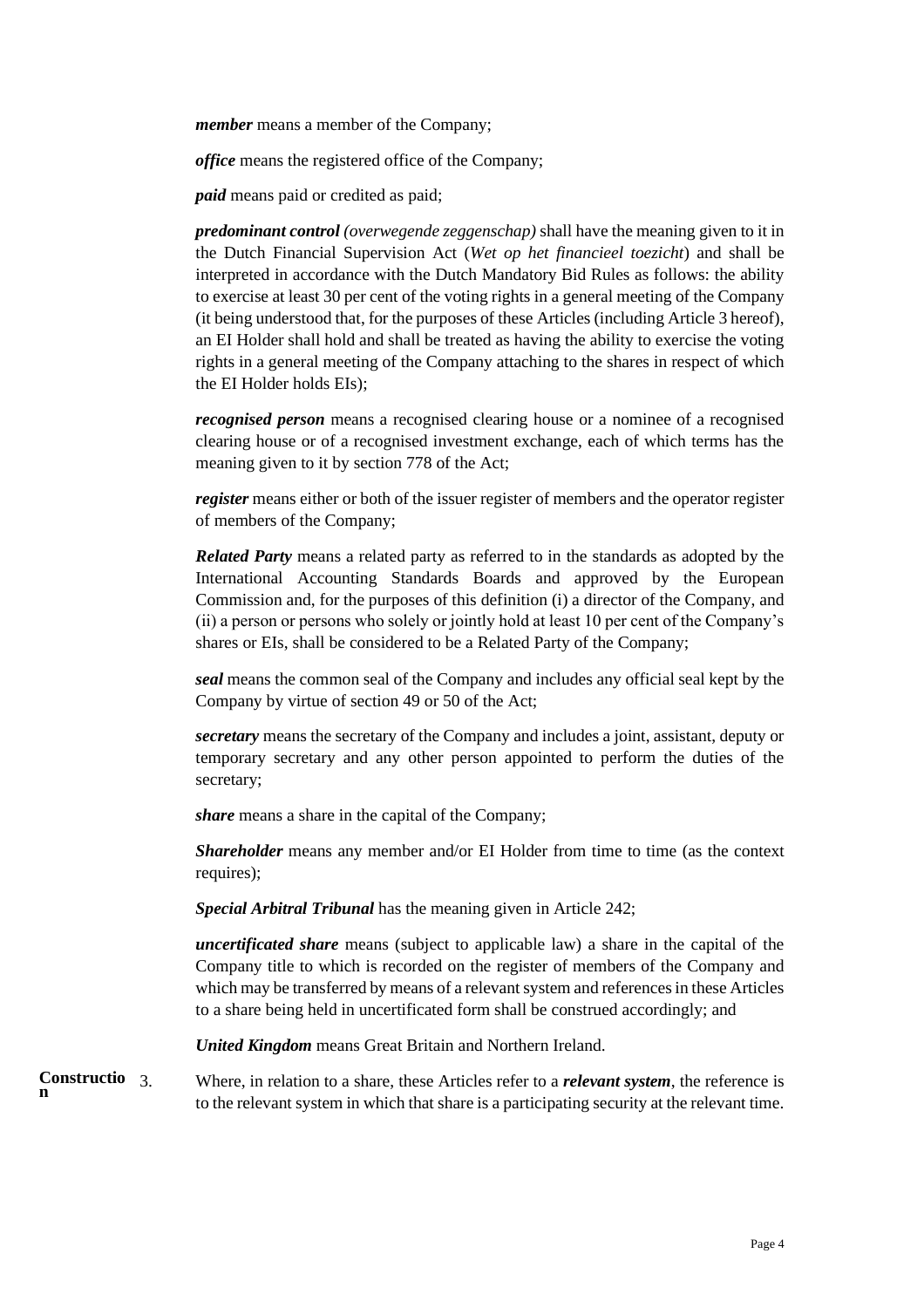References to a document or information being *sent,supplied or given* to or by a person mean such document or information, or a copy of such document or information, being sent, supplied, given, delivered, issued or made available to or by, or served on or by, or deposited with or by that person by any method authorised by these Articles, and *sending, supplying* and *giving* shall be construed accordingly.

References to *writing* mean the representation or reproduction of words, symbols or other information in a visible form by any method or combination of methods, whether in electronic form or otherwise, and *written* shall be construed accordingly.

Nothing in these Articles shall preclude the holding and conducting of a meeting in such a way that persons who are not present together at the same place may by electronic means attend and speak and vote at it.

References to a person's *participation* in the business of any general meeting include without limitation and as relevant the right (including, in the case of a corporation, through a duly appointed representative) to speak, vote, be represented by a proxy and have access in hard copy or electronic form to all documents which are required by the Act or these Articles to be made available at the meeting and *participate* and *participating* shall be construed accordingly.

References to *electronic facility* mean a device, system, procedure, method or facility providing an electronic means of attendance at or participation in (or both attendance at and participation in) a general meeting determined by the board pursuant to Article [79.](#page-23-0)

References to a *meeting* mean a meeting convened and held in any manner permitted by these Articles, including without limitation a general meeting of the Company at which some persons entitled to be present attend and participate by means of electronic facility or facilities, and such persons shall be deemed to be *present* at that meeting for all purposes of the Act and these Articles and *attend* and *participate*, *attending* and *participating* and *attendance* and *participation* shall be construed accordingly.

Words denoting the singular number include the plural number and vice versa; words denoting the masculine gender include the feminine gender; and words denoting persons include corporations.

Words or expressions contained in these Articles which are not defined in Article [2](#page-3-1) but are defined in the Act have the same meaning as in the Act (but excluding any modification of the Act not in force at the date these Articles took effect) unless inconsistent with the subject or context.

Subject to the preceding paragraph, references to any provision of any enactment or of any subordinate legislation (as defined by section 21(1) of the Interpretation Act 1978) include any modification or re-enactment of that provision for the time being in force.

Headings and marginal notes are inserted for convenience only and do not affect the construction of these Articles.

In these Articles, (a) powers of delegation shall not be restrictively construed but the widest interpretation shall be given to them; (b) the word *board* in the context of the exercise of any power contained in these Articles includes any committee consisting of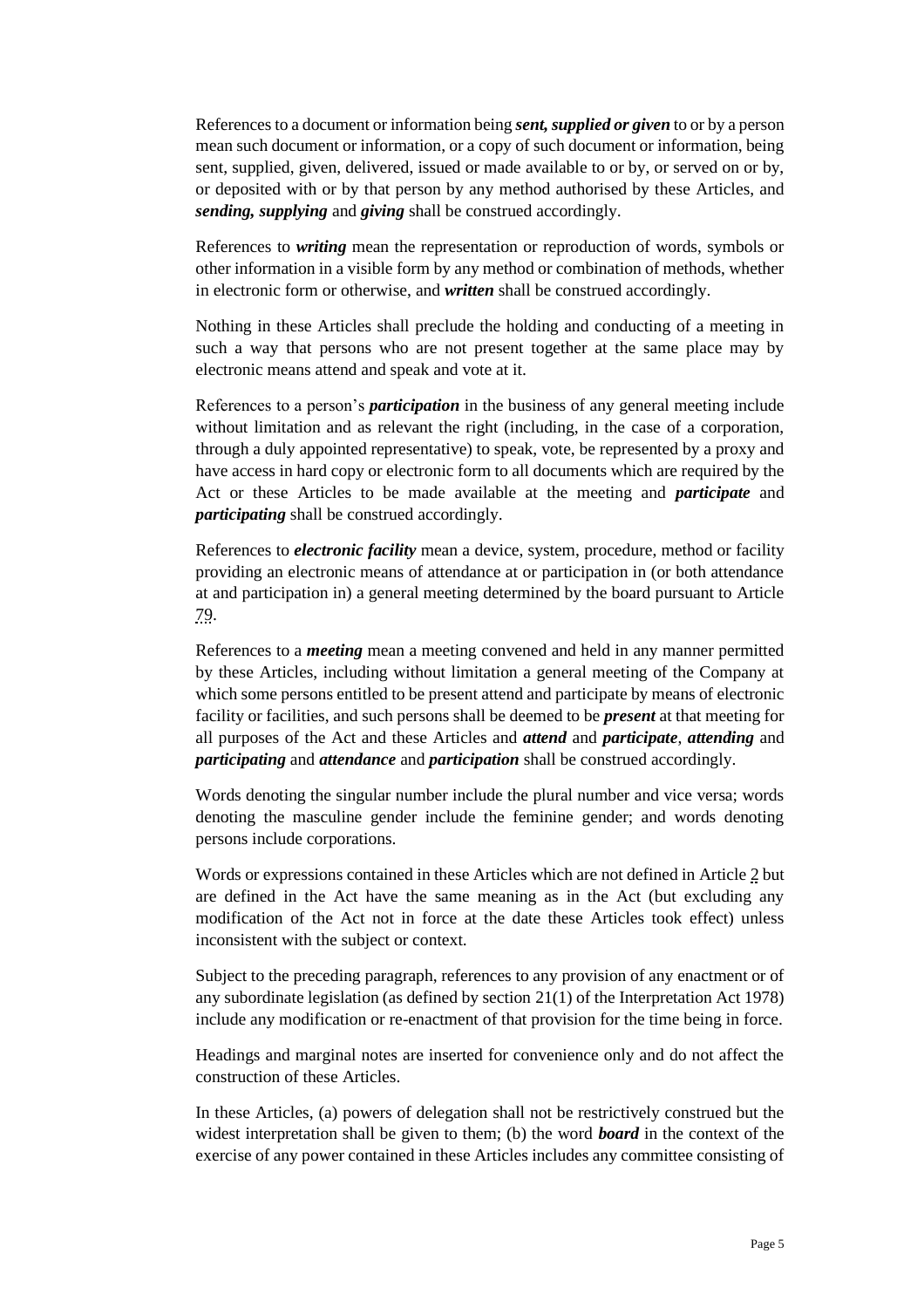one or more directors, any director, any other officer of the Company and any local or divisional board, manager or agent of the Company to which or, as the case may be, to whom the power in question has been delegated; (c) no power of delegation shall be limited by the existence or, except where expressly provided by the terms of delegation, the exercise of that or any other power of delegation; and (d) except where expressly provided by the terms of delegation, the delegation of a power shall not exclude the concurrent exercise of that power by any other body or person who is for the time being authorised to exercise it under these Articles or under another delegation of the power.

Shares that are part of a collective deposit or a book-entry deposit of shares, must be recorded in the register in the name of the relevant intermediary or Euroclear Netherlands (*Nederlands Centraal Instituut voor Giraal Effectenverkeer B.V.*), together with the date as per which they belong to the collective deposit or the bookentry deposit. The Company agrees that, where shares are part of a collective deposit or a book-entry deposit of shares, any and all rights and obligations attaching to the shares of the Company (including without limitation voting and dividend rights as set out in these Articles) shall, to the extent legally permissible, accrue to, be exercisable by or against, and be enforced by or against, the relevant EI Holder in accordance with and pursuant to the Dutch Securities (Bank Giro Transactions) Act.

Any reference in these Articles relating to a vote of, voting by or voting in respect of, in each case, a share, class of shares and/or specified nominal value of a class of shares shall be deemed to include any votes cast by the EI Holder in respect of such share or shares (and any such EI Holder shall be entitled to exercise the rights of a holder of a share as set out in these Articles, including without limitation in relation to the receipt of notice of a general meeting, attendance at a general meeting and appointment of proxies), provided that in the event more than one vote is cast in respect of the same share then only the vote of the member shall be counted by the Company.

### **SHARE CAPITAL AND LIMITED LIABILITY**

- <span id="page-8-0"></span>4. The liability of the members is limited to the amount, if any, unpaid on the shares held by them. **Limited liability**
- 5. Subject to the provisions of the Act and without prejudice to any rights attached to any existing shares or class of shares, any share may be issued with such rights or restrictions as the Company may by ordinary resolution determine or, subject to and in default of such determination, as the board shall determine. **Shares with special rights**
- Subject to the provisions of applicable law, the board may permit the holding of shares in any class of shares in uncertificated form and the transfer of title to shares in that class by means of a relevant system and may determine that any class of shares shall cease to be a participating security. **Uncertificat ed shares**
- 7. Shares that fall within a certain class shall not form a separate class of shares from other shares in that class because any share in that class: **Not separate class of shares**
	- (a) is held in uncertificated form; or
	- (b) is permitted in accordance with applicable law to become a participating security.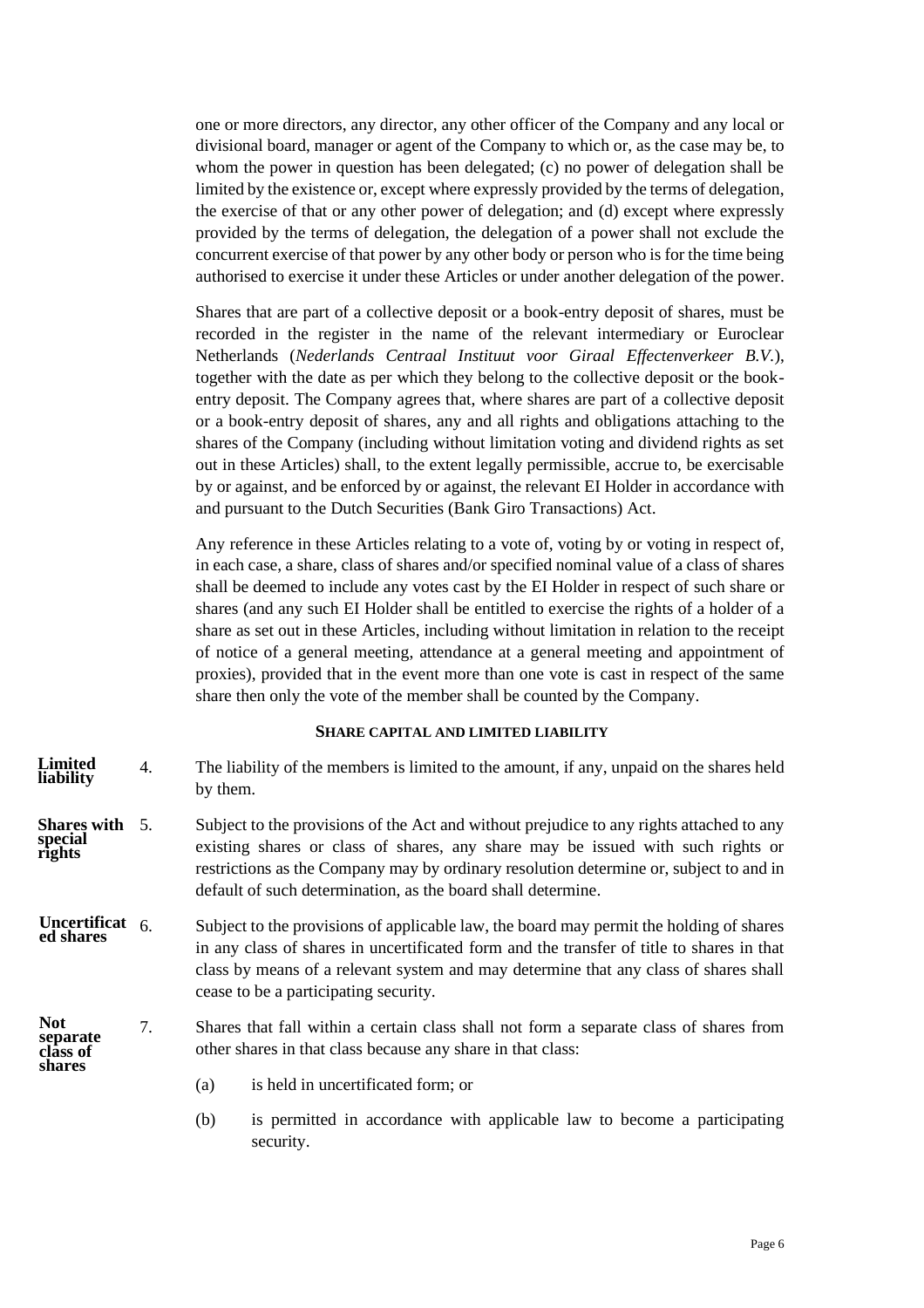**Exercise of Company's entitlements in respect of uncertificat ed share**

<span id="page-9-1"></span>8. Where any class of shares is a participating security and the Company is entitled under any provision of the Act or these Articles to sell, transfer or otherwise dispose of, forfeit, re-allot, redeem, accept the surrender of, or otherwise enforce a lien over, a share held in uncertificated form, the Company shall be entitled, subject to the provisions of the Act, these Articles and the facilities and requirements of the relevant system:

- (a) to require the holder of that uncertificated share by notice to change that share into certificated form within the period specified in the notice and to hold that share in certificated form for so long as required by the Company;
- (b) to require the holder of that uncertificated share by notice to give any instructions necessary to transfer title to that share by means of the relevant system within the period specified in the notice;
- (c) to require the holder of that uncertificated share by notice to appoint any person to take any step, including without limitation the giving of any instructions by means of the relevant system, necessary to transfer that share within the period specified in the notice;
- (d) to require the operator to convert that uncertificated share into certificated form in accordance with applicable law; and
- (e) to take any action that the board considers appropriate to achieve the sale, transfer, disposal, forfeiture, re-allotment or surrender of that share, or otherwise to enforce a lien in respect of that share.
- 9. Subject to the provisions of the Act relating to authority, pre-emption rights or otherwise and of any resolution of the Company in general meeting passed pursuant to those provisions, and, in the case of redeemable shares, the provisions of Article [10:](#page-9-0) **Residual allotment powers**
	- (a) the board has general authority to exercise all the powers of the Company to allot shares and to grant rights to subscribe for and to convert any security into shares;
	- (b) all shares shall be at the disposal of the board; and
	- (c) the board may reclassify, allot (with or without conferring a right of renunciation), grant options over, or otherwise dispose of shares to such persons on such terms and conditions and at such times as it thinks fit.
- <span id="page-9-0"></span>Subject to the provisions of the Act, and without prejudice to any rights attached to any existing shares or class of shares, shares may be issued which are to be redeemed or are to be liable to be redeemed at the option of the Company or the holder. The board may determine the terms, conditions and manner of redemption of shares provided that it does so before the shares are allotted. **Redeemable shares**
- 11. The Company may exercise all powers of paying commissions or brokerage conferred or permitted by the Act. Subject to the provisions of the Act, any such commission or brokerage may be satisfied by the payment of cash or by the allotment of fully or partly paid shares or partly in one way and partly in the other. **Commissio ns**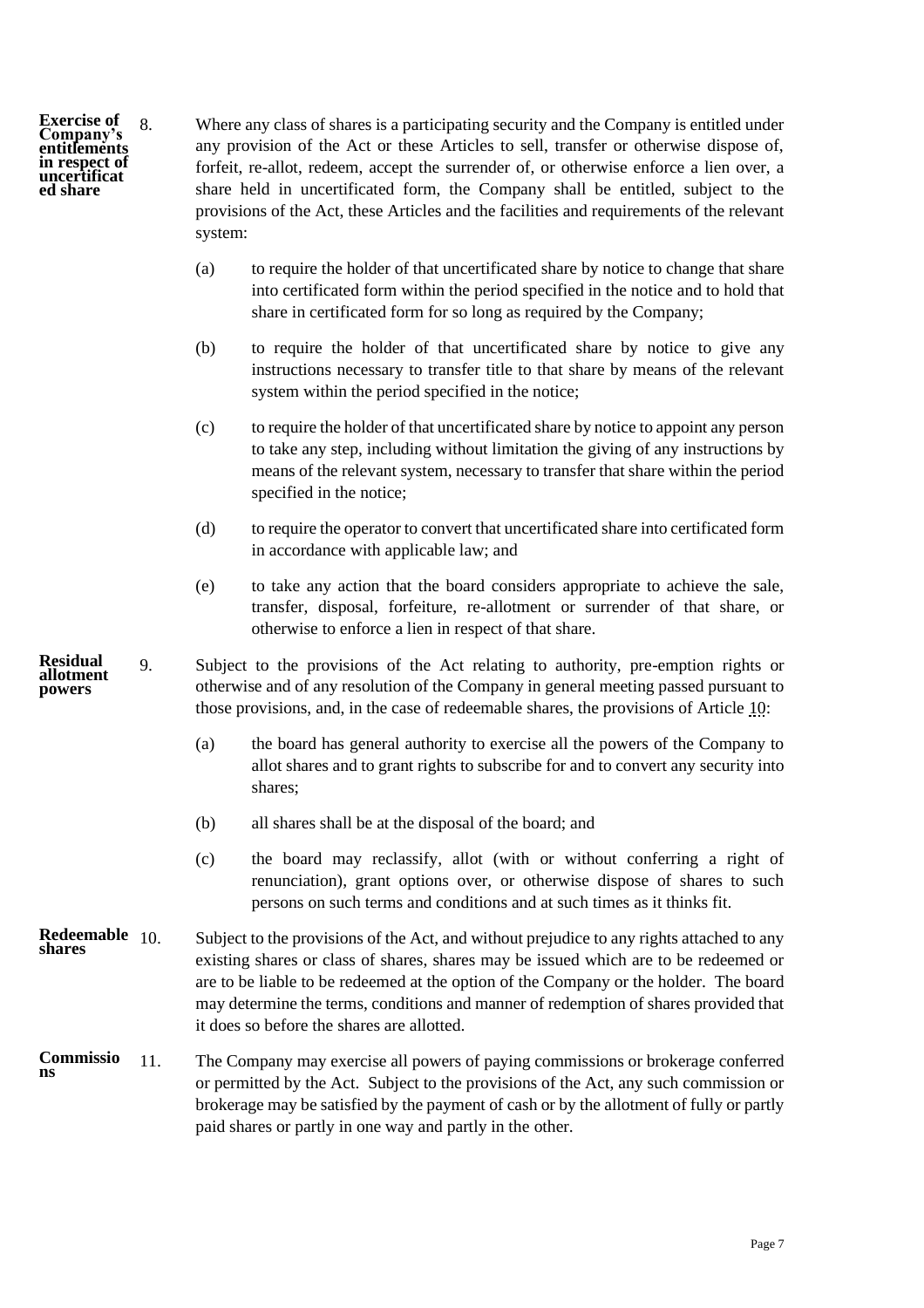- 12. Except as required by law, the Company shall recognise no person as holding any share on any trust. The Company shall not be bound by or recognise any interest in any share (or in any fractional part of a share) except the holder's absolute right to the entirety of the share (or fractional part of the share) except: **Trusts not recognised**
	- (a) where shares are part of a collective deposit or a book-entry deposit of shares recorded in the register in the name of the relevant intermediary or Euroclear Netherlands (*Nederlands Centraal Instituut voor Giraal Effectenverkeer B.V.*), the Company shall recognise the relevant intermediary or Euroclear Nederlands as the legal holder of such share and shall recognise the EI Holder as the holder of the rights attaching to the relevant share (including without limitation beneficial interest, dividend rights and voting rights); or
	- (b) as otherwise provided by these Articles or by law.

## **VARIATION OF RIGHTS**

- <span id="page-10-1"></span><span id="page-10-0"></span>13. Subject to the provisions of the Act, if at any time the capital of the Company is divided into different classes of shares, the rights attached to any class may (unless otherwise provided by the terms of allotment of the shares of that class) be varied or abrogated, whether or not the Company is being wound up, either: **Method of varying rights**
	- (a) with the written consent of the holders of three-quarters in nominal value of the issued shares of the class (excluding any shares of that class held as treasury shares), which consent shall be in hard copy form or in electronic form sent to such address (if any) for the time being specified by or on behalf of the Company for that purpose, or in default of such specification to the office, and may consist of several documents, each executed or authenticated in such manner as the board may approve by or on behalf of one or more holders, or a combination of both; or
	- (b) with the sanction of a special resolution passed at a separate general meeting of the holders of the shares of the class,

but not otherwise.

- 14. For the purposes of Article [13,](#page-10-1) if at any time the capital of the Company is divided into different classes of shares, unless otherwise expressly provided by the rights attached to any share or class of shares, those rights shall be deemed to be varied by:
	- (a) the reduction of the capital paid up on that share or class of shares otherwise than by a purchase or redemption by the Company of its own shares; and
	- (b) the allotment of another share ranking in priority for payment of a dividend or in respect of capital or which confers on its holder voting rights more favourable than those conferred by that share or class of shares,

but shall not be deemed to be varied by:

(c) the creation or issue of another share ranking equally with, or subsequent to, that share or class of shares or by the purchase or redemption by the Company of its own shares; or

**When rights deemed to be varied**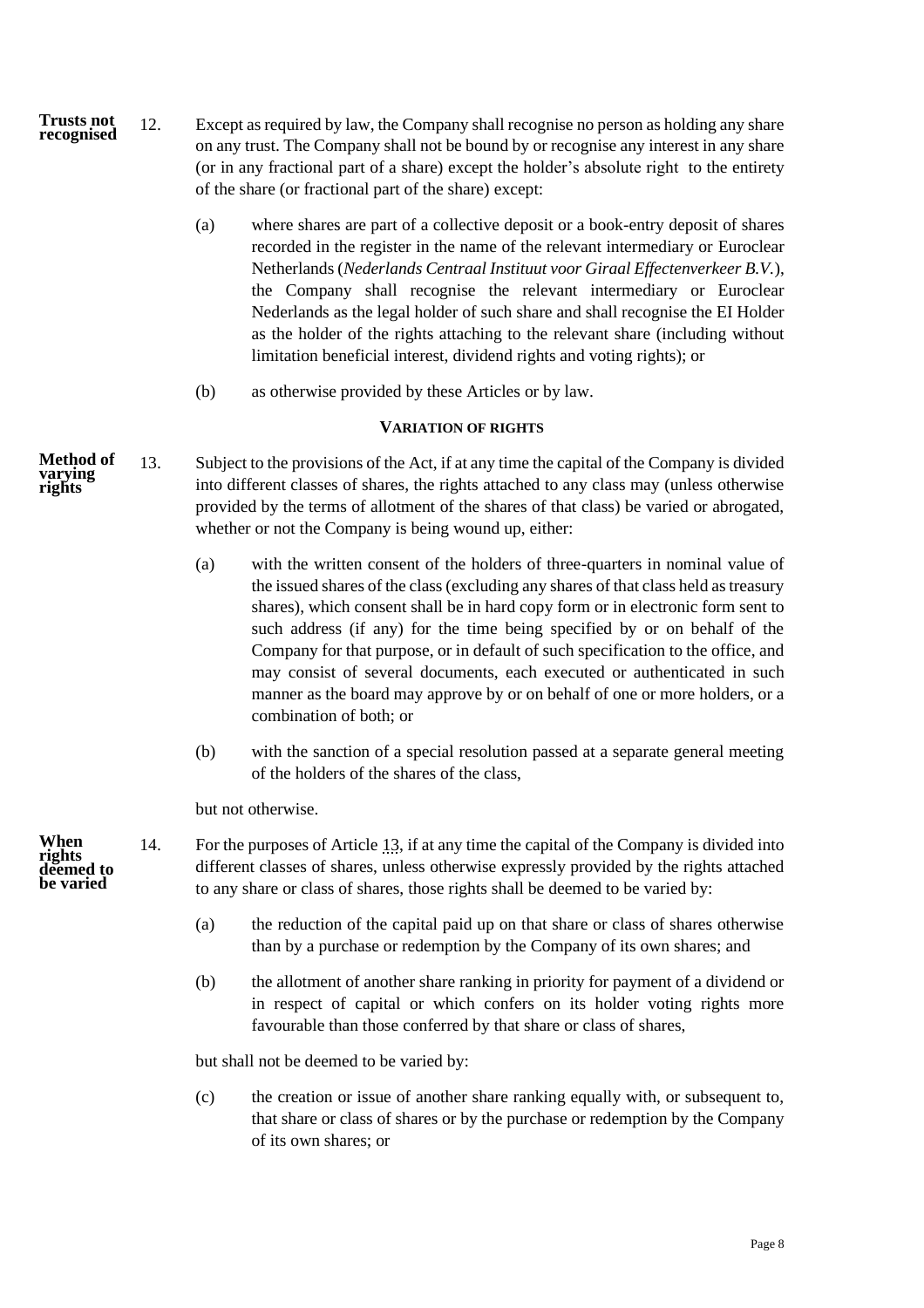<span id="page-11-0"></span>(d) the Company permitting, in accordance with applicable law, the holding of and transfer of title to shares of that or any other class in uncertificated form by means of a relevant system.

### **SHARE CERTIFICATES**

- 15. Every member, on becoming the holder of any certificated share (except a recognised person in respect of whom the Company is not required by law to complete and have ready for delivery a certificate) shall be entitled, without payment, to one certificate for all the certificated shares of each class held by the member (and, on transferring a part of the member's holding of certificated shares of any class, to a certificate for the balance of the member's holding of certificated shares). The member may elect to receive one or more additional certificates for any of the member's certificated shares if the member pays a reasonable sum determined from time to time by the board for every certificate after the first. Every certificate shall: **Members' rights to certificates**
	- (a) be executed under the seal or otherwise in accordance with Article [191](#page-48-4) or in such other manner as the board may approve; and
	- (b) specify the number, class and distinguishing numbers (if any) of the shares to which it relates and the amount or respective amounts paid up on the shares.

The Company shall not be bound to issue more than one certificate for certificated shares held jointly by more than one person and delivery of a certificate to one joint holder shall be a sufficient delivery to all of them. Shares of different classes may not be included in the same certificate.

16. If a share certificate is defaced, worn out, lost or destroyed, it may be renewed on such terms (if any) as to evidence and indemnity and payment of any exceptional out-ofpocket expenses reasonably incurred by the Company in investigating evidence and preparing the requisite form of indemnity as the board may determine but otherwise free of charge, and (in the case of defacement or wearing out) on delivery up of the old certificate. **Replacemen t certificates**

# **LIEN**

- <span id="page-11-1"></span>17. The Company shall have a first and paramount lien on every share (not being a fully paid share) for all moneys payable to the Company (whether presently or not) in respect of that share. The board may at any time (generally or in a particular case) waive any lien or declare any share to be wholly or in part exempt from the provisions of this Article. The Company's lien on a share shall extend to any amount (including without limitation dividends) payable in respect of it. **Company to have lien on shares**
- The Company may sell, in such manner as the board determines, any share on which the Company has a lien if a sum in respect of which the lien exists is presently payable and is not paid within 14 clear days after notice has been sent to the holder of the share, or to the person entitled to it by transmission, demanding payment and stating that if the notice is not complied with the share may be sold. **Enforcemen t of lien by sale**
- 19. To give effect to that sale the board may, if the share is a certificated share, authorise any person to execute an instrument of transfer in respect of the share sold to, or in accordance with the directions of, the buyer. If the share is an uncertificated share, the **Giving effect to sale**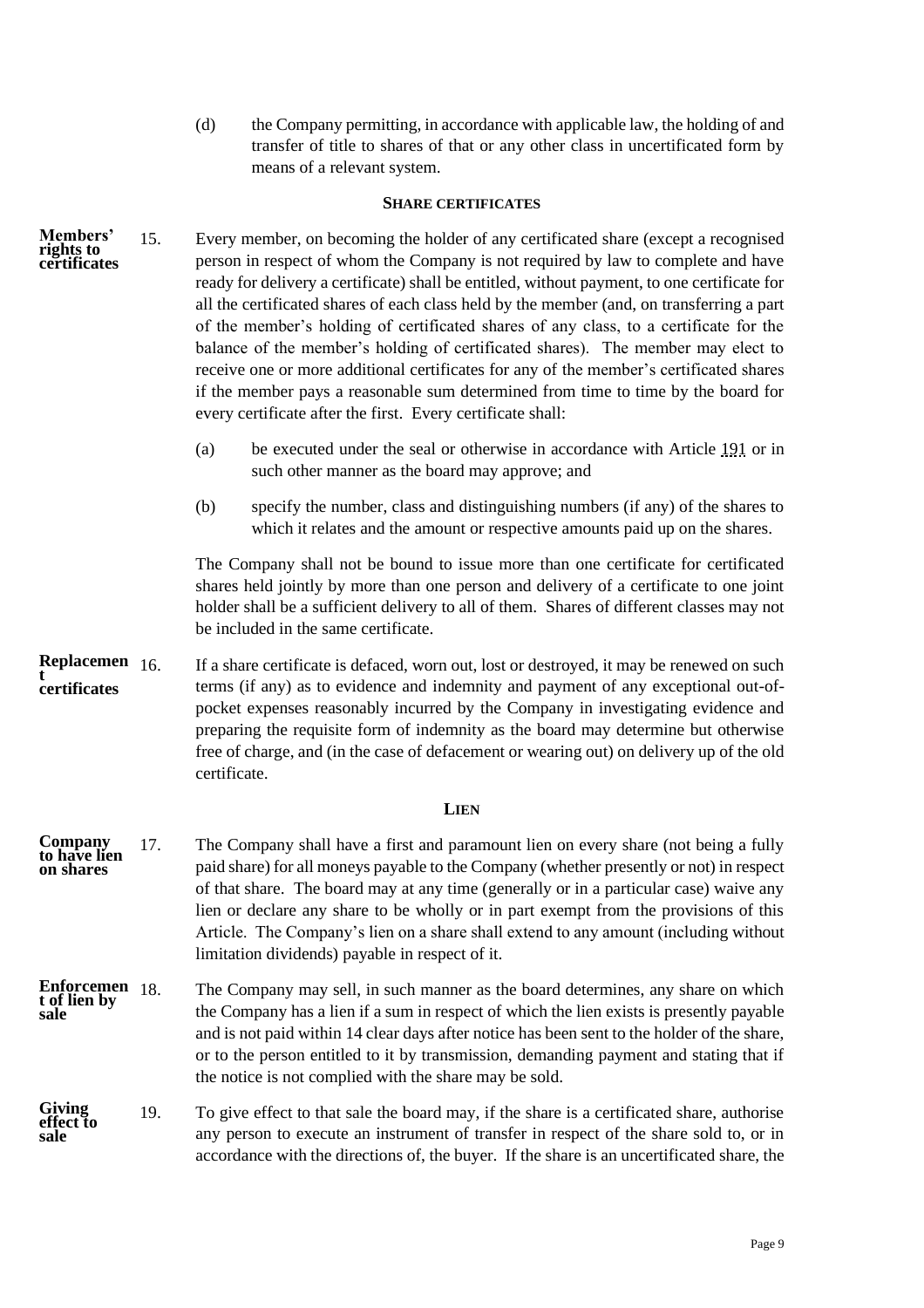board may exercise any of the Company's powers under Article [8](#page-9-1) to effect the sale of the share to, or in accordance with the directions of, the buyer. The buyer shall not be bound to see to the application of the purchase money and his or her title to the share shall not be affected by any irregularity in or invalidity of the proceedings in relation to the sale.

20. The net proceeds of the sale, after payment of the costs, shall be applied in or towards payment or satisfaction of so much of the sum in respect of which the lien exists as is presently payable. Any residue shall (if the share sold is a certificated share, on surrender to the Company for cancellation of the certificate in respect of the share sold and, whether the share sold is a certificated or uncertificated share, subject to a like lien for any moneys not presently payable as existed on the share before the sale) be paid to the person entitled to the share at the date of the sale. **Application of proceeds**

## **CALLS ON SHARES**

- <span id="page-12-0"></span>21. Subject to the terms of allotment, the board may from time to time make calls on the Shareholders in respect of any moneys unpaid on their shares (whether in respect of nominal value or premium). Each Shareholder shall (subject to receiving at least 14 clear days' notice specifying when and where payment is to be made) pay to the Company the amount called on his or her shares as required by the notice. A call may be required to be paid by instalments. A call may be revoked in whole or part and the time fixed for payment of a call may be postponed in whole or part as the board may determine. A person on whom a call is made shall remain liable for calls made on that person even if the shares in respect of which the call was made are subsequently transferred. **Power to make calls**
- 22. A call shall be deemed to have been made at the time when the resolution of the board authorising the call was passed. **Time when call made**
- 23. The joint holders of a share shall be jointly and severally liable to pay all calls in respect of it. **Liability of joint holders**
- 24. If a call or any instalment of a call remains unpaid in whole or in part after it has become due and payable the person from whom it is due and payable shall pay interest on the amount unpaid from the day it became due and payable until it is paid. Interest shall be paid at the rate fixed by the terms of allotment of the share or in the notice of the call or, if no rate is fixed, the rate determined by the board, not exceeding 15 per cent per annum, or, if higher, the appropriate rate (as defined in the Act), but the board may in respect of any individual Shareholder waive payment of such interest wholly or in part. **Interest payable**
- 25. An amount payable in respect of a share on allotment or at any fixed date, whether in respect of nominal value or premium or as an instalment of a call, shall be deemed to be a call duly made and notified and payable on the date so fixed or in accordance with the terms of the allotment. If it is not paid the provisions of these Articles shall apply as if that amount had become due and payable by virtue of a call duly made and notified. **Deemed calls**

**Differentiat ion on calls**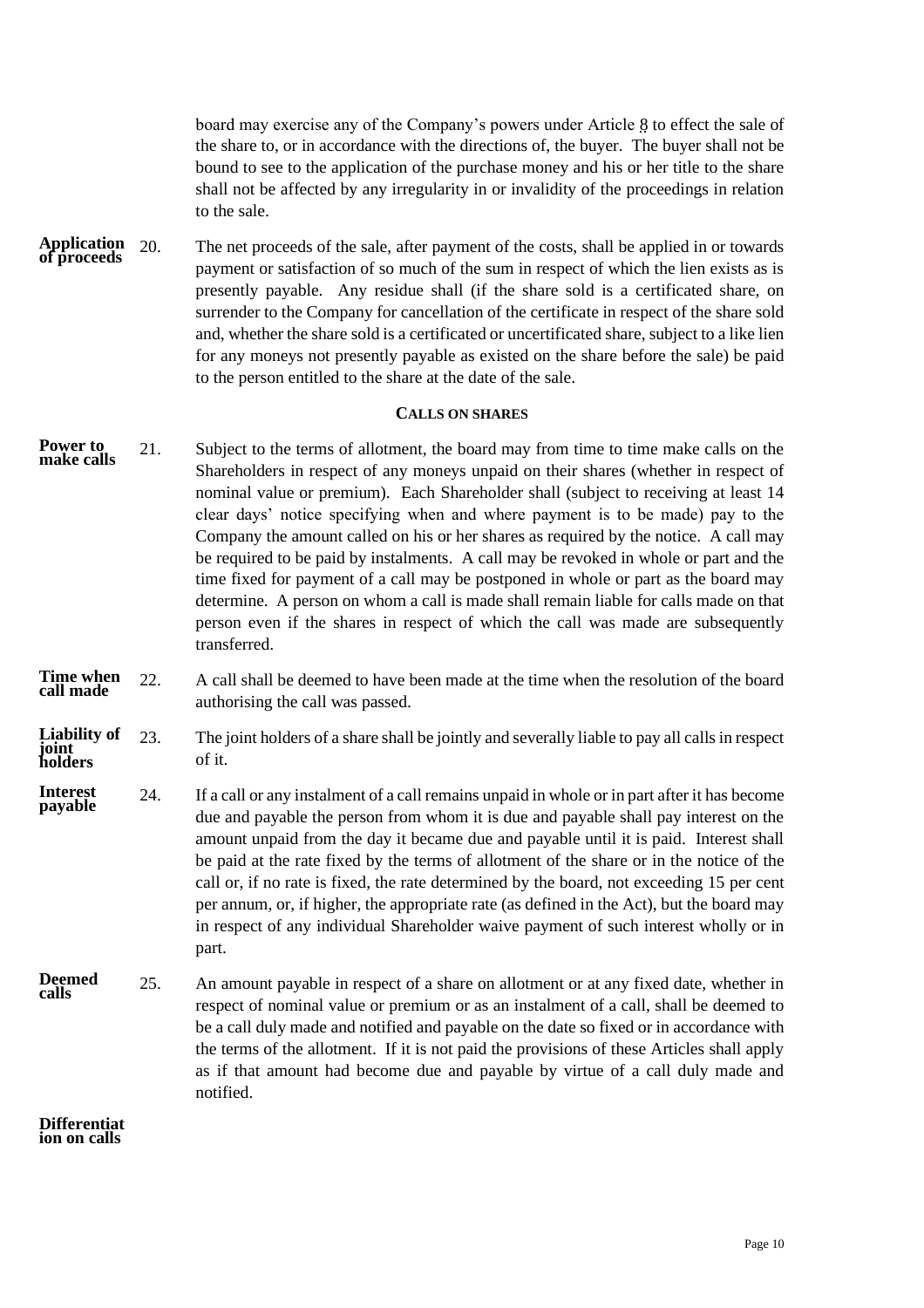- 26. Subject to the terms of allotment, the board may make arrangements on the issue of shares for a difference between the allottees or holders in the amounts and times of payment of calls on their shares.
- 27. The board may, if it thinks fit, receive from any Shareholder all or any part of the moneys uncalled and unpaid on any share held by him or her. Such payment in advance of calls shall extinguish the liability on the share in respect of which it is made to the extent of the payment. The Company may pay on all or any of the moneys so advanced (until they would but for such advance become presently payable) interest at such rate agreed between the board and the Shareholder not exceeding (unless the Company by ordinary resolution otherwise directs) 15 per cent per annum or, if higher, the appropriate rate (as defined in the Act). **Payment of calls in advance**

#### **FORFEITURE AND SURRENDER**

- <span id="page-13-0"></span>28. If a call or any instalment of a call remains unpaid in whole or in part after it has become due and payable, the board may give the person from whom it is due not less than 14 clear days' notice requiring payment of the amount unpaid together with any interest which may have accrued and any costs, charges and expenses incurred by the Company by reason of such non-payment. The notice shall name the place where payment is to be made and shall state that if the notice is not complied with the shares in respect of which the call was made will be liable to be forfeited. **Notice requiring payment of call**
- 29. If that notice is not complied with, any share in respect of which it was sent may, at any time before the payment required by the notice has been made, be forfeited by a resolution of the board. The forfeiture shall include all dividends or other moneys payable in respect of the forfeited share which have not been paid before the forfeiture. When a share has been forfeited, notice of the forfeiture shall be sent to the person who was the holder of the share before the forfeiture. Where the forfeited share is held in certificated form, an entry shall be made promptly in the register opposite the entry of the share showing that notice has been sent, that the share has been forfeited and the date of forfeiture. No forfeiture shall be invalidated by the omission or neglect to send that notice or to make those entries. **Forfeiture for noncompliance**
- 30. Subject to the provisions of the Act, a forfeited share shall be deemed to belong to the Company and may be sold, re-allotted or otherwise disposed of on such terms and in such manner as the board determines, either to the person who was the holder before the forfeiture or to any other person. At any time before sale, re-allotment or other disposal, the forfeiture may be cancelled on such terms as the board thinks fit. Where for the purposes of its disposal a forfeited share held in certificated form is to be transferred to any person, the board may authorise any person to execute an instrument of transfer of the share to that person. Where for the purposes of its disposal a forfeited share held in uncertificated form is to be transferred to any person, the board may exercise any of the Company's powers under Article [8.](#page-9-1) The Company may receive the consideration given for the share on its disposal and may register the transferee as holder of the share. **Sale of forfeited shares**
- 31. A person shall cease to be a Shareholder in respect of any share which has been forfeited and shall, if the share is a certificated share, surrender the certificate for any forfeited share to the Company for cancellation. The person shall remain liable to the **Liability following forfeiture**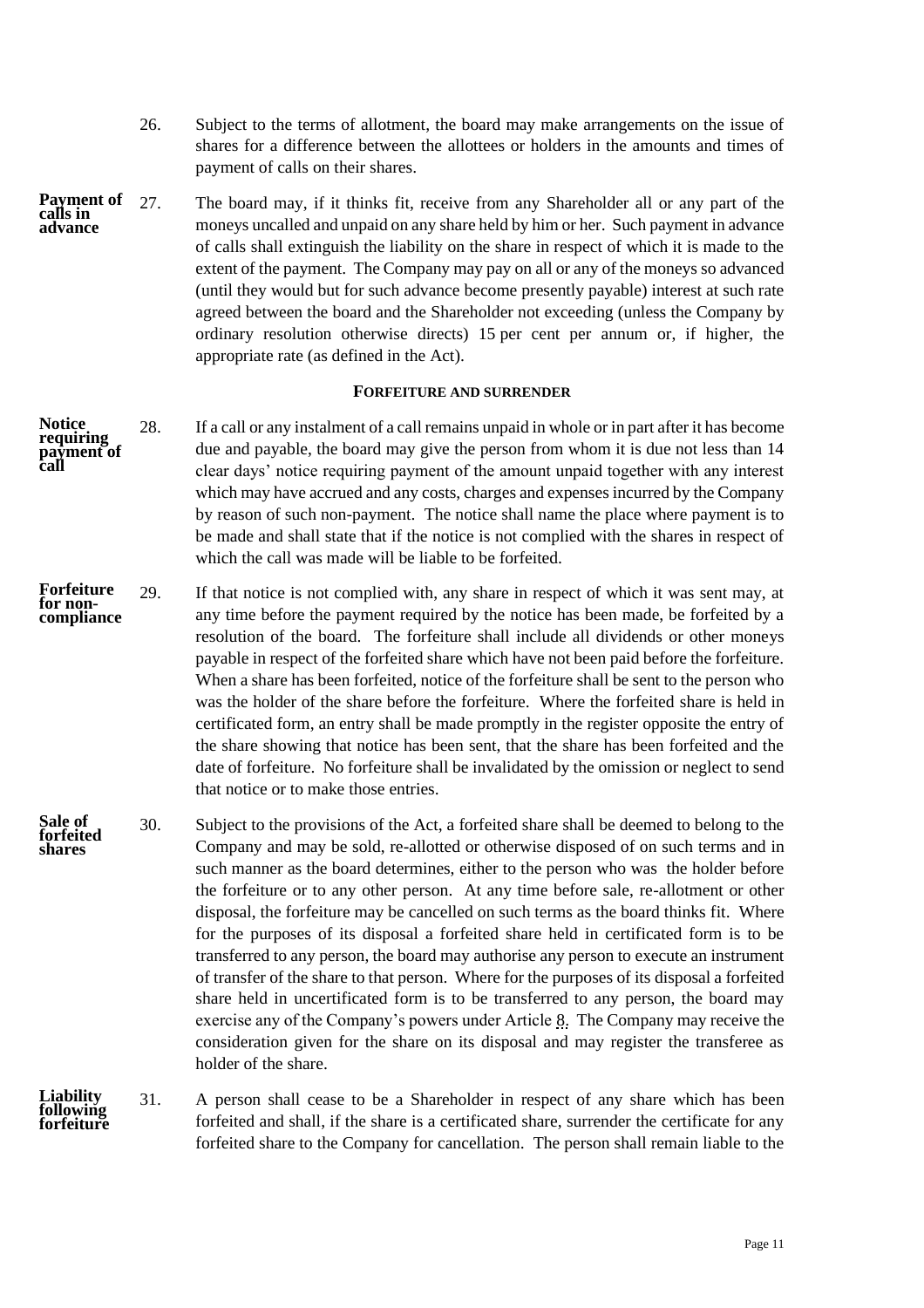Company for all moneys which at the date of forfeiture were presently payable by him or her to the Company in respect of that share with interest on that amount at the rate at which interest was payable on those moneys before the forfeiture or, if no interest was so payable, at the rate determined by the board, not exceeding 15 per cent per annum or, if higher, the appropriate rate (as defined in the Act), from the date of forfeiture until payment. The board may waive payment wholly or in part or enforce payment without any allowance for the value of the share at the time of forfeiture or for any consideration received on its disposal.

- 32. The board may accept the surrender of any share which it is in a position to forfeit on such terms and conditions as may be agreed. Subject to those terms and conditions, a surrendered share shall be treated as if it had been forfeited. **Surrender**
- 33. The forfeiture of a share shall involve the extinction at the time of forfeiture of all interest in and all claims and demands against the Company in respect of the share and all other rights and liabilities incidental to the share as between the person whose share is forfeited and the Company, except only those rights and liabilities expressly saved by these Articles, or as are given or imposed in the case of past Shareholders by the Act. **Extinction of rights**
- 34. A statutory declaration by a director or the secretary that a share has been duly forfeited or surrendered on a specified date shall be conclusive evidence of the facts stated in it as against all persons claiming to be entitled to the share. The declaration shall (subject if necessary to the execution of an instrument of transfer or transfer by means of the relevant system, as the case may be) constitute a good title to the share. The person to whom the share is disposed of shall not be bound to see to the application of the purchase money, if any, and his or her title to the share shall not be affected by any irregularity in, or invalidity of, the proceedings in reference to the forfeiture, surrender, sale, re-allotment or disposal of the share. **Evidence of forfeiture or surrender**

# **TRANSFER OF SHARES AND EIS**

- <span id="page-14-0"></span>35. Without prejudice to any power of the Company to register as Shareholder a person to whom the right to any share or EI has been transmitted by operation of law, the instrument of transfer of a certificated share or EI may be in any usual form or in any other form which the board may approve. An instrument of transfer shall be signed by or on behalf of the transferor and, unless the share is fully paid, by or on behalf of the transferee. An instrument of transfer need not be under seal. **Form and execution of transfer of certificated share**
	- 36. The board may, in its absolute discretion, refuse to register the transfer of a certificated share or EI which is not fully paid, provided that the refusal does not prevent dealings in shares or EIs in the Company from taking place on an open and proper basis.
- 37. The board may also refuse to register the transfer of a certificated share unless the instrument of transfer: **Invalid transfers of certificated shares**
	- (a) is lodged, duly stamped (if stampable), at the office or at another place appointed by the board accompanied by the certificate for the share to which it relates and such other evidence as the board may reasonably require to show the right of the transferor to make the transfer;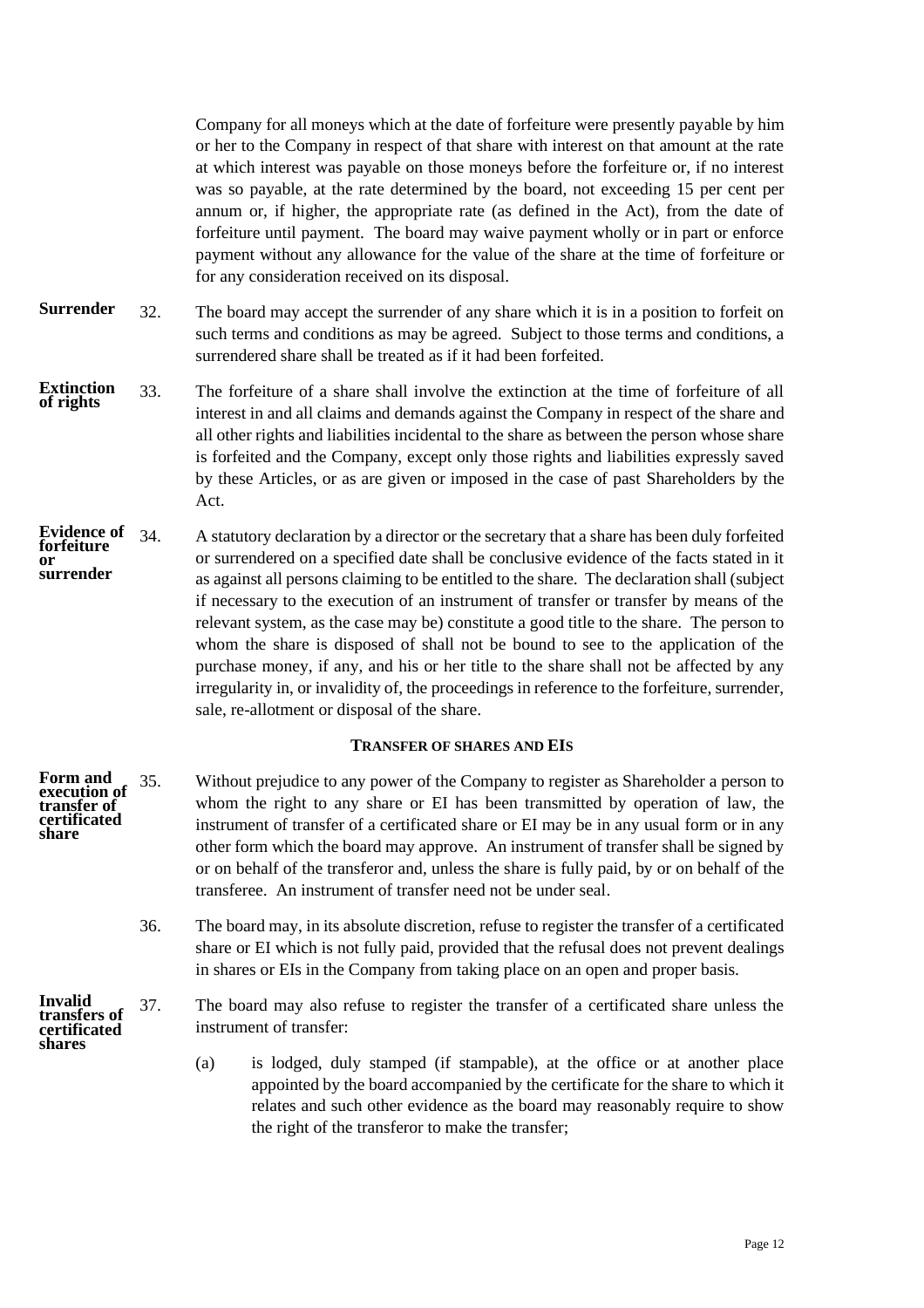- (b) is in respect of only one class of shares; and
- (c) is in favour of not more than four transferees.

38. In the case of a transfer of a certificated share by a recognised person, the lodging of a share certificate will only be necessary if and to the extent that a certificate has been issued in respect of the share in question. **Transfers by recognised persons**

39. If the board refuses to register a transfer of a certificated share or EI, it shall send the transferee notice of its refusal within two months after the date on which the instrument of transfer was lodged with the Company. **Notice of refusal to register**

#### 40. No fee shall be charged for the registration of any instrument of transfer or other document relating to or affecting the title to a share or EI. **No fee payable on registration**

41. The Company shall be entitled to retain an instrument of transfer which is registered, but an instrument of transfer which the board refuses to register shall be returned to the person lodging it when notice of the refusal is sent. **Retention of transfers**

## **TRANSMISSION OF SHARES**

- <span id="page-15-0"></span>42. If a Shareholder dies, the survivor or survivors where the Shareholder was a joint holder, and his or her personal representatives where the Shareholder was a sole holder or the only survivor of joint holders, shall be the only persons recognised by the Company as having any title to his or her interest. Nothing in these Articles shall release the estate of a deceased Shareholder (whether a sole or joint holder) from any liability in respect of any share held by him or her. **Transmissio n**
- <span id="page-15-1"></span>43. A person becoming entitled by transmission to a share or EI may, on production of any evidence as to his or her entitlement properly required by the board, elect either to become the holder of the share or EI or to have another person nominated by him or her registered as the transferee. If he or she elects to become the holder he or she shall send notice to the Company to that effect. If he or she elects to have another person registered and the share is a certificated share, he or she shall execute an instrument of transfer of the share to that person. If he or she elects to have himself or herself or another person registered and the share is an uncertificated share, he or she shall take any action the board may require (including without limitation the execution of any document and the giving of any instruction by means of a relevant system) to enable himself or herself or that person to be registered as the holder of the share. All the provisions of these Articles relating to the transfer of shares apply to that notice or instrument of transfer as if it were an instrument of transfer executed by the Shareholder and the death or bankruptcy of the Shareholder or other event giving rise to the transmission had not occurred. **Elections permitted**
- 44. The board may at any time send a notice requiring any such person to elect either to be registered himself or herself or to transfer the share. If the notice is not complied with within 60 days, the board may after the expiry of that period withhold payment of all dividends or other moneys payable in respect of the share until the requirements of the notice have been complied with. **Elections required**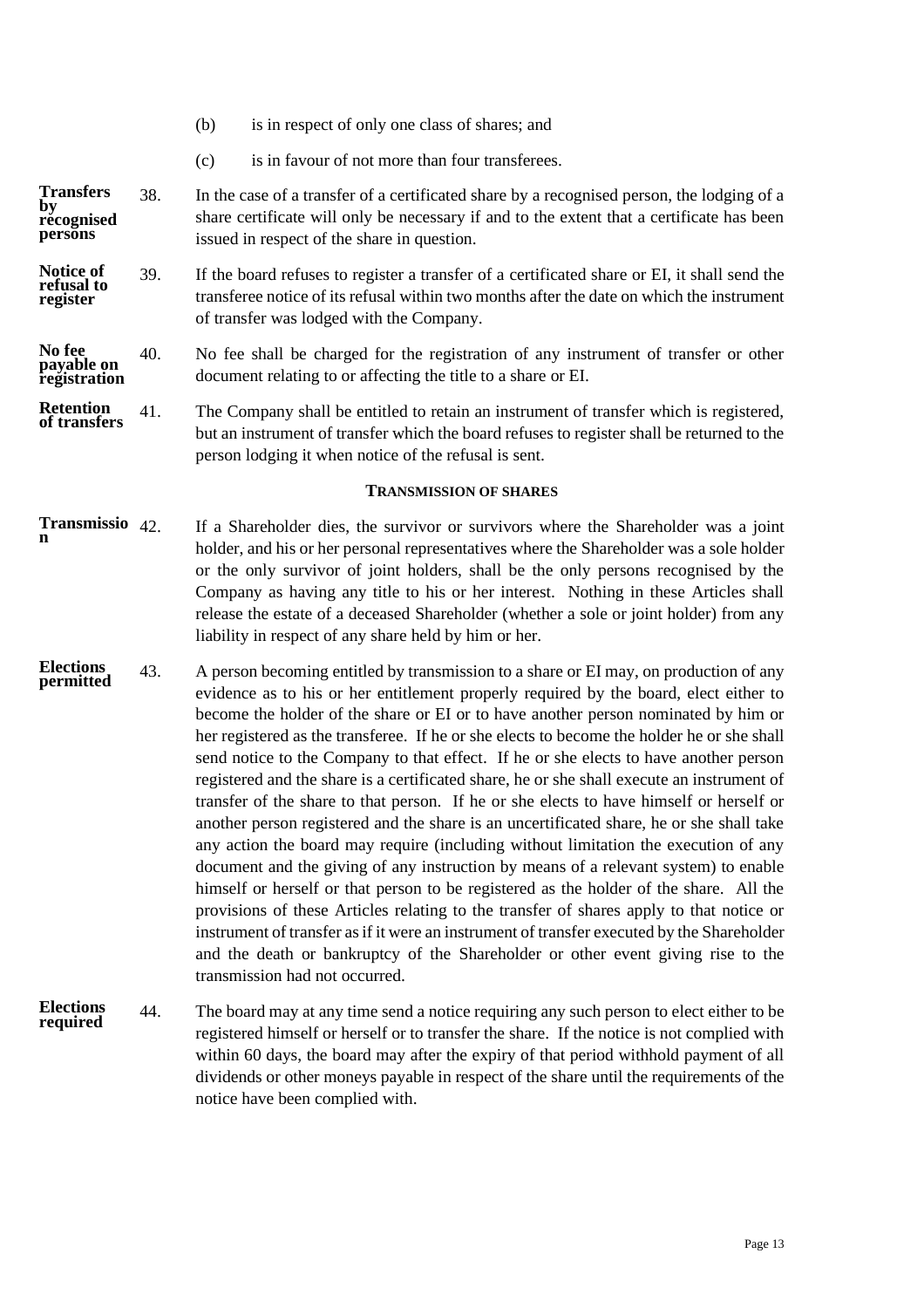45. A person becoming entitled by transmission to a share or EI shall, on production of any evidence as to his or her entitlement properly required by the board and subject to the requirements of Article [43,](#page-15-1) have the same rights in relation to the share or EI as he or she would have had if he or she were the holder of the share or EI, subject to Article [201.](#page-51-0) That person may give a discharge for all dividends and other moneys payable in respect of the share or EI, but he or she shall not, before being registered as the holder of the share or EI, be entitled in respect of it to receive notice of, or to attend or participate in, any meeting of the Company or to receive notice of, or to attend or participate in, any separate meeting of the holders of any class of shares. **Rights of persons entitled by transmissio n**

### **ALTERATION OF SHARE CAPITAL**

- <span id="page-16-0"></span>46. All shares created by increase of the Company's share capital, by consolidation, division or sub-division of its share capital or the conversion of stock into paid-up shares shall be subject to all the provisions of these Articles, including without limitation provisions relating to payment of calls, lien, forfeiture, transfer and transmission. **New shares subject to these Articles**
- 47. Whenever any fractions arise as a result of a consolidation or sub-division of shares, the board may on behalf of the Shareholders deal with the fractions as it thinks fit. In particular, without limitation, the board may sell shares representing fractions to which any Shareholders would otherwise become entitled to any person (including, subject to the provisions of the Act, the Company) and distribute the net proceeds of sale in due proportion among those Shareholders. Where the shares to be sold are held in certificated form the board may authorise some person to execute an instrument of transfer of the shares to, or in accordance with the directions of, the buyer. Where the shares to be sold are held in uncertificated form, the board may do all acts and things it considers necessary or expedient to effect the transfer of the shares to, or in accordance with the directions of, the buyer. The buyer shall not be bound to see to the application of the purchase moneys and his or her title to the shares shall not be affected by any irregularity in, or invalidity of, the proceedings in relation to the sale. **Fractions arising**

# **MANDATORY BID RULES**

<span id="page-16-1"></span>Any term which is used or defined in the Dutch Mandatory Bid Rules and used in Articles [48](#page-16-2) to [56](#page-18-0) (inclusive) shall have the meaning as given in the Dutch Mandatory Bid Rules, in each case as such term is interpreted in accordance with the Dutch Mandatory Bid Rules and Dutch law. For the avoidance of doubt, the provisions of Articles [48](#page-16-2) to [56](#page-18-0) (inclusive) apply to the members (where shares are not part of a collective deposit or a book-entry deposit of shares) and to the EI Holders (where shares are part of a collective deposit or a book-entry deposit of shares), and the members and the EI Holders agree to and shall be bound to comply with them.

<span id="page-16-2"></span>48. For so long as the UK City Code on Takeover and Mergers does not apply to the Company, the Dutch Mandatory Bid Rules shall apply to the Company by virtue of their incorporation by reference into these Articles. For these purposes, the Company will apply and abide by the Dutch Mandatory Bid Rules and each Shareholder agrees to apply and abide by the Dutch Mandatory Bid Rules. The Company shall maintain an up-to-date (unofficial) translation of the Dutch Mandatory Bid Rules on its website.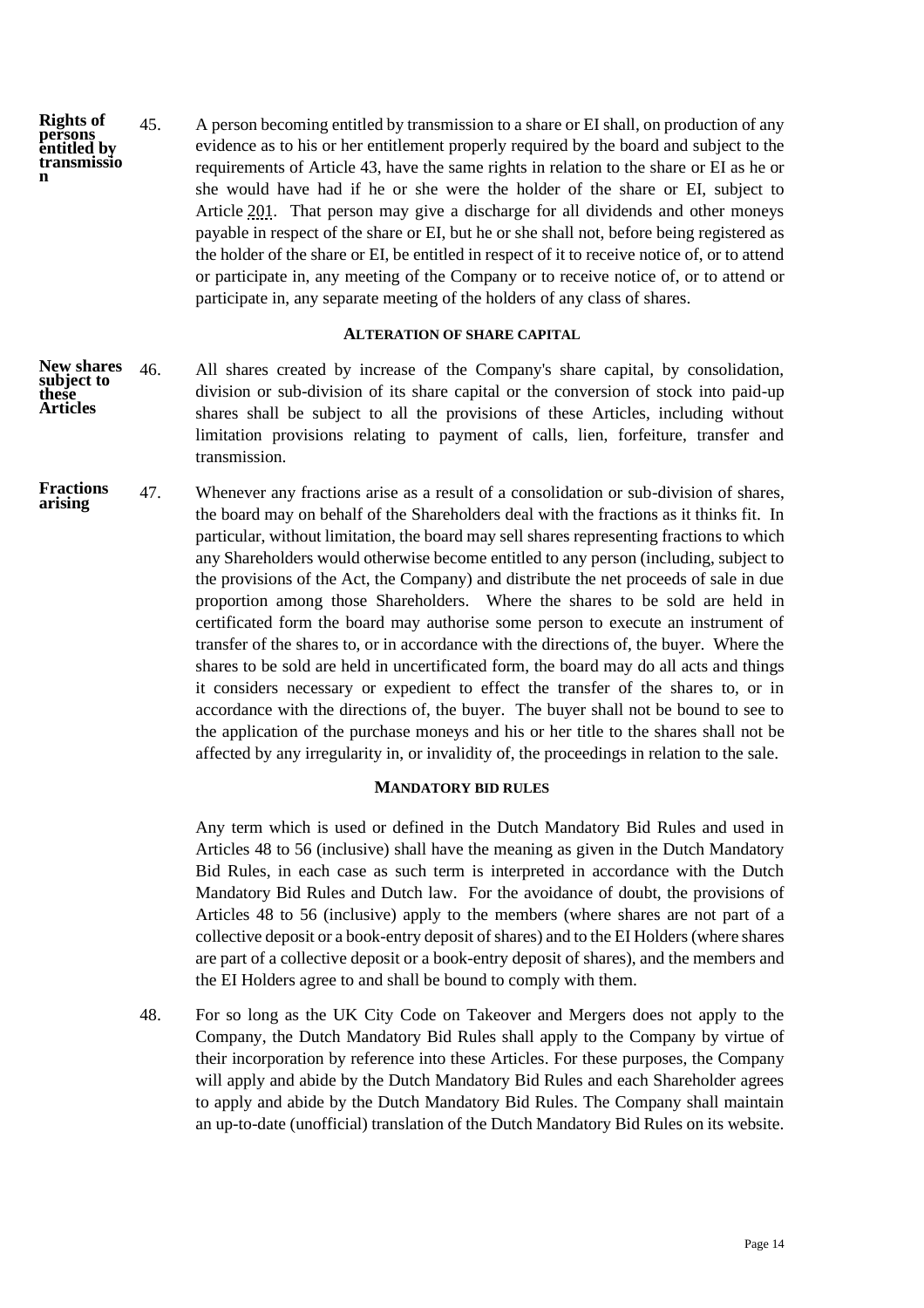- <span id="page-17-0"></span>49. As a result of Article [48,](#page-16-2) any Shareholder that, alone or acting in concert with others, acquires direct or indirect predominant control of the Company shall be obliged (unless exempted under the Dutch Mandatory Bid Rules) to (i) make an offer for all remaining shares (and depositary receipts) of the Company (a *mandatory bid*) and (ii) issue a public announcement of the same within thirty days as per the day of acquisition of direct or indirect predominant control (*onverwijld*) or sooner, in compliance and in accordance with the Dutch Mandatory Bid Rules. Subject to Article 48, a mandatory bid required in accordance with these Articles and applying the Dutch Mandatory Bid Rules shall be subject to supervision by the Dutch Financial Market Authority (*Stichting Autoriteit Financiële Markten*). If a Shareholder fails to comply with its obligation to make a mandatory bid for all remaining shares (and depositary receipts) of the Company in accordance with these Articles applying the Dutch Mandatory Bid Rules, the Company may issue a public announcement that such Shareholder is required to make such mandatory bid (and each Shareholder irrevocably authorises the Company to do so).
- 50. Where the board has reason to believe that any Shareholder, alone or acting in concert with others, has obtained direct or indirect predominant control of the Company (unless exempted under the Dutch Mandatory Bid Rules), then it may require the person(s) appearing to be interested in the shares of the Company to provide such information as the board considers appropriate.
- 51. If:
	- (a) any Shareholder, alone or acting in concert, acquires direct or indirect predominant control of the Company (unless exempted under the Dutch Mandatory Bid Rules); and
	- (b) that Shareholder fails to within thirty days as per the day of acquiring direct or indirect predominant control (i) immediately issue a public announcement of the same or (ii) make a mandatory bid in compliance with these Articles and the Dutch Mandatory Bid Rules (*Mandatory Bid Default*),

then, automatically and without further notice to the Shareholder or any action of the board, for such time as such Mandatory Bid Default is continuing and has not been remedied:

- (c) the voting and dividend rights attaching to the relevant Shareholder's (and its concert parties) shares shall be suspended; and
- <span id="page-17-1"></span>(d) the relevant Shareholder (and its concert parties) shall be prohibited from participating (including voting) in any general meeting of the Company.

52. The Company and each Shareholder agrees to submit to arbitration in accordance with Article [242](#page-62-1) (only) the matters referred to in article 5:73 of the Dutch Financial Supervision Act (*Wet op het financieel toezicht*) (as it may be amended from time to time) as requiring reference to the Enterprise Chamber in matters relating to a 'Dutch public company (*naamloze vennootschap*) with seat in the Netherlands', being currently: **Arbitration agreement for certain specific purposes**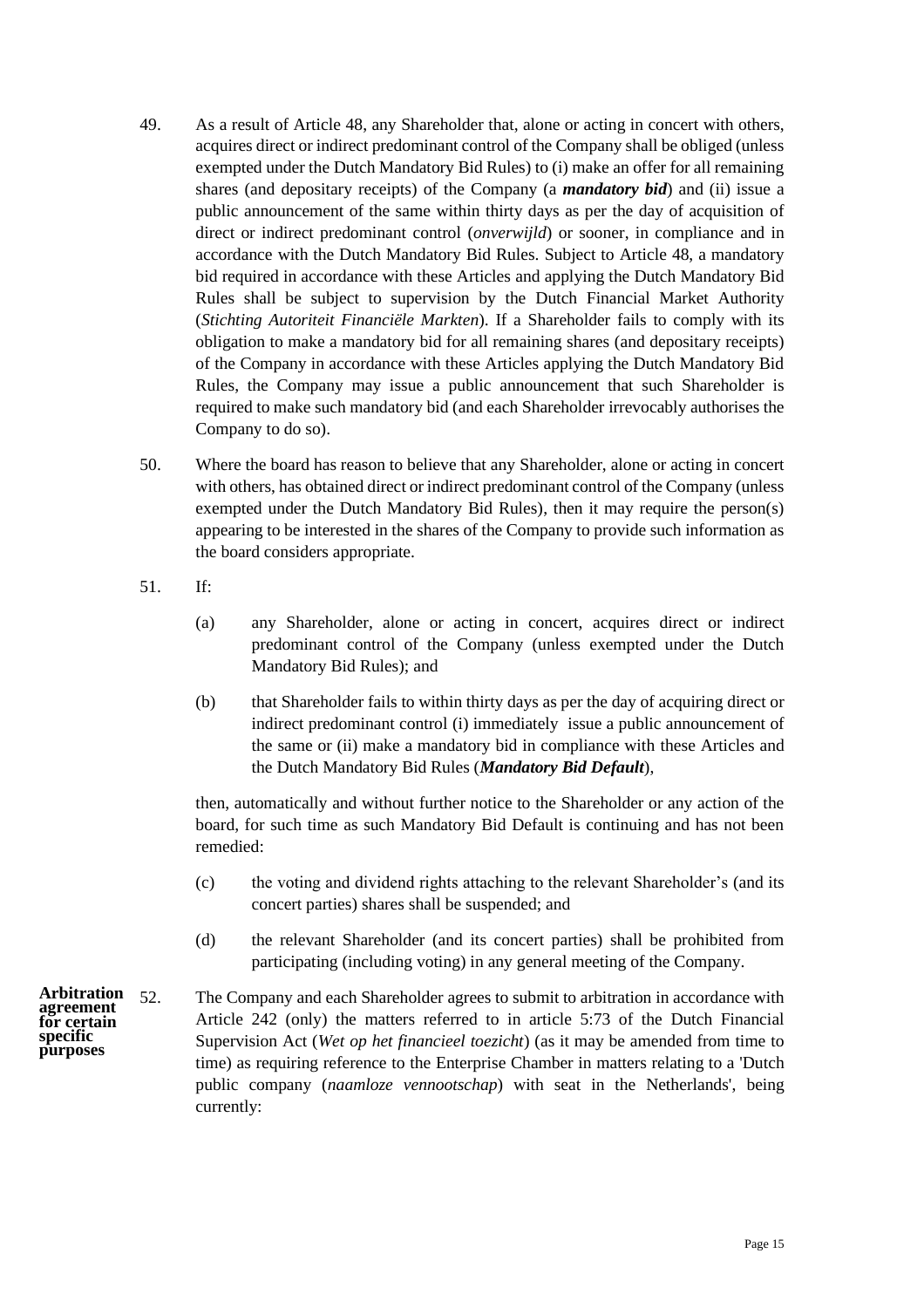- (a) An application by the Company to order any Shareholder (and its concert parties) that has acquired direct or indirect predominant control of the Company and is in violation of its obligations under article 5:70 of the Dutch Financial Supervision Act (*Wet of the financieel toezicht*) as incorporated into these Articles by reference, to make a public tender offer in accordance with the relevant provisions of the Dutch Financial Supervision Act (*Wet of the financieel toezicht*) as incorporated into these Articles by reference.
- (b) An application by the Company for suspension of voting and/or dividend rights of the shares held by the relevant Shareholder (and its concert parties) for a defined period;
- (c) An application by the Company for a prohibition of the relevant Shareholder (and its concert parties) from participating (including voting) in any general meeting of the Company for a defined period; and/or
- (d) An application by the Company for a temporary transfer under administration (*ten titel van beheer*) of the shares of the relevant Shareholder (and its concert parties) to an appointed administrator,

and each Shareholder agrees to be bound by and to comply with any such decision as the Special Arbitral Tribunal may give on any of these applications.

- <span id="page-18-1"></span>53. Upon first written request of any Shareholder or an entity as referred to in article 3:305a of the Dutch Civil Code, the Company shall be obliged to make any of the applications referred to in Article [52.](#page-17-1) Any such Shareholder or other entity referred to in article 3:305a of the Dutch Civil Code that so requires the Company to make any of the applications referred to in Article [52](#page-17-1) shall indemnify and hold harmless the Company and its directors against any and all liabilities suffered or incurred by the Company and/or its directors in connection with complying with this Article [53.](#page-18-1)
- 54. The Company and each Shareholder agree that, should, for whatever reason the Special Arbitral Tribunal not be available to give a legally binding decision on the applications referred to in Article [52,](#page-17-1) the parties shall submit their dispute to the English courts [or any other court having jurisdiction over the relevant defendant(s)] and the English courts shall have the power to give the same relief. The Company and each Shareholder further agree that damages are not an adequate remedy in the event of any failure by a Shareholder to comply with any of the Mandatory Bid rules.
- <span id="page-18-2"></span>55. The board shall exercise its powers and take such actions as it thinks appropriate, acting in good faith and in a manner it believes to be in the best interest of Shareholders as a whole, to enforce and abide by any decision of the Special Arbitral Tribunal or the English courts. The board shall, in exercising its powers under these Articles, comply with the principle that all Shareholders that are in the same position shall be treated equally in respect of the rights attaching to their shares and otherwise in accordance with their duties under applicable law.
- <span id="page-18-0"></span>56. The board shall have no liability in respect of any exercise of any discretion it has in respect of the application of Articles [48](#page-16-2) to [55](#page-18-2) (inclusive) or in performing its obligations in relation to, or connection with, any mandatory bid required pursuant to Articles [48](#page-16-2) t[o 55](#page-18-2) (inclusive).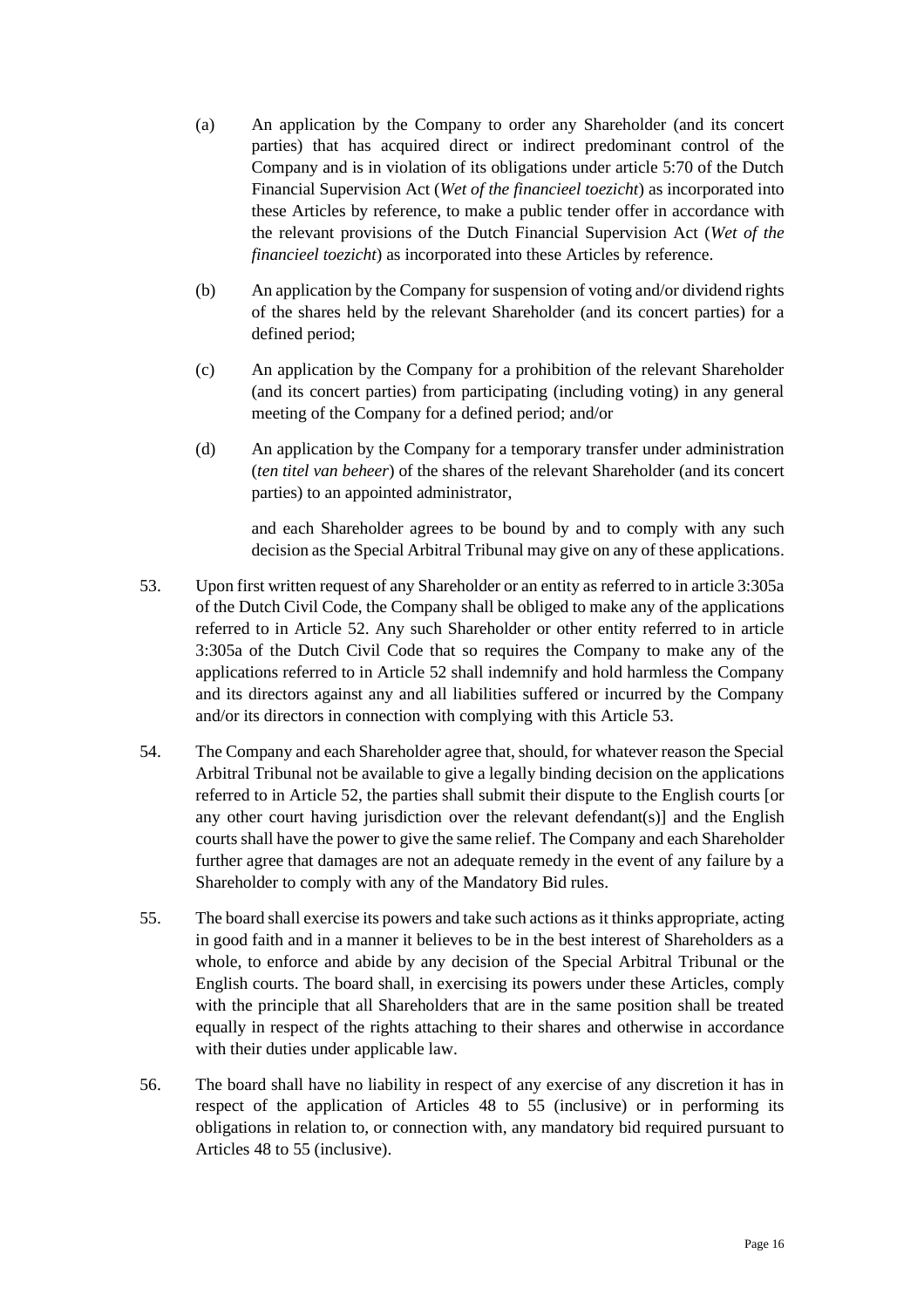### <span id="page-19-2"></span>**SIGNIFICANT TRANSACTIONS**

- <span id="page-19-0"></span>57. Articles 55(a) to 55(c) (inclusive) shall be interpreted in accordance with Section 2:107a of the Dutch Civil Code (as amended from time to time). In relation to any of the transactions set out in Article [58](#page-19-1) (each a *Significant Transaction*), the Company shall:
	- (a) comply with the terms of Articles [57](#page-19-2) to [59](#page-20-1) (inclusive);
	- (b) obtain the prior approval of the Shareholders at a general meeting of the Company for such Significant Transaction in accordance with Article [58;](#page-19-1) and
	- (c) ensure that any agreement effecting such Significant Transaction is conditional on such approval as set out in Article [58](#page-19-1) being obtained,

provided that if any Significant Transaction is required or directed by any regulatory authority with jurisdiction over the Company then the Company shall not be required to obtain the approval of the Shareholders in accordance with Article [58,](#page-19-1) and further provided that nothing in Articles [58](#page-19-1) or 56 shall be construed to bind any Group Company to the extent that it constitutes an unlawful fetter on any statutory power or duty of such Group Company.

- <span id="page-19-3"></span><span id="page-19-1"></span>58. The Significant Transactions (and required Shareholder approval thresholds) are as follows:
	- (a) the approval of at least 75 per cent of the Shareholders at a general meeting for any transaction that would result in an important change in the Group's identity or character (unless such transaction falls within Articl[e 58](#page-19-1)[\(b\)](#page-19-3) below, in which case only the voting threshold in Article [58](#page-19-1)[\(b\)](#page-19-3) shall apply), including in any case:
		- (i) the transfer to a third party of the business of the Group or practically the entire business of the Group; or
		- (ii) the disposal by the Company or a Group Company of an interest in the capital of a company with a value of at least one-third of the Company's assets (in aggregate) according to the consolidated balance sheet with explanatory notes included in the last adopted annual accounts of the Company;
	- (b) the approval of at least 50 per cent of the Shareholders at a general meeting for any merger by the Company with, or acquisition by the Company or a Group Company of an interest in the capital of, a company with a value of at least one-third of the Company's assets (in aggregate) according to the consolidated balance sheet with explanatory notes included in the last adopted annual accounts of the Company;
	- (c) the approval of at least 75 per cent of the Shareholders at a general meeting of the Company for the entry into any material joint venture or partnership arrangement (for these purposes "material" means with a value of at least onethird of the Company's assets according to the consolidated balance sheet with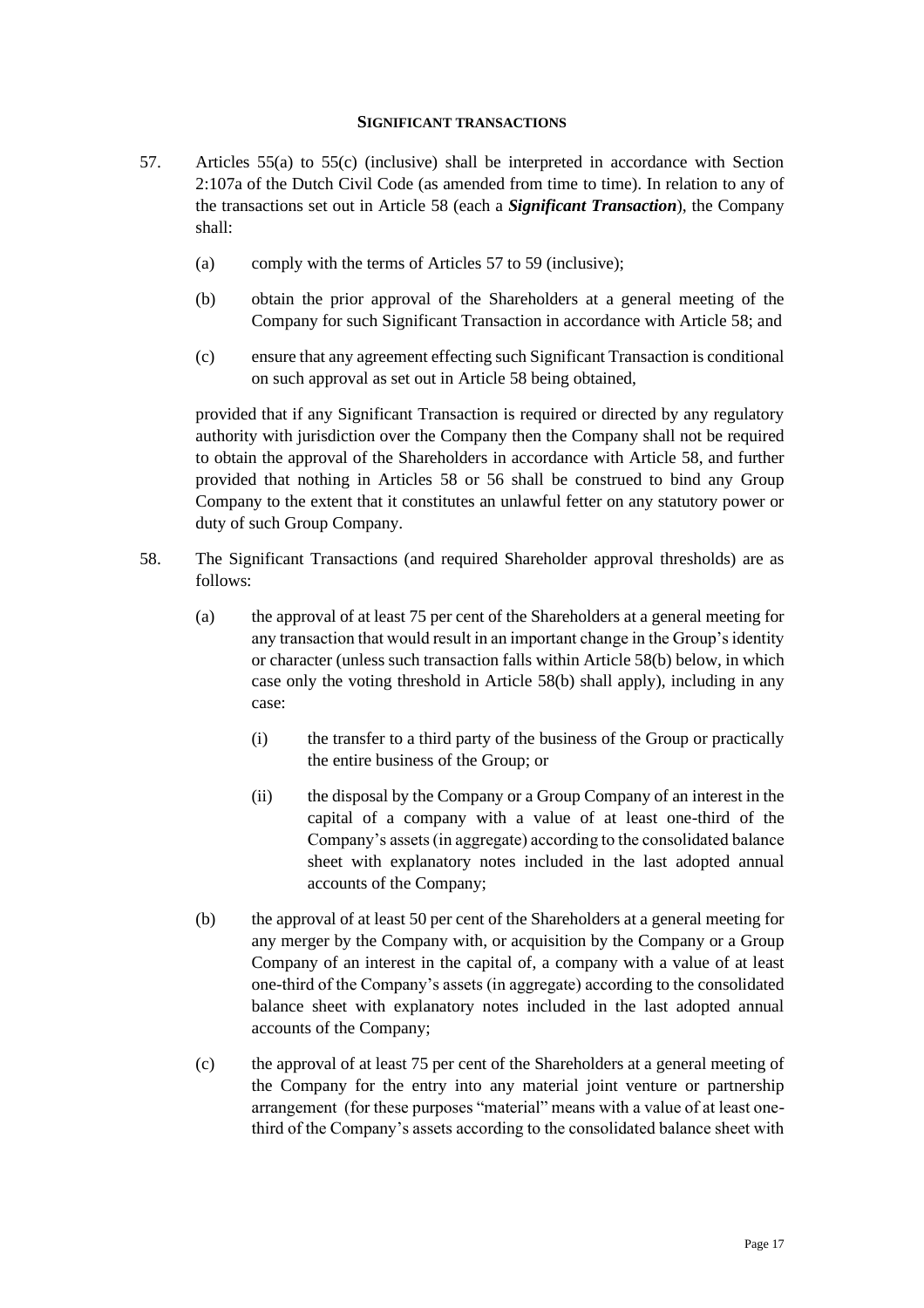explanatory notes included in the last adopted annual accounts of the Company); and

- (d) subject to the requirements of any applicable law or listing rules, the approval of at least 90 per cent of the Shareholders at a general meeting of the Company for the delisting of the Company (other than the delisting of the Company in connection with, or a result of, any public tender offer or other change of control transaction in relation to the Company, which shall include (without limitation) a takeover offer or scheme of arrangement).
- <span id="page-20-1"></span>59. The board shall ensure that the general meeting is provided with adequate information in relation to the relevant Significant Transaction.

# **RELATED PARTY TRANSACTIONS**

- <span id="page-20-3"></span><span id="page-20-0"></span>60. The Company is obliged to make a public announcement, in accordance with Article [64,](#page-20-2) in case of a material transaction between the Company and a Related Party of the Company if and when such transaction is not entered into in the ordinary course of business or under normal market terms and conditions.
- 61. For the purposes of Articles [60](#page-20-3) to [67](#page-21-1) (inclusive), a transaction qualifies as "material" if:
	- (a) information on the transaction qualifies as inside information as set out in article 7(1) of Regulation (EU) No 596/2014 of the European Parliament and of the Council of 16 April 2014 on market abuse (market abuse regulation); and
	- (b) it is entered into, or to be entered into, between the Company and a Related Party of the Company.
- 62. For purposes of the above definition of "material", non-material transactions entered into between the Company and the same Related Party of the Company in the same financial year are aggregated (and can, as such, qualify as being "material" in aggregate).
- 63. If the material transaction between the Company and a Related Party of the Company is not in the ordinary course of business or not entered into on normal market terms, the transaction is subject to approval by the board (subject to the director conflict of interests provisions as set out in Articles [165](#page-41-3) to [171](#page-43-1) (inclusive)).
- <span id="page-20-2"></span>64. The public announcement, by way of a press release on the Company's website, must be made at the moment when the transaction is entered into and must contain, as a minimum information about the nature of the relationship, the name of the Related Party as well as the date and the value of the transaction.
- <span id="page-20-4"></span>65. Articles [60](#page-20-3) to [64](#page-20-2) (inclusive) are also applicable to material transactions between a Related Party of the Company and a Group Company.
- 66. Articles [60](#page-20-3) t[o 65](#page-20-4) (inclusive) do not apply to any of the following transactions between the Company (or, as applicable, a Group Company) and a Related Party of the Company: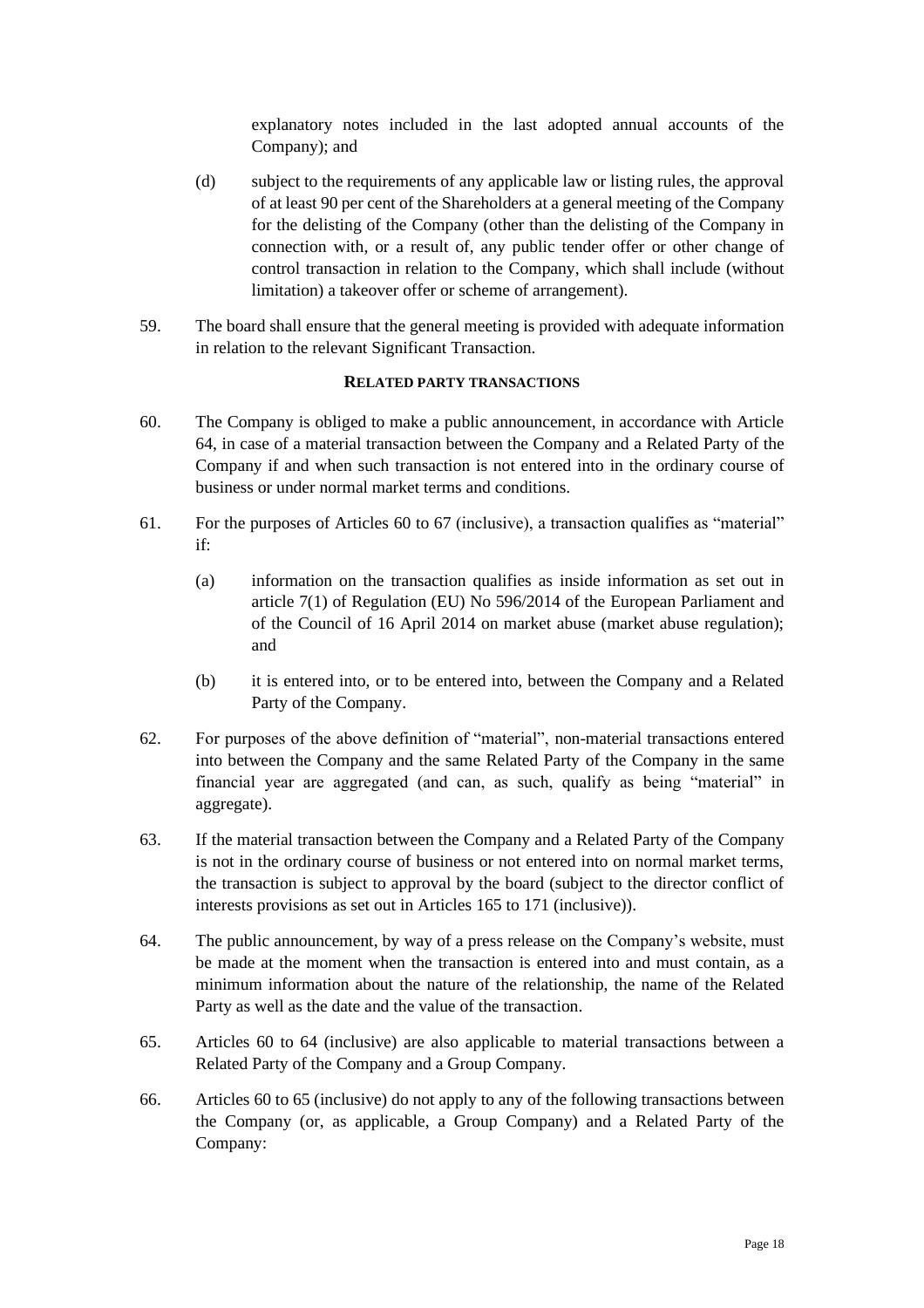- (a) a transaction between the Company and a Group Company (or between Group Companies);
- (b) a transaction between the Company or a Group Company and directors of the Company or a subsidiary regarding remuneration of directors of the Company or a subsidiary;
- (c) a transaction entered into by the Company or a Group Company of the Company on the basis of measures to safeguard [Allfunds Banks'] stability, such measures as determined by the Bank of Spain or the European Central Bank; and
- (d) a transaction between the Company and a Shareholder if all other Shareholders can participate on the same (or substantially the same) conditions and provided that equal treatment of Shareholders and the interest of the Company are safeguarded.
- <span id="page-21-1"></span><span id="page-21-0"></span>67. For transactions entered into in the ordinary course of business and under normal market terms and conditions, the board must establish an internal procedure to periodically assess whether the conditions to qualify as being in the ordinary course of business and under normal market terms and conditions have been met.

### **GENERAL MEETINGS**

- 68. The board shall convene and the Company shall hold general meetings as annual general meetings in accordance with the requirements of the Act. **Annual general meetings**
- 69. All provisions of these Articles relating to general meetings of the Company shall, mutatis mutandis, apply to every separate general meeting of the holders of any class of shares, except that: **Class meetings**
	- (a) the necessary quorum shall be two persons holding or representing by proxy at least one-third in nominal value of the issued shares of the class (excluding any shares of that class held as treasury shares) or, at any adjourned meeting of such holders, one holder present in person or by proxy, whatever the amount of his or her holding, who shall be deemed to constitute a meeting;
	- (b) any holder of shares of the class present in person or by proxy may demand a poll; and
	- (c) each holder of shares of the class shall, on a poll, have one vote in respect of every share of the class held by the holder.

For the purposes of this Article, where a person is present by proxy or proxies, the person is treated only as holding the shares in respect of which those proxies are authorised to exercise voting rights.

70. The board may call general meetings whenever and at such times as it shall determine. On the requisition of Shareholders pursuant to the provisions of the Act, the board shall promptly convene a general meeting in accordance with the requirements of the Act. If there are insufficient directors in the United Kingdom to call a general meeting any director of the Company may call a general meeting, but where no director is willing **Convening general meetings**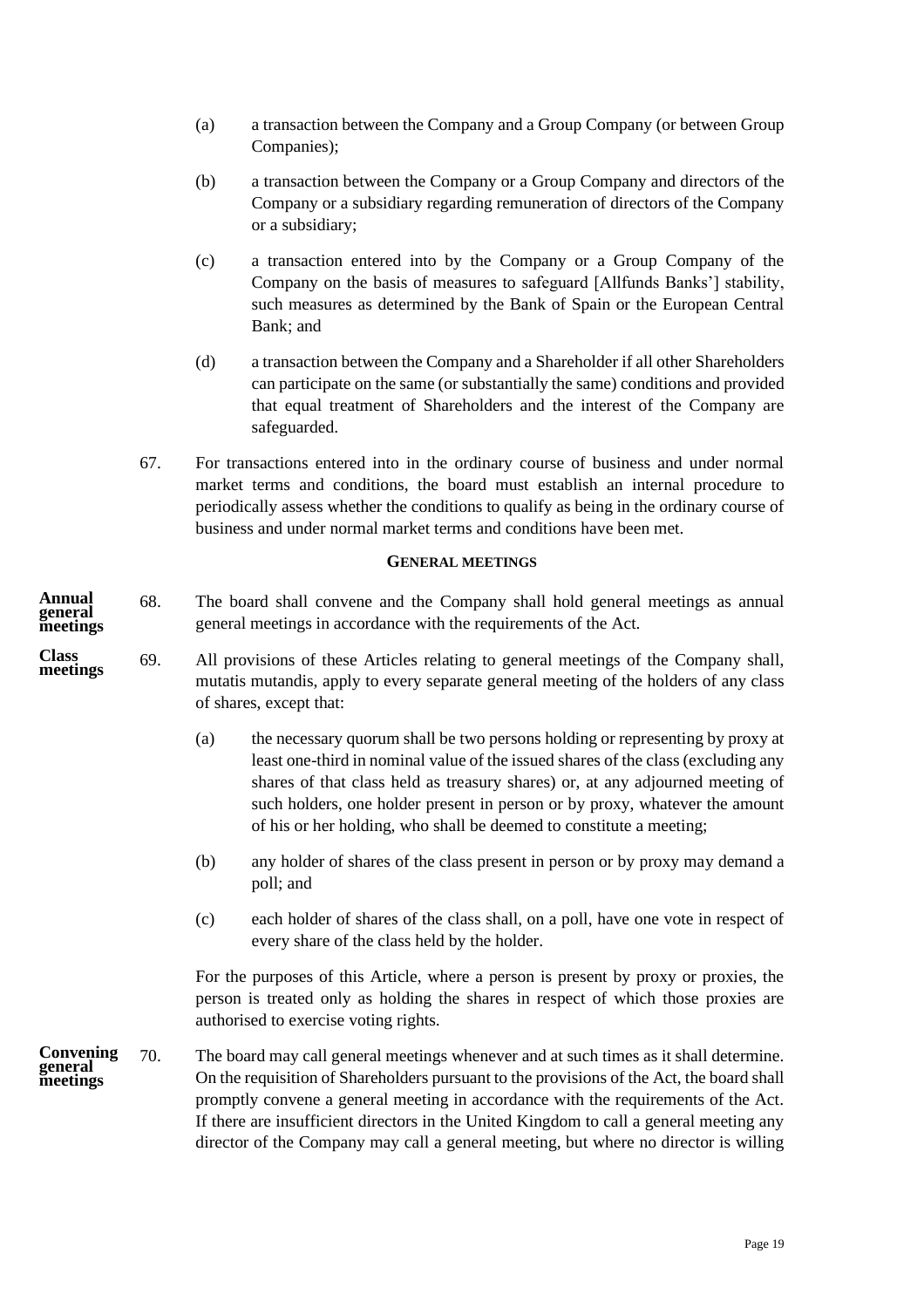or able to do so, any two Shareholders of the Company may summon a meeting for the purpose of appointing one or more directors.

71. The board shall determine in relation to each general meeting the means of attendance at and participation in the meeting, including whether the persons entitled to attend and participate in the general meeting shall be enabled to do so by simultaneous attendance and participation at a physical place (or places, in accordance with Article [78\)](#page-22-1) anywhere in the world determined by it, or by means of electronic facility or facilities determined by it in accordance with Article [79,](#page-23-0) or partly in one way and partly in another.

#### **NOTICE OF GENERAL MEETINGS**

- <span id="page-22-0"></span>72. An annual general meeting shall be called by at least 21 clear days' notice. Subject to the provisions of the Act, all other general meetings may be called by at least 14 clear days' notice. **Period of notice**
- 73. Subject to the provisions of the Act, to the provisions of these Articles and to any restrictions imposed on any shares, the notice shall be sent to every Shareholder and every director. The auditors are entitled to receive all notices of, and other communications relating to, any general meeting which any Shareholder is entitled to receive. **Recipients of notice**

#### Subject to the provisions of the Act, the notice shall specify the time and date of the meeting and the general nature of the business to be dealt with. **Contents of notice: general**

In the case of an annual general meeting, the notice shall specify the meeting as such. In the case of a meeting to pass a special resolution, the notice shall specify the intention to propose the resolution as a special resolution. Contents of 75. **notice: additional requiremen ts**

The notice shall specify the physical place or places at which the general meeting shall be held (wholly or partly) (and any satellite meeting place determined in accordance with Article [78](#page-22-1) shall be identified as such in the notice). **Determinati on of place of meeting**

- If the board determines that a general meeting shall be held partly by means of electronic facility or facilities, the notice shall specify the means, or all different means, of attendance and participation determined in accordance with Article [79](#page-23-0) and any access, identification and security arrangements determined in accordance with Article [86.](#page-25-1) **Meeting by**  means of **electronic facility**
- 77. The notice shall specify any arrangements made for the purpose of Article [81](#page-23-1) (making clear that participation in those arrangements will not amount to attendance at the meeting to which the notice relates). **Article 74 arrangemen ts**
- <span id="page-22-1"></span>78. The board may resolve to enable persons entitled to attend and participate in a general meeting to do so by simultaneous attendance and participation at a satellite meeting place anywhere in the world. The Shareholders present in person or by proxy at satellite meeting places shall be counted in the quorum for, and entitled to vote at, the general meeting in question. That meeting shall be duly constituted and its proceedings valid if the chair of the meeting is satisfied that adequate facilities are available throughout the meeting to ensure that Shareholders attending at all the meeting places are able to: **General meeting at more than one place**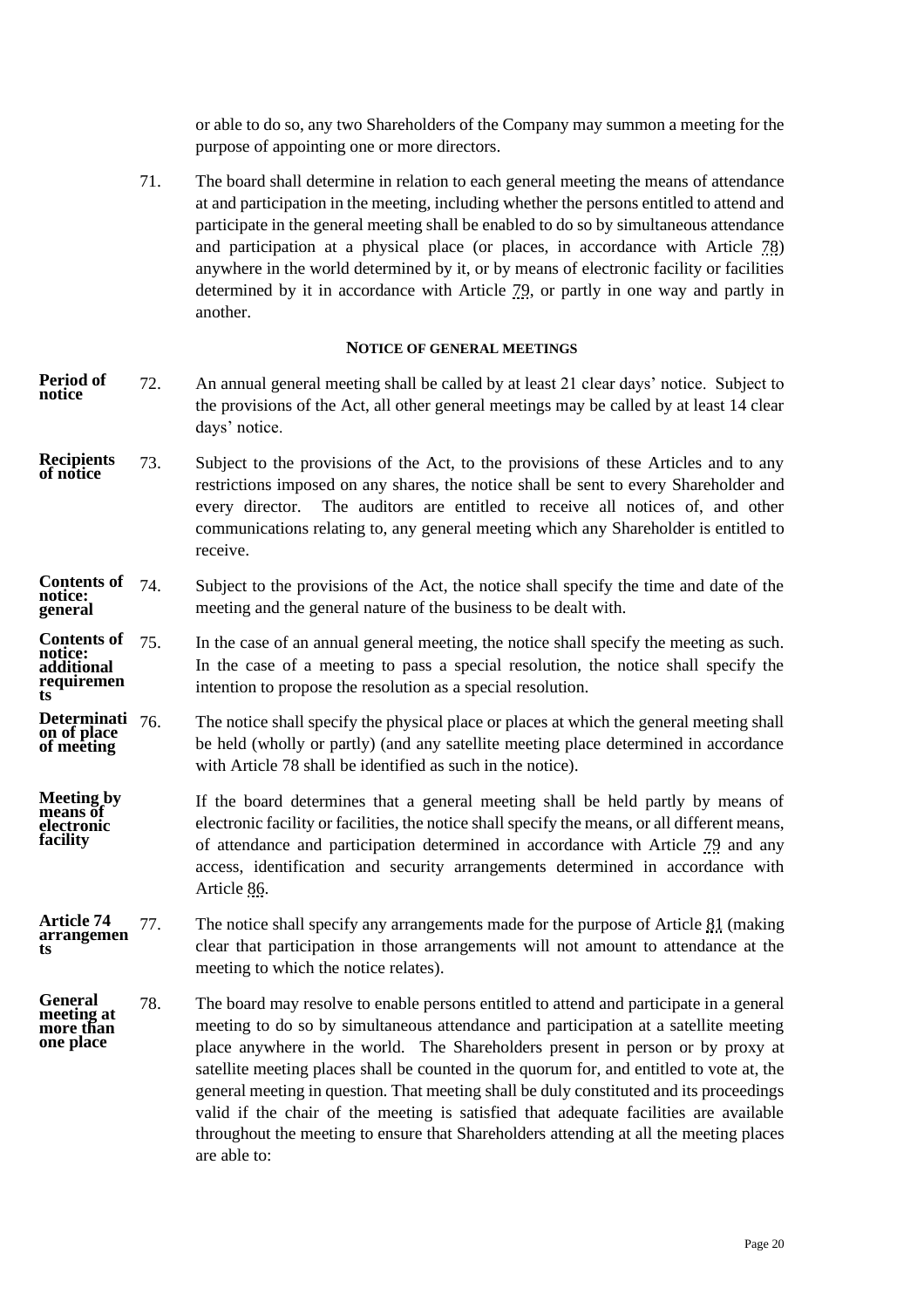- (a) participate in the business for which the meeting has been convened;
- (b) hear and see all persons who speak (whether by the use of microphones, loudspeakers, audio-visual communications equipment or otherwise) in the principal meeting place and any satellite meeting place; and
- (c) be heard and seen by all other persons so present in the same way.

The chair of the general meeting shall be present at, and the meeting shall be deemed to take place at, the principal meeting place.

<span id="page-23-0"></span>79. The board may resolve to enable persons entitled to attend and participate in a general meeting to do so by simultaneous attendance and participation by means of electronic facility or facilities and determine the means, or all different means, of attendance and participation used in relation to a general meeting. The Shareholders present in person or by proxy by means of electronic facility or facilities shall be counted in the quorum for, and entitled to participate in, the general meeting in question. That meeting shall be duly constituted and its proceedings valid if the chair of the meeting is satisfied that adequate facilities are available throughout the meeting to ensure that Shareholders attending the meeting by all means (including by means of electronic facility or facilities) are able to:

- (a) participate in the business for which the meeting has been convened;
- (b) hear all persons who speak at the meeting; and
- (c) be heard by all other persons present at the meeting.

A Shareholder seeking to be present in person or by proxy at a general meeting by means of electronic facility or facilities is responsible for ensuring they have access to and can use the facility or facilities. That meeting shall be duly constituted and its proceedings valid notwithstanding the inability of the Shareholder to gain access to or use the facility or facilities, or the loss of access to or use of the facility or facilities during the meeting.

- <span id="page-23-2"></span>80. If it appears to the chair of the general meeting that:
	- (a) the facilities at the principal meeting place or any satellite meeting place have become inadequate for the purposes referred to in Article [78;](#page-22-1) or
	- (b) an electronic facility has become inadequate for the purposes referred to in Article [79,](#page-23-0)

then the chair may, without the consent of the meeting, interrupt or adjourn the general meeting. All business conducted at that general meeting up to the time of that adjournment shall be valid. The provisions of Article [92](#page-26-0) shall apply to that adjournment.

81. The board may make arrangements for persons entitled to attend a general meeting or an adjourned general meeting to be able to view and hear the proceedings of the general meeting or adjourned general meeting and to speak at the meeting (whether by the use of microphones, loudspeakers, audio-visual communications equipment or otherwise) by attending at a venue anywhere in the world not being a satellite meeting place. **arrangemen viewing and proceedings**

**Interruptio n or adjournme nt where facilities inadequate**

<span id="page-23-1"></span>**Other** 

**ts for** 

**hearing** 

**General meeting by means of electronic facility**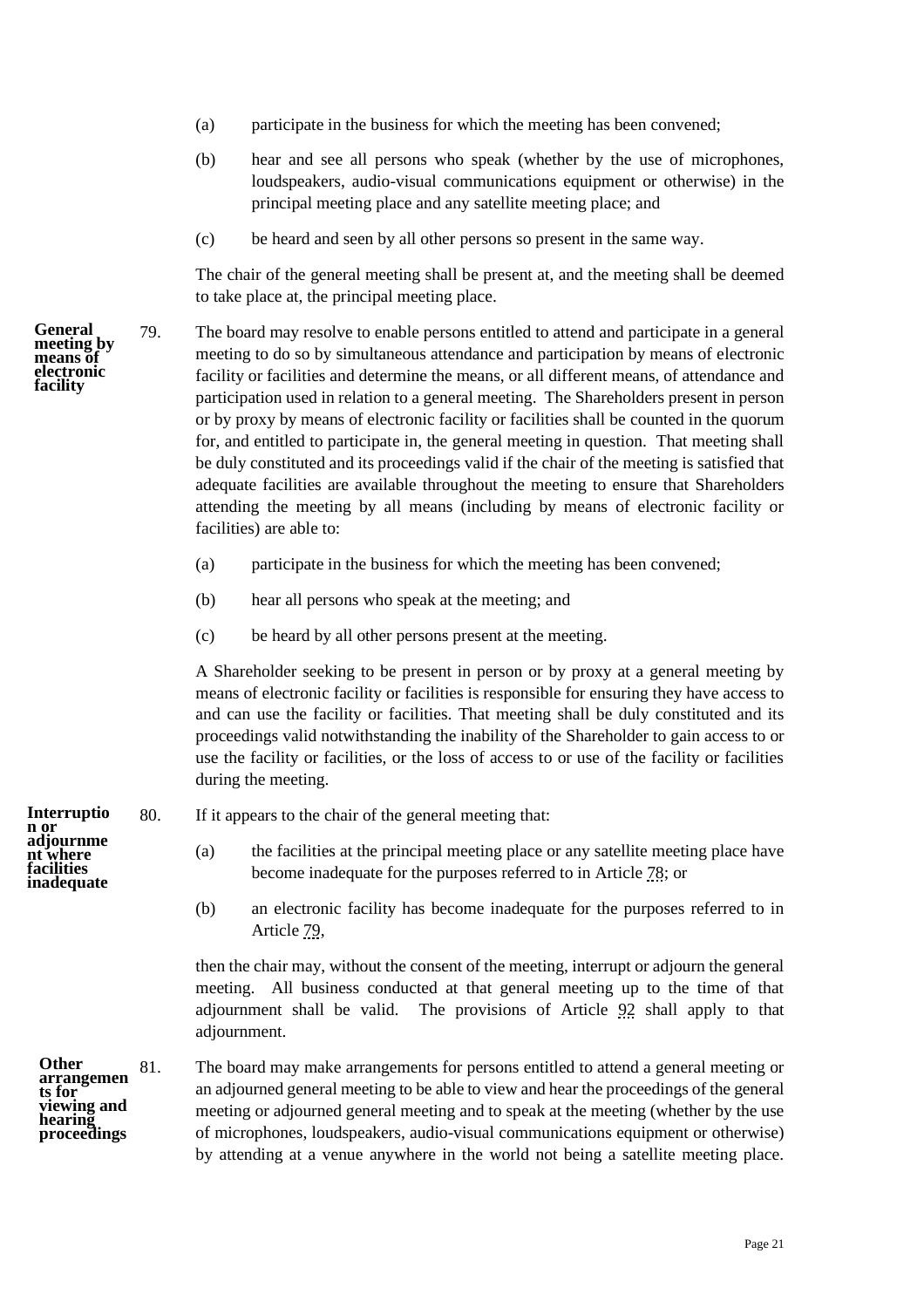Those attending at any such venue shall not be regarded as present at the general meeting or adjourned general meeting and shall not be entitled to vote at the meeting at or from that venue. The inability for any reason of any Shareholder present in person or by proxy at such a venue to view or hear all or any of the proceedings of the meeting or to speak at the meeting shall not in any way affect the validity of the proceedings of the meeting.

- 82. The board may from time to time make any arrangements for controlling the level of attendance at any venue for which arrangements have been made pursuant to Article [81](#page-23-1) (including without limitation the issue of tickets or the imposition of some other means of selection) it in its absolute discretion considers appropriate, and may from time to time change those arrangements. If a Shareholder, pursuant to those arrangements, is not entitled to attend in person or by proxy at a particular venue, he or she shall be entitled to attend in person or by proxy at any other venue for which arrangements have been made pursuant to Article [81.](#page-23-1) The entitlement of any Shareholder to be present at such venue in person or by proxy shall be subject to any such arrangement then in force and stated by the notice of meeting or adjourned meeting to apply to the meeting. **Controlling level of attendance**
- <span id="page-24-1"></span><span id="page-24-0"></span>83. If, after the sending of notice of a general meeting but before the meeting is held, or after the adjournment of a general meeting but before the adjourned meeting is held (whether or not notice of the adjourned meeting is required), the board decides that it is impracticable or unreasonable, for a reason beyond its control, to hold the meeting at a declared place (including a satellite meeting place to which Article [78](#page-22-1) applies), and/or by means of a declared electronic facility, and/or at the declared time, it may change any place and/or electronic facility and/or postpone the time at which the meeting is to be held. If such a decision is made, the board may then change again any place and/or electronic facility and/or postpone the time if it decides that it is reasonable to do so. In any case: **Change in time and/or place of meeting**
	- (a) no new notice of the meeting need be sent, but the board shall, if practicable, advertise the date and time of the meeting, and the means of attendance and participation (including any place and/or electronic facility) for the meeting, in at least two newspapers having a national circulation and shall make arrangements for notices of the change of place or places and/or electronic facility or facilities and/or postponement to appear at the original place or places and/or on the original electronic facility or facilities, in each case at the original time; and
	- (b) proxy appointment in relation to the meeting may, if by means of a document in hard copy form, be delivered to the office or to such other place within the United Kingdom as may be specified by or on behalf of the Company in accordance with Article [122\(a\)](#page-32-0) or, if in electronic form, be received at the address (if any) specified by or on behalf of the Company in accordance with Article [122\(b\),](#page-33-0) at any time not less than 48 hours before the postponed time appointed for holding the meeting provided that the board may specify, in any case, that in calculating the period of 48 hours, no account shall be taken of any part of a day that is not a working day.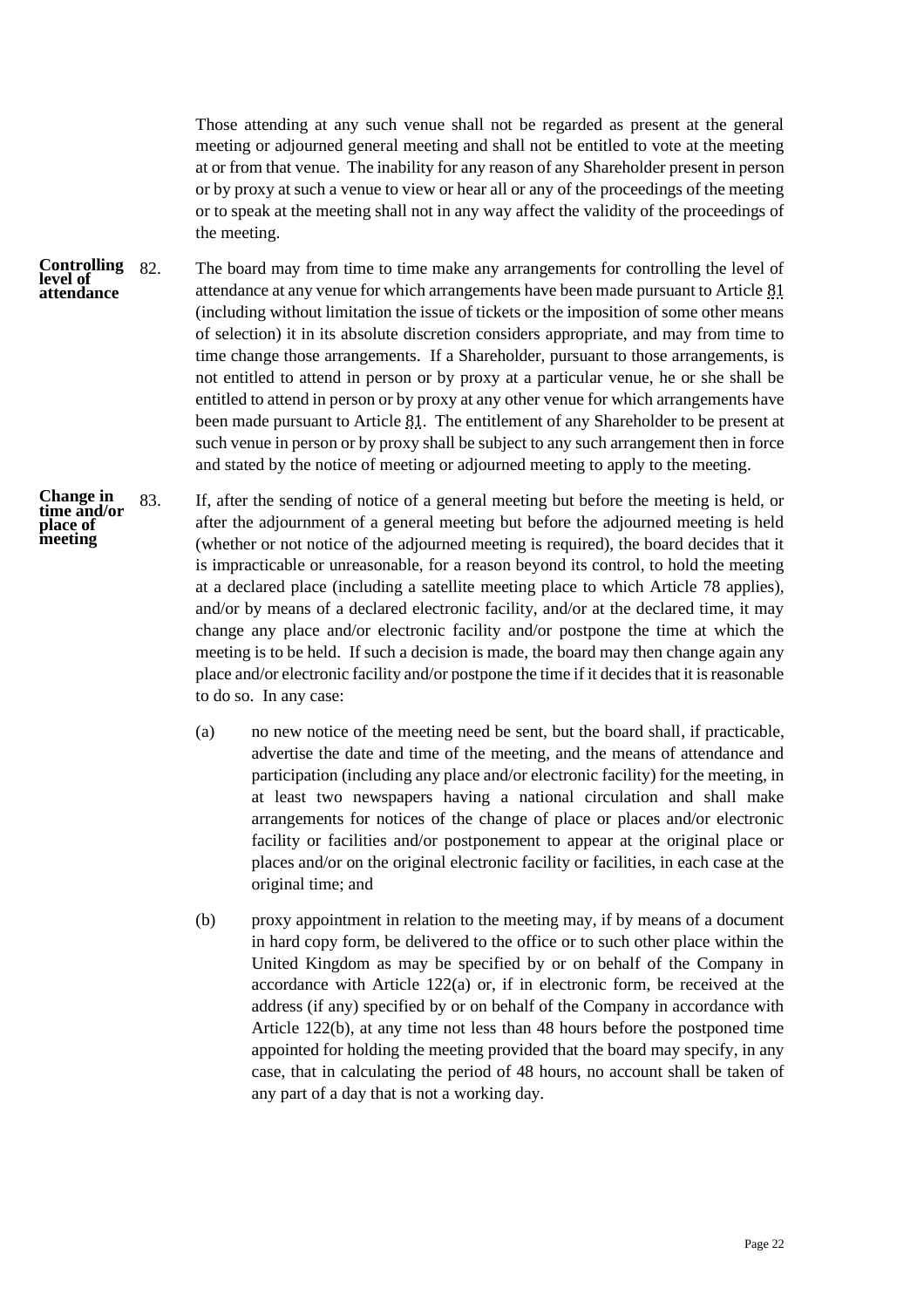- 84. The accidental omission to send a notice of a meeting or resolution, or to send any notification where required by the Act or these Articles in relation to the publication of a notice of meeting on a website, or to send a form of proxy where required by the Act or these Articles, to any person entitled to receive it, or the non-receipt for any reason of any such notice, resolution or notification or form of proxy by that person whether or not the Company is aware of such omission or non-receipt, shall not invalidate the proceedings at that meeting. **Accidental omission to send notice etc.**
- 85. The board (and, at a general meeting, the chair) may make any arrangement and impose any requirement or restriction it or he or she considers appropriate to ensure the security of a general meeting held at a physical place including, without limitation, requirements for evidence of identity to be produced by those attending the meeting, the searching of their personal property and the restriction of items that may be taken into the meeting place. The board and, at any general meeting, the chair are entitled to refuse entry to a person who refuses to comply with these arrangements, requirements or restrictions. **Security at physical meetings**
- <span id="page-25-1"></span>86. If a general meeting is held partly by means of electronic facility or facilities, the board (and, at a general meeting, the chair) may make any arrangement and impose any requirement or restriction that is: **Security at electronic meetings**
	- (a) necessary to ensure the identification of those taking part and the security of the electronic communication; and
	- (b) proportionate to the achievement of those objectives.

# **PROCEEDINGS AT GENERAL MEETINGS**

- <span id="page-25-0"></span>87. No business shall be dealt with at any general meeting unless a quorum is present, but the absence of a quorum shall not preclude the choice or appointment of a chair, which shall not be treated as part of the business of the meeting. Save as otherwise provided by these Articles, two qualifying persons present at a meeting and entitled to vote on the business to be dealt with are a quorum, unless: **Quorum**
	- (a) each is a qualifying person only because he or she is authorised under the Act to act as a representative of a corporation in relation to the meeting, and they are representatives of the same corporation; or
	- (b) each is a qualifying person only because he or she is appointed as proxy of a Shareholder in relation to the meeting, and they are proxies of the same Shareholder.

For the purposes of this Article a 'qualifying person' means (i) an individual who is a Shareholder, (ii) a person authorised under the Act to act as a representative of the corporation in relation to the meeting, or (iii) a person appointed as proxy of a Shareholder in relation to the meeting.

88. If such a quorum is not present within five minutes (or such longer time not exceeding 30 minutes as the chair of the meeting may decide to wait) from the time appointed for the meeting, or if during a meeting such a quorum ceases to be present, the meeting, if convened on the requisition of Shareholders, shall be dissolved, and in any other case shall stand adjourned to such time and with such means of attendance and participation **If quorum not present**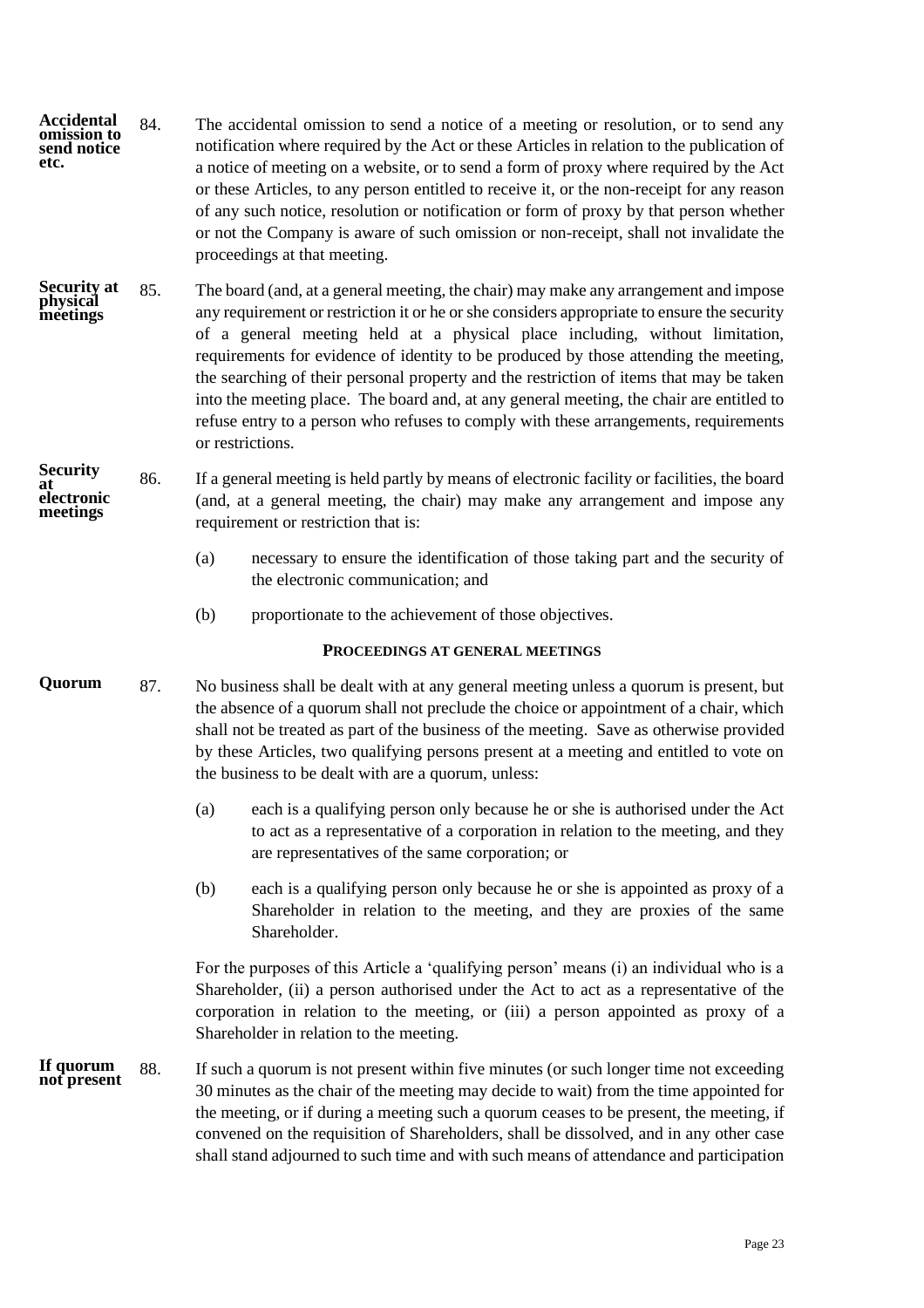(including at such place and/or by means of such electronic facility) as the chair of the meeting may, subject to the provisions of the Act, determine. The adjourned meeting shall be dissolved if a quorum is not present within 15 minutes after the time appointed for holding the meeting.

- 89. The chair, if any, of the board or, in his or her absence, any deputy chair of the Company or, in his or her absence, some other director nominated by the board, shall preside as chair of the meeting. If neither the chair, deputy chair nor such other director (if any) is present within five minutes after the time appointed for holding the meeting or is not willing to act as chair, the directors present shall elect one of their number to be chair. If there is only one director present and willing to act, he or she shall be chair. If no director is willing to act as chair, or if no director is present within five minutes after the time appointed for holding the meeting, the Shareholders present in person or by proxy and entitled to vote shall choose a Shareholder or a proxy of a Shareholder or a person authorised to act as a representative of a corporation in relation to the meeting to be chair. **Chair**
- 90. A director shall, notwithstanding that he or she is not a Shareholder, be entitled to attend and speak at any general meeting and at any separate meeting of the holders of any class of shares. **Directors entitled to speak**
- 91. The chair may, with the consent of a meeting at which a quorum is present (and shall if so directed by the meeting), adjourn the meeting from time to time. In addition (and without prejudice to the chair's power to adjourn a meeting conferred by Article [80\)](#page-23-2), the chair may adjourn the meeting without such consent, if it appears to him or her that it would facilitate the conduct of the business of the meeting to do so. **Adjournme nt: chair's powers**
- <span id="page-26-0"></span>92. Any such adjournment may, subject to the provisions of the Act, be for such time and with such means of attendance and participation (including at such place and/or by means of such electronic facility) as the chair may in his or her absolute discretion determine, notwithstanding that by reason of such adjournment some Shareholders may be unable to attend or participate in the adjourned meeting. Any such Shareholder may nevertheless appoint a proxy for the adjourned meeting either in accordance with Article [122](#page-32-1) or by means of a document in hard copy form which, if delivered at the meeting which is adjourned to the chair or the secretary or any director, shall be valid even though it is given at less notice than would otherwise be required by Article [122\(a\).](#page-32-0) When a meeting is adjourned for 30 days or more or for an indefinite period, notice shall be sent at least seven clear days before the date of the adjourned meeting specifying the time of, and means, or all different means, of attendance and participation (including any place and/or electronic facility) for, the adjourned meeting and the general nature of the business to be transacted. Otherwise it shall not be necessary to send any notice of an adjournment or of the business to be dealt with at an adjourned meeting. No business shall be dealt with at an adjourned meeting other than business which might properly have been dealt with at the meeting had the adjournment not taken place. **Adjournme nt: procedures**

#### 93. If an amendment is proposed to any resolution under consideration but is in good faith ruled out of order by the chair, the proceedings on the substantive resolution shall not be invalidated by any error in such ruling. With the consent of the chair, an amendment may be withdrawn by its proposer before it is voted on. No amendment to a resolution **Amendmen ts to resolutions**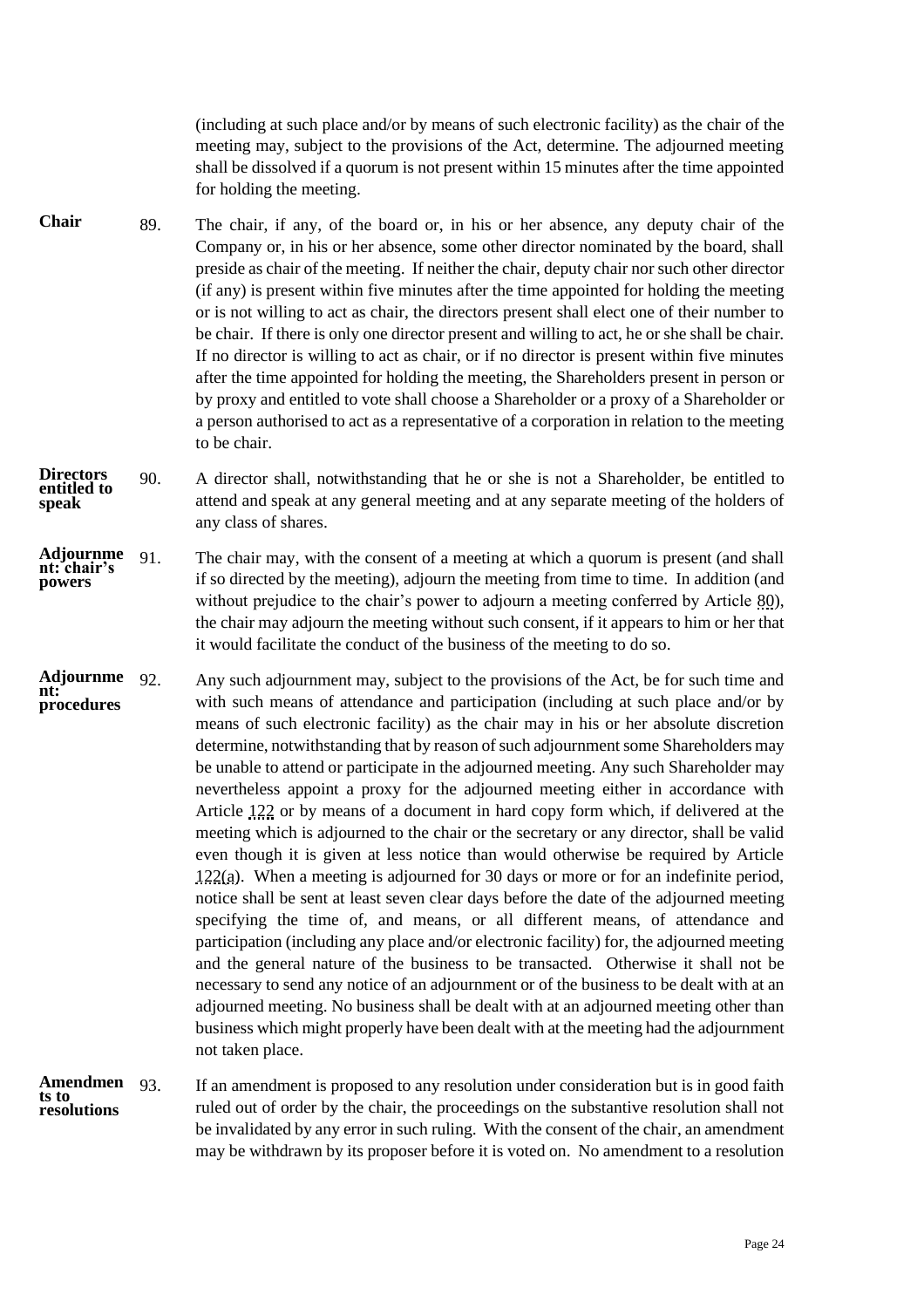duly proposed as a special resolution may be considered or voted on (other than a mere clerical amendment to correct a patent error). No amendment to a resolution duly proposed as an ordinary resolution may be considered or voted on (other than a mere clerical amendment to correct a patent error) unless either:

- (a) at least 48 hours before the time appointed for holding the meeting or adjourned meeting at which the ordinary resolution is to be considered (which, if the board so specifies, shall be calculated taking no account of any part of a day that is not a working day), notice of the terms of the amendment and the intention to move it has been delivered in hard copy form to the office or to such other place as may be specified by or on behalf of the Company for that purpose, or received in electronic form at such address (if any) for the time being specified by or on behalf of the Company for that purpose, or
- (b) the chair in his or her absolute discretion decides that the amendment may be considered and voted on.

94. A resolution put to the vote at a general meeting held partly by means of electronic facility or facilities shall, unless the chair of the meeting determines that it shall (subject to the remainder of this Article) be decided on a show of hands, be decided on a poll. Subject thereto, a resolution put to the vote at a general meeting shall be decided on a show of hands unless before, or on the declaration of the result of, a vote on the show of hands, or on the withdrawal of any other demand for a poll, a poll is duly demanded. Subject to the provisions of the Act, a poll may be demanded by:

- (a) the chair of the meeting; or
- <span id="page-27-0"></span>(b) (except on the election of the chair of the meeting or on a question of adjournment) at least three Shareholders present in person or by proxy having the right to vote on the resolution; or
- <span id="page-27-1"></span>(c) any Shareholder or Shareholders present in person or by proxy representing not less than 10 per cent of the total voting rights of all the Shareholders having the right to vote on the resolution (excluding any voting rights attached to any shares held as treasury shares); or
- <span id="page-27-2"></span>(d) any Shareholder or Shareholders present in person or by proxy holding shares conferring a right to vote on the resolution, being shares on which an aggregate sum has been paid up equal to not less than 10 per cent of the total sum paid up on all the shares conferring that right (excluding any shares conferring a right to vote on the resolution which are held as treasury shares).

The appointment of a proxy to vote on a matter at a meeting authorises the proxy to demand, or join in demanding, a poll on that matter. In applying the provisions of this Article, a demand by a proxy counts (i) for the purposes of paragraph [\(b\)](#page-27-0) of this Article, as a demand by the Shareholder, (ii) for the purposes of paragraph  $(c)$  of this Article, as a demand by a Shareholder representing the voting rights that the proxy is authorised to exercise, and (iii) for the purposes of paragraph [\(d\)](#page-27-2) of this Article, as a demand by a Shareholder holding the shares to which those rights are attached.

**Methods of voting at general meetings**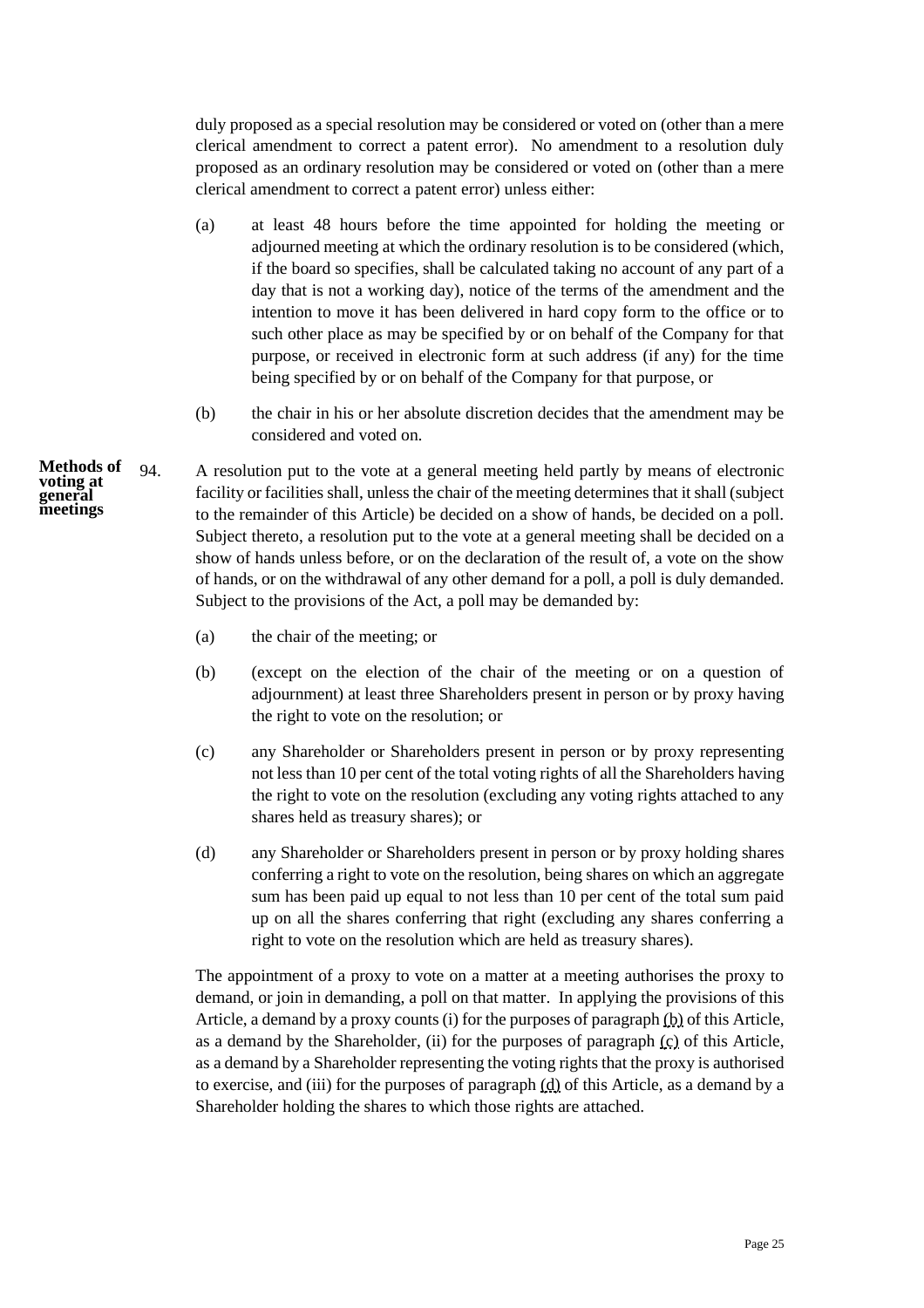<span id="page-28-2"></span><span id="page-28-1"></span><span id="page-28-0"></span>

| <b>Declaration</b><br>of result                    | 95.  | Unless a poll is duly demanded (and the demand is not withdrawn before the poll is<br>taken) a declaration by the chair that a resolution has been carried or carried<br>unanimously, or by a particular majority, or lost, or not carried by a particular majority<br>shall be conclusive evidence of the fact without proof of the number or proportion of<br>the votes recorded in favour of or against the resolution.                                                                                                                                                                                                                                                                                                                                                      |           |                                                                                                                                                                 |  |  |  |  |
|----------------------------------------------------|------|---------------------------------------------------------------------------------------------------------------------------------------------------------------------------------------------------------------------------------------------------------------------------------------------------------------------------------------------------------------------------------------------------------------------------------------------------------------------------------------------------------------------------------------------------------------------------------------------------------------------------------------------------------------------------------------------------------------------------------------------------------------------------------|-----------|-----------------------------------------------------------------------------------------------------------------------------------------------------------------|--|--|--|--|
| Withdrawal<br>of demand<br>for poll                | 96.  | The demand for a poll may be withdrawn before the poll is taken, but only with the<br>consent of the chair. A demand so withdrawn shall not be taken to have invalidated<br>the result of a show of hands declared before the demand was made. If the demand for<br>a poll is withdrawn, the chair or any other Shareholder entitled may demand a poll.                                                                                                                                                                                                                                                                                                                                                                                                                         |           |                                                                                                                                                                 |  |  |  |  |
| <b>Conduct of</b><br>poll                          | 97.  | Subject to Article 98, a poll shall be taken as the chair directs and he or she may, and<br>shall if required by the meeting, appoint scrutineers (who need not be Shareholders)<br>and fix a time and means for declaring the result of the poll. The result of the poll shall<br>be deemed to be the resolution of the meeting at which the poll was demanded.                                                                                                                                                                                                                                                                                                                                                                                                                |           |                                                                                                                                                                 |  |  |  |  |
| When poll<br>to be taken                           | 98.  | A poll demanded on the election of a chair or on a question of adjournment shall be<br>taken immediately. A poll demanded on any other question shall be taken either at the<br>meeting or at such time and by such means of attendance and participation (including<br>at such place and/or by means of such electronic facility) as the chair directs, not being<br>more than 30 days after the poll is demanded. The demand for a poll shall not prevent<br>the continuance of a meeting for the transaction of any business other than the question<br>on which the poll was demanded. If a poll is demanded before the declaration of the<br>result of a show of hands and the demand is duly withdrawn, the meeting shall continue<br>as if the demand had not been made. |           |                                                                                                                                                                 |  |  |  |  |
| Notice of<br>poll                                  | 99.  | No notice need be sent of a poll not taken at the meeting at which it is demanded if the<br>time at and means by which it is to be taken are announced at the meeting. In any other<br>case notice shall be sent at least seven clear days before the taking of the poll specifying<br>the time at and means by which the poll is to be taken.                                                                                                                                                                                                                                                                                                                                                                                                                                  |           |                                                                                                                                                                 |  |  |  |  |
| <b>Effectivenes</b><br>s of special<br>resolutions | 100. | Where for any purpose an ordinary resolution of the Company is required, a special<br>resolution shall also be effective.                                                                                                                                                                                                                                                                                                                                                                                                                                                                                                                                                                                                                                                       |           |                                                                                                                                                                 |  |  |  |  |
|                                                    |      |                                                                                                                                                                                                                                                                                                                                                                                                                                                                                                                                                                                                                                                                                                                                                                                 |           | <b>VOTES OF SHAREHOLDERS</b>                                                                                                                                    |  |  |  |  |
| Right to<br>hands                                  | 101. | Subject to any rights or restrictions attached to any shares, on a vote on a resolution on<br>a show of hands:                                                                                                                                                                                                                                                                                                                                                                                                                                                                                                                                                                                                                                                                  |           |                                                                                                                                                                 |  |  |  |  |
|                                                    |      | (a)                                                                                                                                                                                                                                                                                                                                                                                                                                                                                                                                                                                                                                                                                                                                                                             |           | every Shareholder who is present in person shall have one vote;                                                                                                 |  |  |  |  |
|                                                    |      | (b)                                                                                                                                                                                                                                                                                                                                                                                                                                                                                                                                                                                                                                                                                                                                                                             | one vote; | subject to paragraph (c) of this Article, every proxy present who has been duly<br>appointed by one or more Shareholders entitled to vote on the resolution has |  |  |  |  |
|                                                    |      | (c)                                                                                                                                                                                                                                                                                                                                                                                                                                                                                                                                                                                                                                                                                                                                                                             |           | a proxy has one vote for and one vote against the resolution if:                                                                                                |  |  |  |  |
|                                                    |      |                                                                                                                                                                                                                                                                                                                                                                                                                                                                                                                                                                                                                                                                                                                                                                                 | (i)       | the proxy has been duly appointed by more than one Shareholder<br>entitled to vote on the resolution, and                                                       |  |  |  |  |
|                                                    |      |                                                                                                                                                                                                                                                                                                                                                                                                                                                                                                                                                                                                                                                                                                                                                                                 |           |                                                                                                                                                                 |  |  |  |  |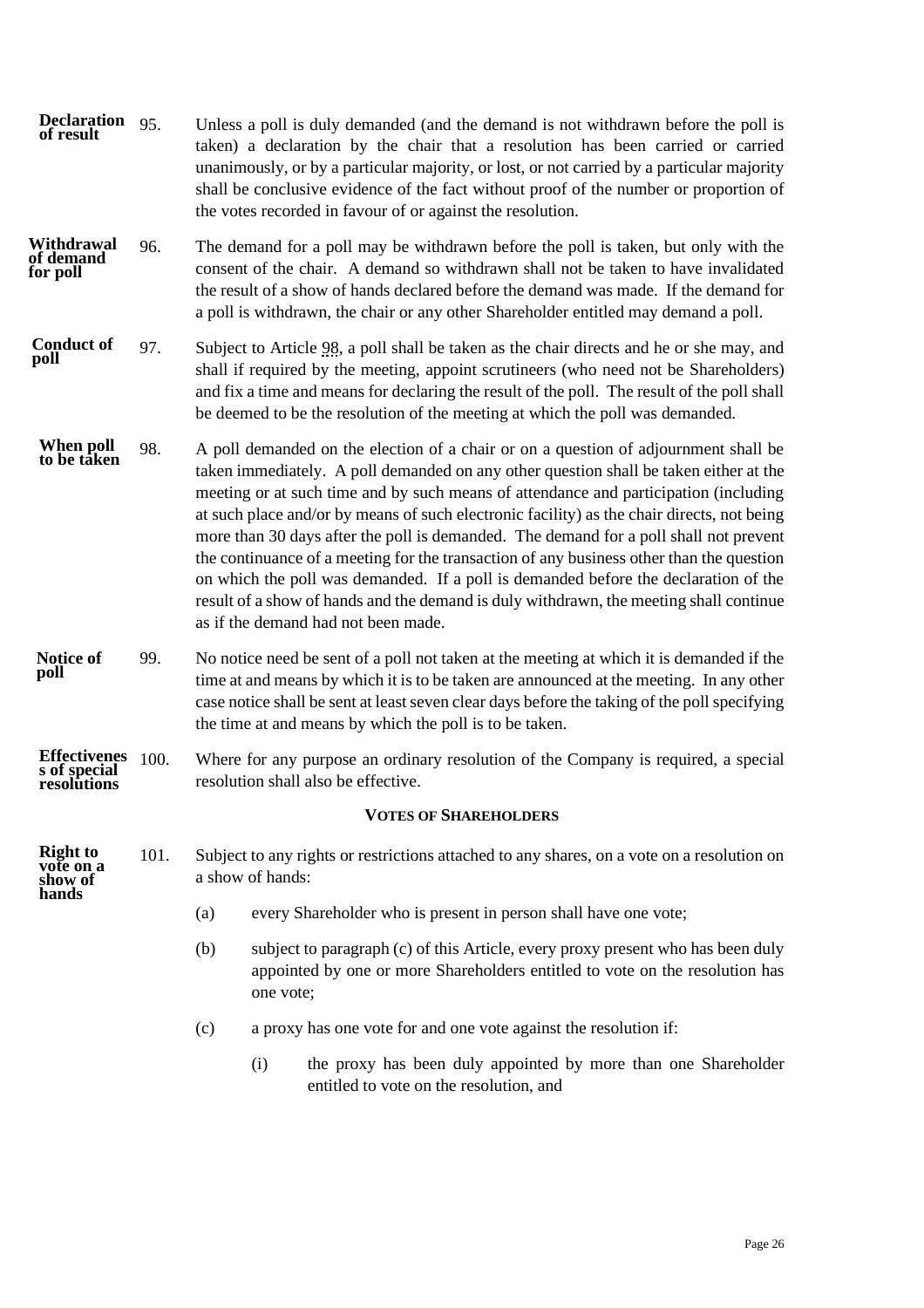- (ii) the proxy has been instructed by one or more of those Shareholders to vote for the resolution and by one or more other of those Shareholders to vote against it.
- <span id="page-29-0"></span>102. Subject to any rights or restrictions attached to any shares, on a vote on a resolution on a poll every Shareholder present in person or by proxy shall have one vote for every share of which the person is the holder. **Right to vote on a poll**
	- 103. In the case of more than one vote being cast in respect of the same share in accordance with Article [101](#page-28-2) or [102](#page-29-0) then only the vote of the member shall be counted by the Company.
- 104. In the case of joint holders of a share, the vote of the senior who tenders a vote, whether in person or by proxy, shall be accepted to the exclusion of the votes of the other joint holders. For this purpose seniority shall be determined by the order in which the names of the holders stand in the register. **Votes of joint holders**
- 105. A Shareholder in respect of whom an order has been made by a court or official having jurisdiction (whether in the United Kingdom or elsewhere) in matters concerning mental disorder may vote, whether on a show of hands or on a poll, by his or her receiver, curator bonis or other person authorised for that purpose appointed by that court or official. That receiver, curator bonis or other person may, on a show of hands or on a poll, vote by proxy. The right to vote shall be exercisable only if evidence satisfactory to the board of the authority of the person claiming to exercise the right to vote has been delivered to the office, or another place specified in accordance with these Articles for the delivery of proxy appointments, not less than 48 hours before the time appointed for holding the meeting or adjourned meeting at which the right to vote is to be exercised provided that the Company may specify, in any case, that in calculating the period of 48 hours, no account shall be taken of any part of a day that is not a working day. **Member under incapacity**
- 106. No Shareholder shall be entitled to vote at a general meeting or at a separate meeting of the holders of any class of shares, either in person or by proxy, in respect of any share held by the Shareholder unless all moneys presently payable by the Shareholder in respect of that share have been paid. **Calls in arrears**
- <span id="page-29-1"></span>107. If at any time the board is satisfied that any Shareholder, or any other person appearing to be interested in shares held by such Shareholder, has been duly served with a notice under section 793 of the Act (a *section 793 notice*) and is in default for the prescribed period in supplying to the Company the information thereby required, or, in purported compliance with such a notice, has made a statement which is false or inadequate in a material particular, then the board may, in its absolute discretion at any time thereafter by notice (a *direction notice*) to such Shareholder direct that: **Section 793 of the Act: restrictions if in default**
	- (a) in respect of the shares in relation to which the default occurred (the *default shares*, which expression includes any shares issued after the date of the section 793 notice in respect of those shares) the Shareholder shall not be entitled to attend or vote either personally or by proxy at a general meeting or at a separate meeting of the holders of that class of shares or on a poll; and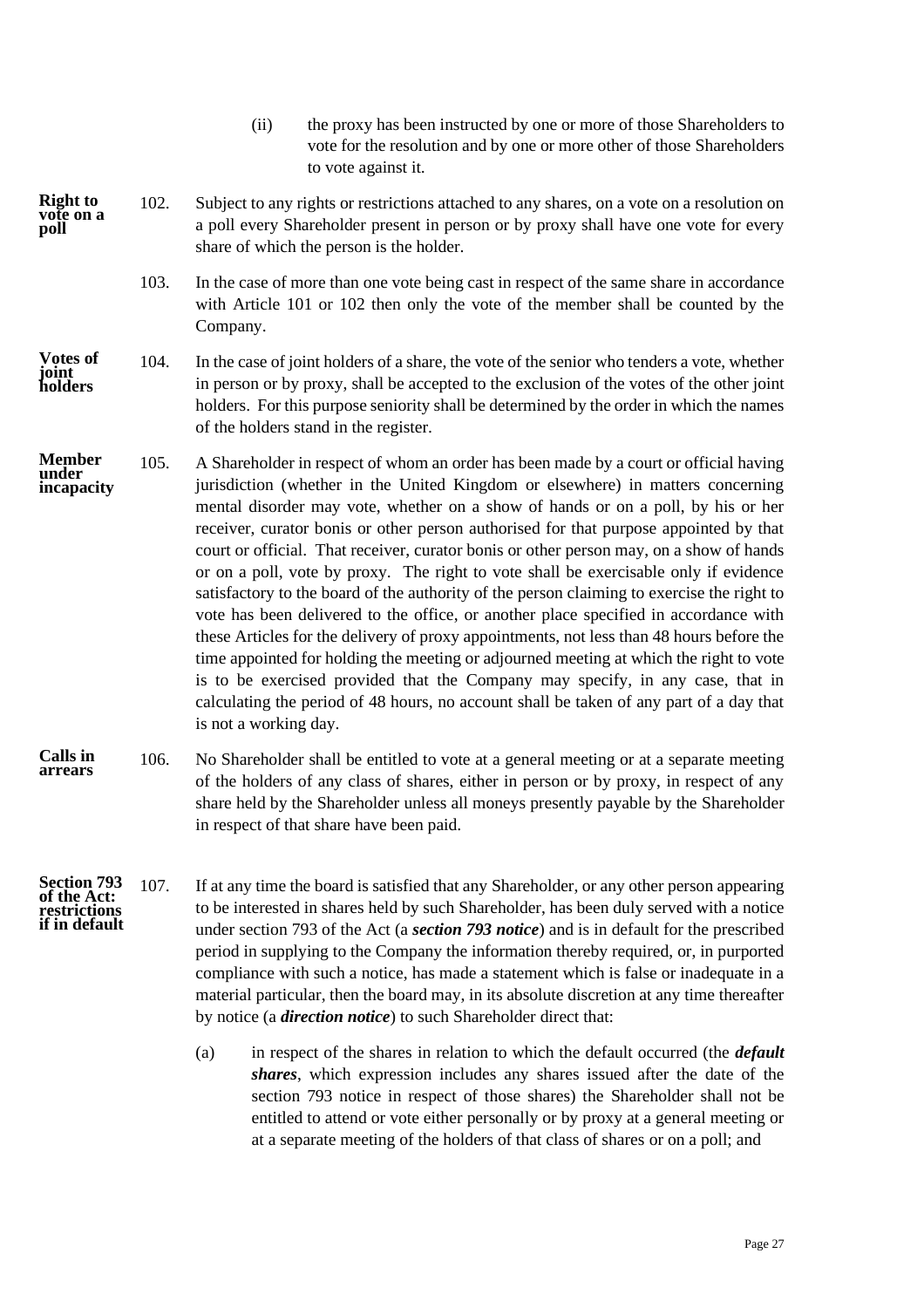- (b) where the default shares represent at least ¼ of one per cent in nominal value of the issued shares of their class (excluding any shares of that class held as treasury shares), the direction notice may additionally direct that in respect of the default shares:
	- (i) no payment shall be made by way of dividend and no share shall be allotted pursuant to Article [199](#page-50-0)*;*
	- (ii) no transfer of any default share shall be registered unless:
		- (A) the Shareholder is not in default as regards supplying the information requested and the transfer when presented for registration is accompanied by a certificate by the Shareholder in such form as the board may in its absolute discretion require to the effect that after due and careful enquiry the Shareholder is satisfied that no person in default as regards supplying such information is interested in any of the shares the subject of the transfer; or
		- (B) the transfer is an approved transfer; or
		- (C) registration of the transfer is required by applicable law.
- <span id="page-30-0"></span>108. The Company shall send the direction notice to each other person appearing to be interested in the default shares, but the failure or omission by the Company to do so shall not invalidate such notice. **Copy of notice to interested persons**

#### 109. Any direction notice shall cease to have effect not more than seven days after the earlier of receipt by the Company of: **When restrictions cease to have effect**

- <span id="page-30-1"></span>(a) a notice of an approved transfer, but only in relation to the shares transferred; or
- (b) all the information required by the relevant section 793 notice, in a form satisfactory to the board.
- 110. The board may at any time send a notice cancelling a direction notice. **Board may cancel**

<span id="page-30-3"></span><span id="page-30-2"></span>111. The Company may exercise any of its powers under Article [8](#page-9-1) in respect of any default share that is held in uncertificated form.

- <span id="page-30-4"></span>For the purposes of this Article and Articles [107,](#page-29-1) [108,](#page-30-0) [109,](#page-30-1) [110](#page-30-2) and [111:](#page-30-3)
	- (a) a person shall be treated as appearing to be interested in any shares if the Shareholder holding such shares has sent to the Company a notification under section 793 of the Act which either (i) names such person as being so interested or (ii) fails to establish the identities of all those interested in the shares, and (after taking into account the said notification and any other relevant section 793 notification) the Company knows or has reasonable cause to believe that the person in question is or may be interested in the shares;
	- (b) the prescribed period is 14 days from the date of service of the section 793 notice; and

**restrictions Conversion of uncertificat ed shares Supplement** 112. **ary provisions**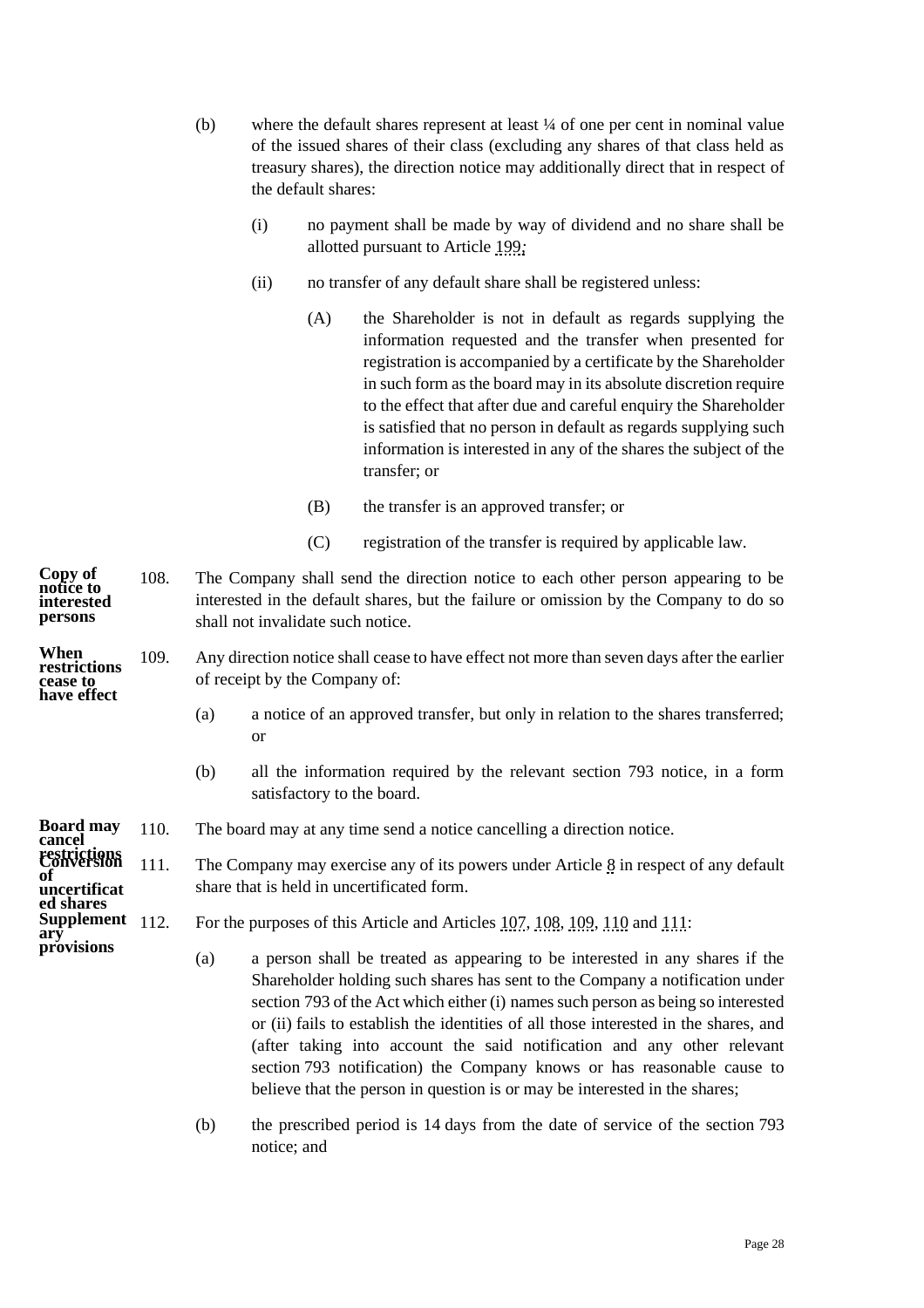- (c) a transfer of shares is an approved transfer if:
	- (i) it is a transfer of shares pursuant to an acceptance of a takeover offer (within the meaning of section 974 of the Act); or
	- (ii) the board is satisfied that the transfer is made pursuant to a sale of the whole of the beneficial ownership of the shares the subject of the transfer to a party unconnected with the Shareholder and with any other person appearing to be interested in the shares; or
	- (iii) the transfer results from a sale made through a recognised investment exchange as defined in the Financial Services and Markets Act 2000 or any other stock exchange outside the United Kingdom on which the Company's shares are normally traded.
- 113. Nothing contained in Article [107,](#page-29-1) [108,](#page-30-0) [109,](#page-30-1) [110,](#page-30-2) [111](#page-30-3) or [112](#page-30-4) limits the power of the Company under section 794 of the Act. **Section 794 of the Act**
- 114. If any votes are counted which ought not to have been counted, or might have been rejected, the error shall not vitiate the result of the voting unless it is pointed out at the same meeting, or at any adjournment of the meeting, and, in the opinion of the chair, it is of sufficient magnitude to vitiate the result of the voting. **Errors in voting**
- 115. No objection shall be raised to the qualification of any voter except at the meeting or adjourned meeting or poll at which the vote objected to is tendered. Every vote not disallowed at such meeting shall be valid and every vote not counted which ought to have been counted shall be disregarded. Any objection made in due time shall be referred to the chair whose decision shall be final and conclusive. **Objection to voting**
- 116. On a poll, a Shareholder entitled to more than one vote need not, if the Shareholder votes, use all the Shareholder's votes or cast all the votes the Shareholder uses in the same way. **Voting: additional provisions**

# **PROXIES AND CORPORATE REPRESENTATIVES**

- <span id="page-31-0"></span>117. The appointment of a proxy shall be made in writing and shall be in any usual form or in any other form which the board may approve. Subject thereto, the appointment of a proxy may be: **Appointme nt of proxy: form** 
	- (a) in hard copy form; or
	- (b) in electronic form, to the electronic address provided by the Company for this purpose.
- 118. The appointment of a proxy, whether made in hard copy form or in electronic form, shall be executed in such manner as may be approved by or on behalf of the Company from time to time. Subject thereto, the appointment of a proxy shall be executed by the appointor or any person duly authorised by the appointor or, if the appointor is a corporation, executed by a duly authorised person or under its common seal or in any other manner authorised by its constitution. **Execution of proxy**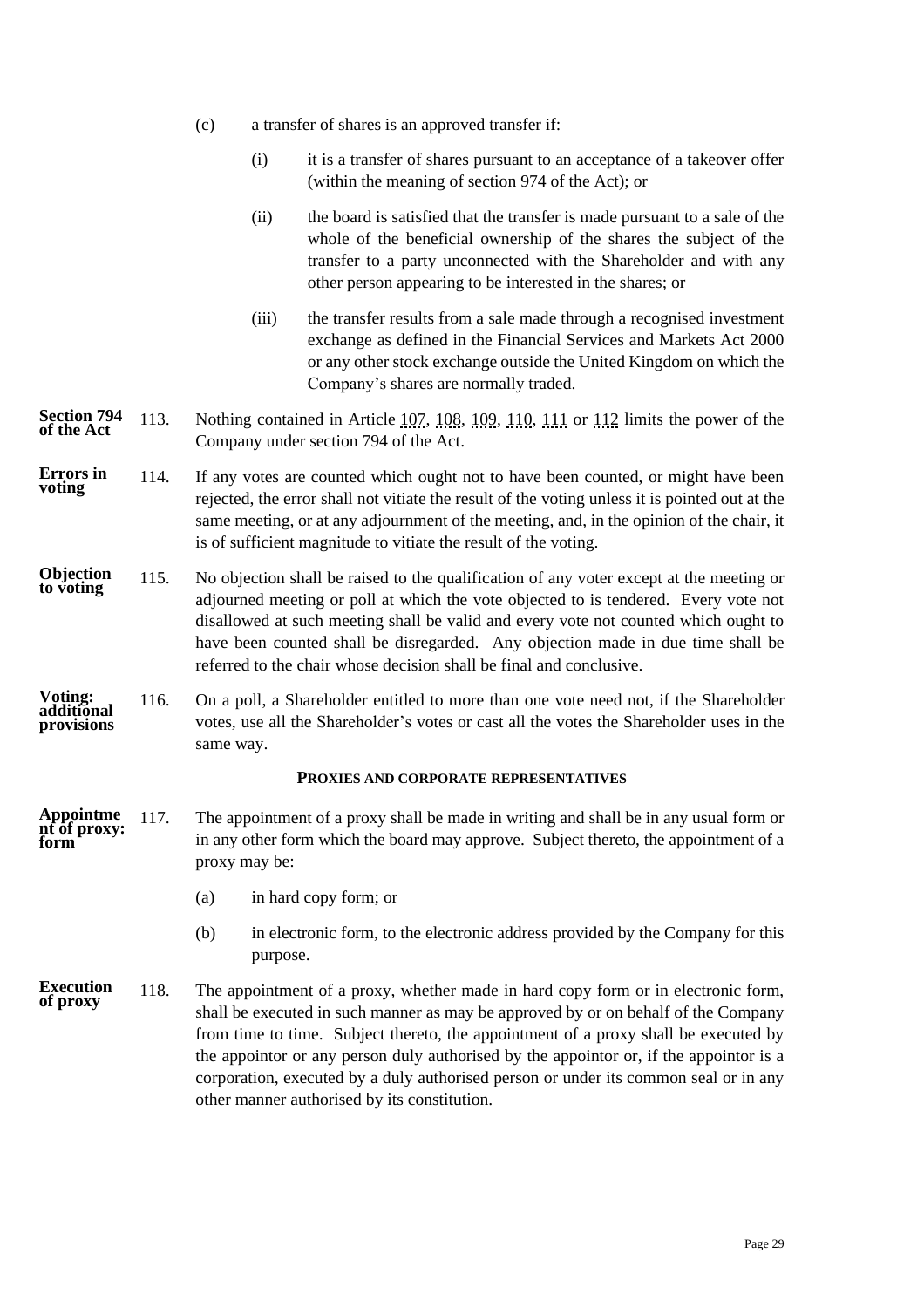- 119. The board may, if it thinks fit, but subject to the provisions of the Act, at the Company's expense send hard copy forms of proxy for use at the meeting and issue invitations in electronic form to appoint a proxy in relation to the meeting in such form as may be approved by the board. The appointment of a proxy shall not preclude a Shareholder from attending and voting in person at the meeting or poll concerned. A Shareholder may appoint more than one proxy to attend on the same occasion, provided that each such proxy is appointed to exercise the rights attached to a different share or shares held by that Shareholder. **Proxies: other provisions**
	- 120. A member holding shares as nominee for one or more Shareholders can appoint more than one person to be its proxy. Any proxy appointed in such manner shall have the same rights (and be subject to the same restrictions) as a proxy appointed by any other member.
	- 121. It is acknowledged and agreed that an EI Holder is entitled to exercise the right to vote attached to the share in respect of which the EI relates. Subject and without prejudice to the Euroclear Rules, if in any circumstances other than those provided for in these Articles any question shall arise as to whether any person has been validly appointed to vote (or exercise any other right) in respect of a holding of EIs or as to the number of EIs in respect of which he is entitled to do so, then:
		- (a) if such question arises at or in relation to a general meeting it shall be determined by the chairman of the meeting or in such other manner as may have been prescribed by regulations or procedures made or established by the board; and
		- (b) if it arises in any other circumstances it shall be determined by the board and any such determination if made in good faith shall be final and conclusive and binding on all persons interested.

Without prejudice to Article [83\(b\)](#page-24-0) or to the second sentence of Article [92,](#page-26-0) the appointment of a proxy shall: **Delivery/rec**

- <span id="page-32-1"></span><span id="page-32-0"></span>(a) if in hard copy form, be delivered by hand or by post to the office or such other place within the United Kingdom and by such time as may be specified by or on behalf of the Company for that purpose:
	- (i) in the notice convening the meeting; or
	- (ii) in any form of proxy sent by or on behalf of the Company in relation to the meeting;

provided that:

- (iii) the time so specified may not be earlier than 48 hours before the time appointed for holding the meeting or adjourned meeting (or any postponed time appointed for holding the meeting pursuant to Article [83\)](#page-24-1) at which the person named in the appointment proposes to vote; and
- (iv) if no time is specified, the appointment of a proxy shall be delivered not less than 48 hours before the time appointed for holding the

**eipt of proxy appointmen t**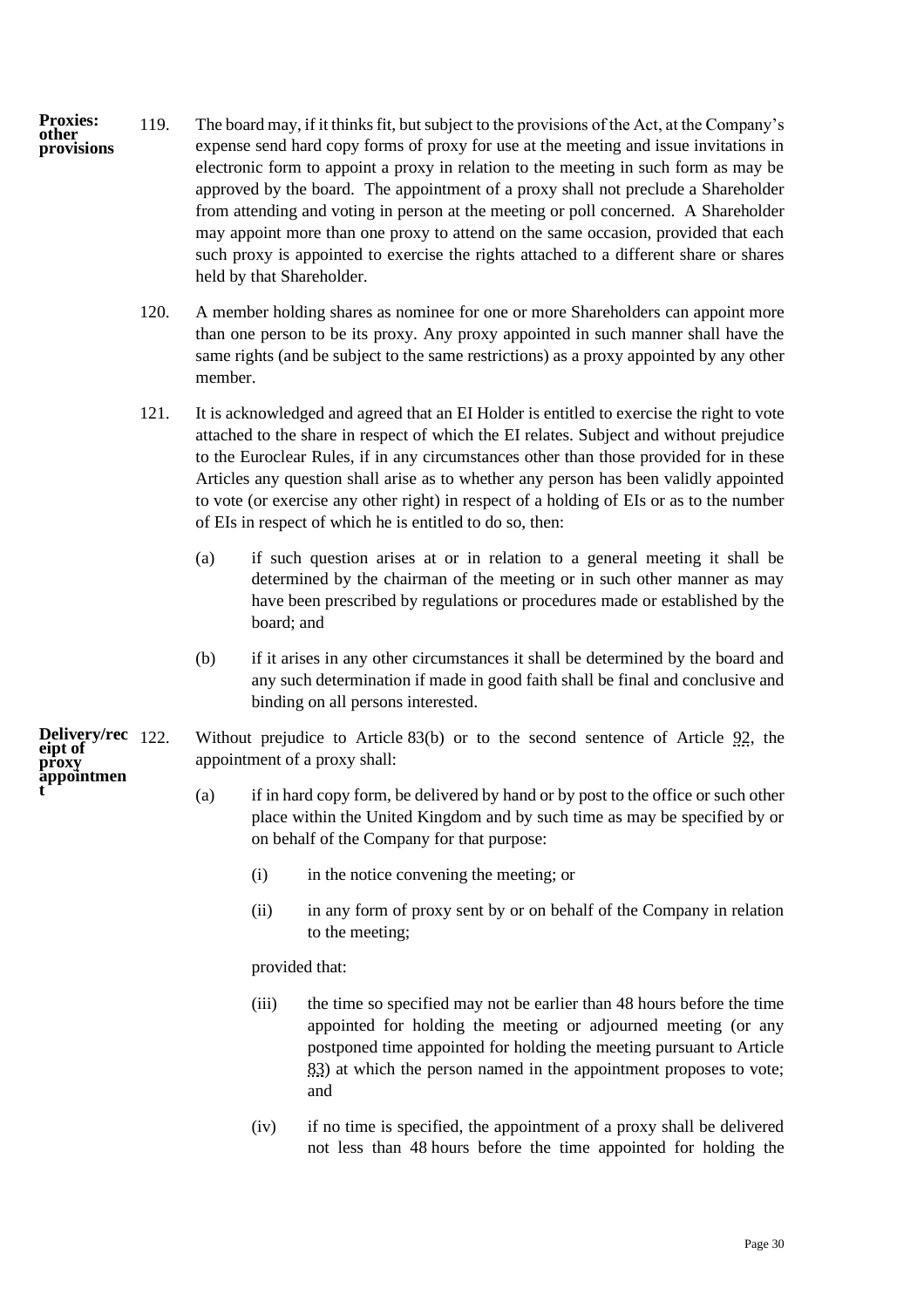meeting or adjourned meeting (or any postponed time appointed for holding the meeting pursuant to Article **[83](#page-24-1)**) at which the person named in the appointment proposes to vote; or

- <span id="page-33-0"></span>(b) if in electronic form, be received at any address to which the appointment of a proxy may be sent by electronic means pursuant to a provision of the Act or to any other address and by such time as may be specified by or on behalf of the Company for the purpose of receiving the appointment of a proxy in electronic form:
	- (i) in the notice convening the meeting; or
	- (ii) in any form of proxy sent by or on behalf of the Company in relation to the meeting; or
	- (iii) in any invitation to appoint a proxy issued by the Company in relation to the meeting; or
	- (iv) on a website that is maintained by or on behalf of the Company and identifies the Company;

provided that:

- (v) the time so specified may not be earlier than 48 hours before the time appointed for holding the meeting or adjourned meeting (or any postponed time appointed for holding the meeting pursuant to Article **[83](#page-24-1)**) at which the person named in the appointment proposes to vote; and
- (vi) if no time is specified, the appointment of a proxy shall be received not less than 48 hours before the time appointed for holding the meeting or adjourned meeting (or any postponed time appointed for holding the meeting pursuant to Article **[83](#page-24-1)**) at which the person named in the appointment proposes to vote; or
- (c) in either case, where a poll is taken more than 48 hours after it is demanded, be delivered or received as aforesaid after the poll has been demanded and not less than 24 hours before the time appointed for the taking of the poll; or
- (d) if in hard copy form, where a poll is not taken forthwith but is taken not more than 48 hours after it was demanded, be delivered at the meeting at which the poll was demanded to the chair or to the secretary or to any director.

In calculating the periods mentioned in this Article, the board may specify, in any case, that no account shall be taken of any part of a day that is not a working day.

- Subject to the provisions of the Act, where the appointment of a proxy is expressed to have been or purports to have been made, sent or supplied by a person on behalf of the holder of a share: Authenticat 123.
	- (a) the Company may treat the appointment as sufficient evidence of the authority of that person to make, send or supply the appointment on behalf of that holder; and

**ion of proxy appointmen t not made by holder**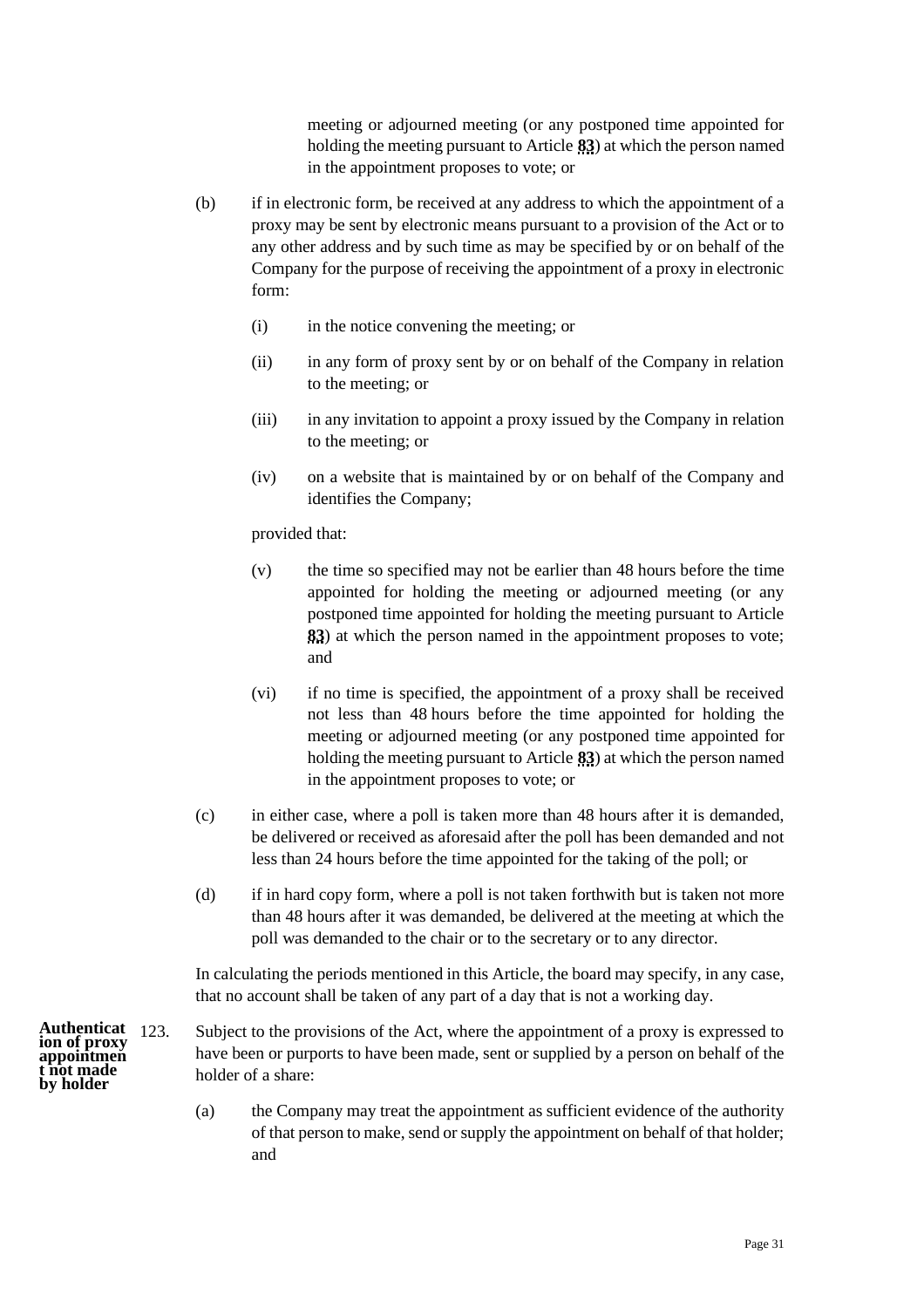- (b) that holder shall, if requested by or on behalf of the Company at any time, send or procure the sending of reasonable evidence of the authority under which the appointment has been made, sent or supplied (which may include a copy of such authority certified notarially or in some other way approved by the board), to such address and by such time as may be specified in the request and, if the request is not complied with in any respect, the appointment may be treated as invalid.
- 124. A proxy appointment which is not delivered or received in accordance with Articl[e 122](#page-32-1) shall be invalid. When two or more valid proxy appointments are delivered or received in respect of the same share for use at the same meeting, the one that was last delivered or received shall be treated as replacing or revoking the others as regards that share, provided that if the Company determines that it has insufficient evidence to decide whether or not a proxy appointment is in respect of the same share, it shall be entitled to determine which proxy appointment (if any) is to be treated as valid. Subject to the Act, the Company may determine at its discretion when a proxy appointment shall be treated as delivered or received for the purposes of these Articles. **Validity of proxy appointmen t**
- 125. A proxy appointment shall be deemed to entitle the proxy to exercise all or any of the appointing Shareholder's rights to attend and to speak and vote at a meeting of the Company in respect of the shares to which the proxy appointment relates. The proxy appointment shall, unless it provides to the contrary, be valid for any adjournment of the meeting as well as for the meeting to which it relates. **Rights of proxy**
	- 126. The Company shall not be required to check that a proxy or corporate representative votes in accordance with any instructions given by the Shareholder by whom he or she is appointed. Any failure to vote as instructed shall not invalidate the proceedings on the resolution.
- <span id="page-34-0"></span>127. Any corporation which is a Shareholder (in this Article the *grantor*) may, by resolution of its directors or other governing body, authorise such person or persons as it thinks fit to act as its representative or representatives at any meeting of the Company or at any separate meeting of the holders of any class of shares. A director, the secretary or other person authorised for the purpose by the secretary may require all or any of such persons to produce a certified copy of the resolution of authorisation before permitting the person to exercise his or her powers. Such person is entitled to exercise (on behalf of the grantor) the same powers as the grantor could exercise if it were an individual Shareholder. Where a grantor authorises more than one person: **Corporate representati ves**
	- (a) on a vote on a resolution on a show of hands at a meeting of the Company, each authorised person has the same voting rights as the grantor would be entitled to; and
	- (b) where paragraph [\(a\)](#page-34-0) of this Article does not apply and more than one authorised person purport to exercise a power in respect of the same shares:
		- (i) if they purport to exercise the power in the same way as each other, the power is treated as exercised in that way; and
		- (ii) if they do not purport to exercise the power in the same way as each other, the power is treated as not exercised.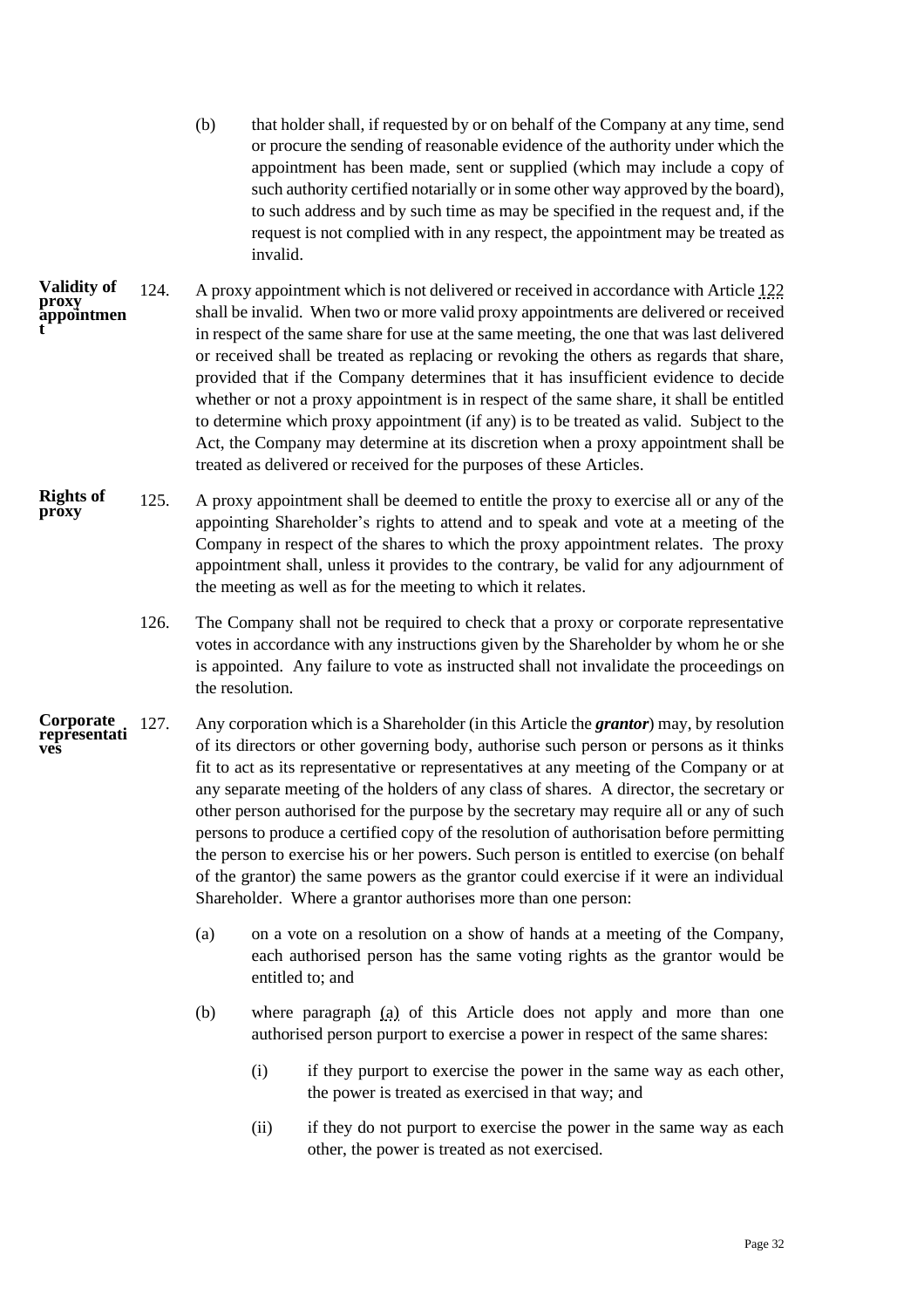- 128. The termination of the authority of a person to act as a proxy or duly authorised representative of a corporation does not affect: **Revocation of authority**
	- (a) whether he or she counts in deciding whether there is a quorum at a meeting;
	- (b) the validity of anything he or she does as chair of a meeting;
	- (c) the validity of a poll he or she demands at a meeting; or
	- (d) the validity of a vote he or she gives at a meeting,

unless notice of the termination was either delivered or received as mentioned in the following sentence at least 24 hours before the start of the relevant meeting or adjourned meeting or (in the case of a poll taken otherwise than on the same day as the meeting or adjourned meeting) the time appointed for taking the poll. Such notice of termination shall be either by means of a document in hard copy form delivered to the office or to such other place within the United Kingdom as may be specified by or on behalf of the Company in accordance with Article [122\(a\)](#page-32-0) or in electronic form received at the address specified by or on behalf of the Company in accordance with Article [122\(b\),](#page-33-0) regardless of whether any relevant proxy appointment was effected in hard copy form or in electronic form.

#### **NUMBER AND RESIDENCY OF DIRECTORS**

- <span id="page-35-2"></span><span id="page-35-0"></span>129. Unless otherwise determined by ordinary resolution, the number of directors (other than alternate directors) shall be not less than 5 nor more than 16 in number. **Limits on number of directors**
	- 130. The board shall manage its affairs (including succession planning) to ensure that a majority of the directors are resident outside of the United Kingdom, the Channel Islands and the Isle of Man.

### **APPOINTMENT AND RETIREMENT OF DIRECTORS**

- <span id="page-35-3"></span><span id="page-35-1"></span>131. Each executive director shall retire from office at the annual general meeting that is held in the fourth calendar year after his or her appointment and may be reappointed for any number of subsequent terms of each up to four years. **Number of directors to retire**
	- 132. Each non-executive director shall retire from office at the annual general meeting that is held in the fourth calendar year after his or her first term of appointment and may be reappointed as follows:
		- (a) a second term of up to four years; and
		- (b) two subsequent terms of each up to two years.
- 133. If the Company does not fill the vacancy at the meeting at which a director retires, the retiring director shall, if willing to act, be deemed to have been re-appointed unless at the meeting it is resolved not to fill the vacancy or unless a resolution for the reappointment of the director is put to the meeting and lost. **When director deemed to be reappointed**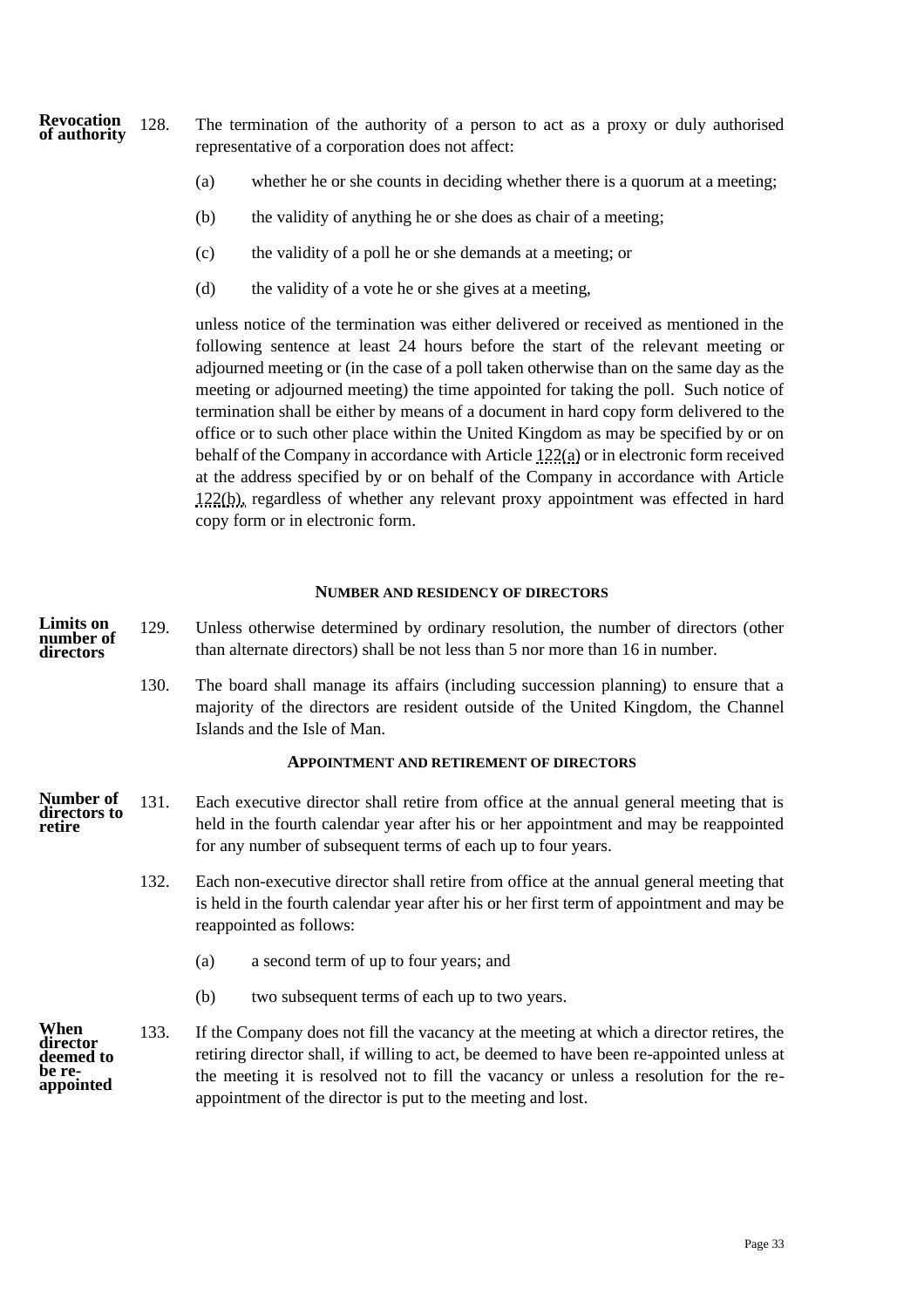<span id="page-36-0"></span>

| Eligibility<br>for election                        | 134. | No person other than a retiring director shall be appointed a director at any general<br>meeting unless:                                                                                                                                                                                     |                                                                                                                                                                                                                                                                                                                                                                                                                                                                                                                       |  |  |  |  |
|----------------------------------------------------|------|----------------------------------------------------------------------------------------------------------------------------------------------------------------------------------------------------------------------------------------------------------------------------------------------|-----------------------------------------------------------------------------------------------------------------------------------------------------------------------------------------------------------------------------------------------------------------------------------------------------------------------------------------------------------------------------------------------------------------------------------------------------------------------------------------------------------------------|--|--|--|--|
|                                                    |      | (a)                                                                                                                                                                                                                                                                                          | he or she is recommended by the board; or                                                                                                                                                                                                                                                                                                                                                                                                                                                                             |  |  |  |  |
|                                                    |      | (b)                                                                                                                                                                                                                                                                                          | not less than seven nor more than 42 days before the date appointed for the<br>meeting, notice by a Shareholder qualified to vote at the meeting (not being<br>the person to be proposed) has been received by the Company of the intention<br>to propose that person for appointment stating the particulars which would, if<br>he or she were so appointed, be required to be included in the Company's<br>register of directors, together with notice by that person of his or her<br>willingness to be appointed. |  |  |  |  |
| <b>Provisions</b>                                  | 135. | If:                                                                                                                                                                                                                                                                                          |                                                                                                                                                                                                                                                                                                                                                                                                                                                                                                                       |  |  |  |  |
| insufficient<br>directors<br>appointed             |      | (a)                                                                                                                                                                                                                                                                                          | any resolution or resolutions for the appointment or re-appointment of the<br>persons eligible for appointment or re-appointment as directors are put to the<br>annual general meeting and lost, and                                                                                                                                                                                                                                                                                                                  |  |  |  |  |
|                                                    |      | (b)                                                                                                                                                                                                                                                                                          | at the end of that meeting the number of directors is fewer than any minimum<br>number of directors required under Article 129,                                                                                                                                                                                                                                                                                                                                                                                       |  |  |  |  |
|                                                    |      | all retiring directors who stood for re-appointment at that meeting (the Retiring<br>Directors) shall be deemed to have been re-appointed as directors and shall remain in<br>office, but the Retiring Directors may only:                                                                   |                                                                                                                                                                                                                                                                                                                                                                                                                                                                                                                       |  |  |  |  |
|                                                    |      | (c)                                                                                                                                                                                                                                                                                          | act for the purpose of filling vacancies and convening general meetings of the<br>Company; and                                                                                                                                                                                                                                                                                                                                                                                                                        |  |  |  |  |
|                                                    |      | (d)                                                                                                                                                                                                                                                                                          | perform such duties as are appropriate to maintain the Company as a going<br>concern and to comply with the Company's legal and regulatory obligations,                                                                                                                                                                                                                                                                                                                                                               |  |  |  |  |
|                                                    |      |                                                                                                                                                                                                                                                                                              | but not for any other purpose.                                                                                                                                                                                                                                                                                                                                                                                                                                                                                        |  |  |  |  |
| <b>Provisions</b><br>for general<br>meeting        | 136. |                                                                                                                                                                                                                                                                                              | The Retiring Directors shall convene a general meeting as soon as reasonably<br>practicable following the annual general meeting referred to in Article 135, and they<br>shall retire from office at that meeting. If at the end of any meeting convened under<br>this Article the number of directors is fewer than any minimum number of directors<br>required under Article 129, the provisions of Article 135 and this Article shall also<br>apply to that meeting.                                               |  |  |  |  |
| <b>Separate</b><br>resolutions<br>on<br>appointmen | 137. | Except as otherwise authorised by the Act, a motion for the appointment of two or more<br>persons as directors by a single resolution shall not be made unless a resolution that it<br>should be so made has first been agreed to by the meeting without any vote being given<br>against it. |                                                                                                                                                                                                                                                                                                                                                                                                                                                                                                                       |  |  |  |  |
| <b>Additional</b><br>powers of<br>the<br>Company   | 138. |                                                                                                                                                                                                                                                                                              | Subject as aforesaid, the Company may by ordinary resolution appoint a person who is<br>willing to act to be a director either to fill a vacancy or as an additional director. The<br>appointment of a person to fill a vacancy or as an additional director shall take effect<br>from the end of the meeting.                                                                                                                                                                                                        |  |  |  |  |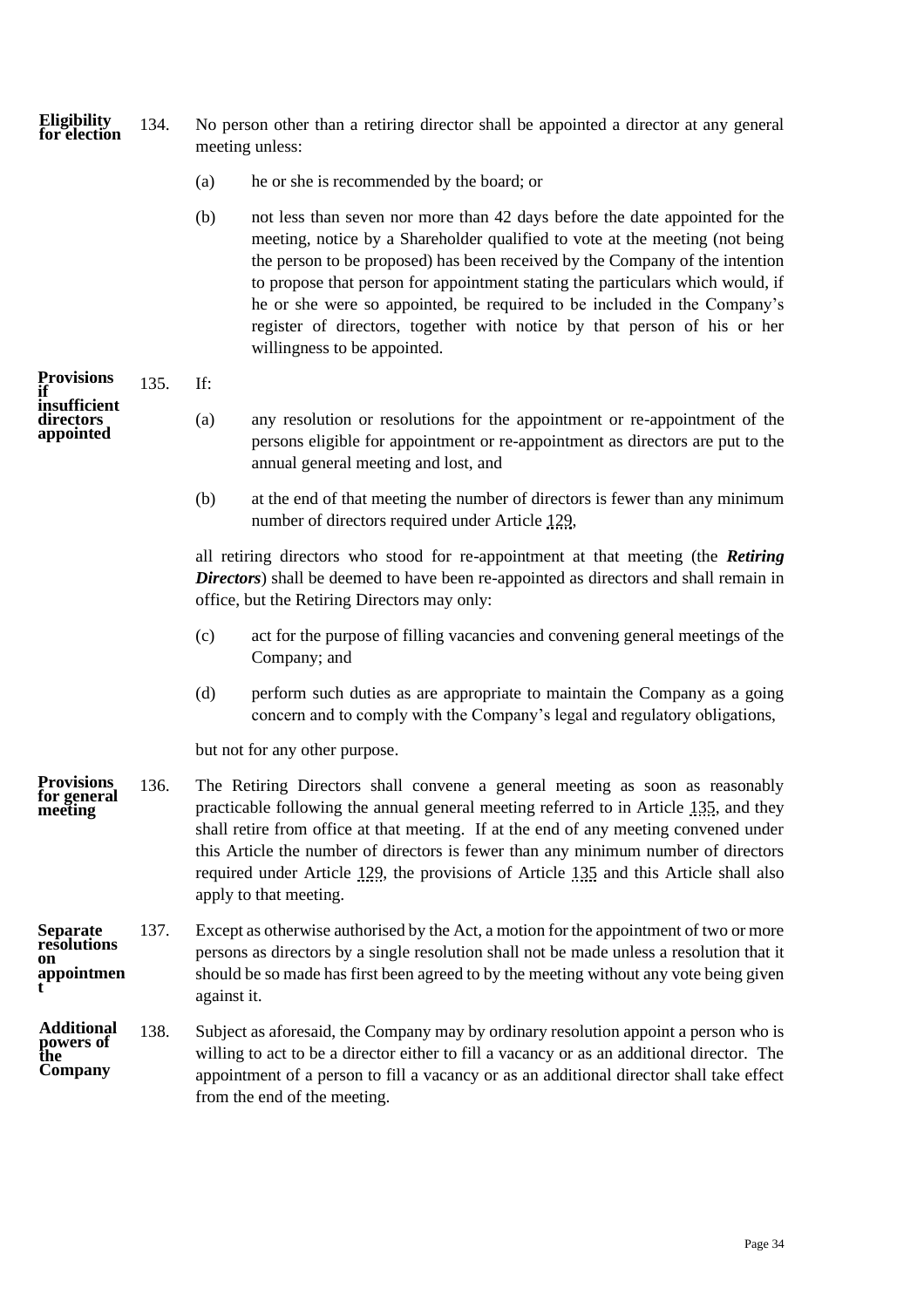- <span id="page-37-1"></span>139. The board may appoint a person who is willing to act to be a director, either to fill a vacancy or as an additional director and in either case whether or not for a fixed term provided that the appointment does not cause the number of directors to exceed the number, if any, fixed by or in accordance with these Articles as the maximum number of directors. Any person appointed as a director pursuant to this Article [139](#page-37-1) shall retire at the first annual general meeting after their appointment (and, if applicable, if reappointed at such annual general meeting the term of such reappointment shall be deemed their first term for the purposes of Article [132\)](#page-35-3). **Appointme nt by board**
- 140. A director who retires at an annual general meeting may, if willing to act, be reappointed. If he or she is not re-appointed, he or she shall, unless Article [135](#page-36-0) applies, retain office until the meeting appoints someone in his or her place, or if it does not do so, until the end of the meeting. **Position of retiring directors**
- 141. A director shall not be required to hold any shares by way of qualification. **No share qualificatio**

### **ALTERNATE DIRECTORS**

- <span id="page-37-2"></span>142. Any director (other than an alternate director), subject to Article [182,](#page-46-0) may appoint any other director, or any other person approved by resolution of the board and willing to act, to be an alternate director and may remove from office an alternate director so appointed. **Power to appoint alternates**
- 143. An alternate director shall be entitled to receive notice of all meetings of the board and of all meetings of committees of the board of which his or her appointor is a member, to attend and vote at any such meeting at which his or her appointor is not personally present, and generally to perform all the functions of his or her appointor (except as regards power to appoint an alternate) as a director in his or her absence. **Alternates entitled to receive notice**
- 144. A director or any other person may act as alternate director to represent more than one director, and an alternate director shall be entitled at meetings of the board or any committee of the board to one vote for every director whom he or she represents (and who is not present) in addition to his or her own vote (if any) as a director, but he or she shall count as only one for the purpose of determining whether a quorum is present. **Alternates representin g more than one director**
- 145. An alternate director may be repaid by the Company such expenses as might properly have been repaid to him or her if he or she had been a director but shall not be entitled to receive any remuneration from the Company in respect of services as an alternate director except such part (if any) of the remuneration otherwise payable to his or her appointor as such appointor may by notice to the Company from time to time direct. An alternate director shall be entitled to be indemnified by the Company to the same extent as if he or she were a director. **Expenses and remunerati on of alternates**

#### 146. An alternate director shall cease to be an alternate director: **Terminatio n of**

**appointmen t**

<span id="page-37-0"></span>**n**

(a) if his or her appointor ceases to be a director; but, if a director retires but is reappointed or deemed to have been re-appointed at the meeting at which he or she retires, any appointment of an alternate director made by him or her which was in force immediately prior to his or her retirement shall continue after his or her re-appointment; or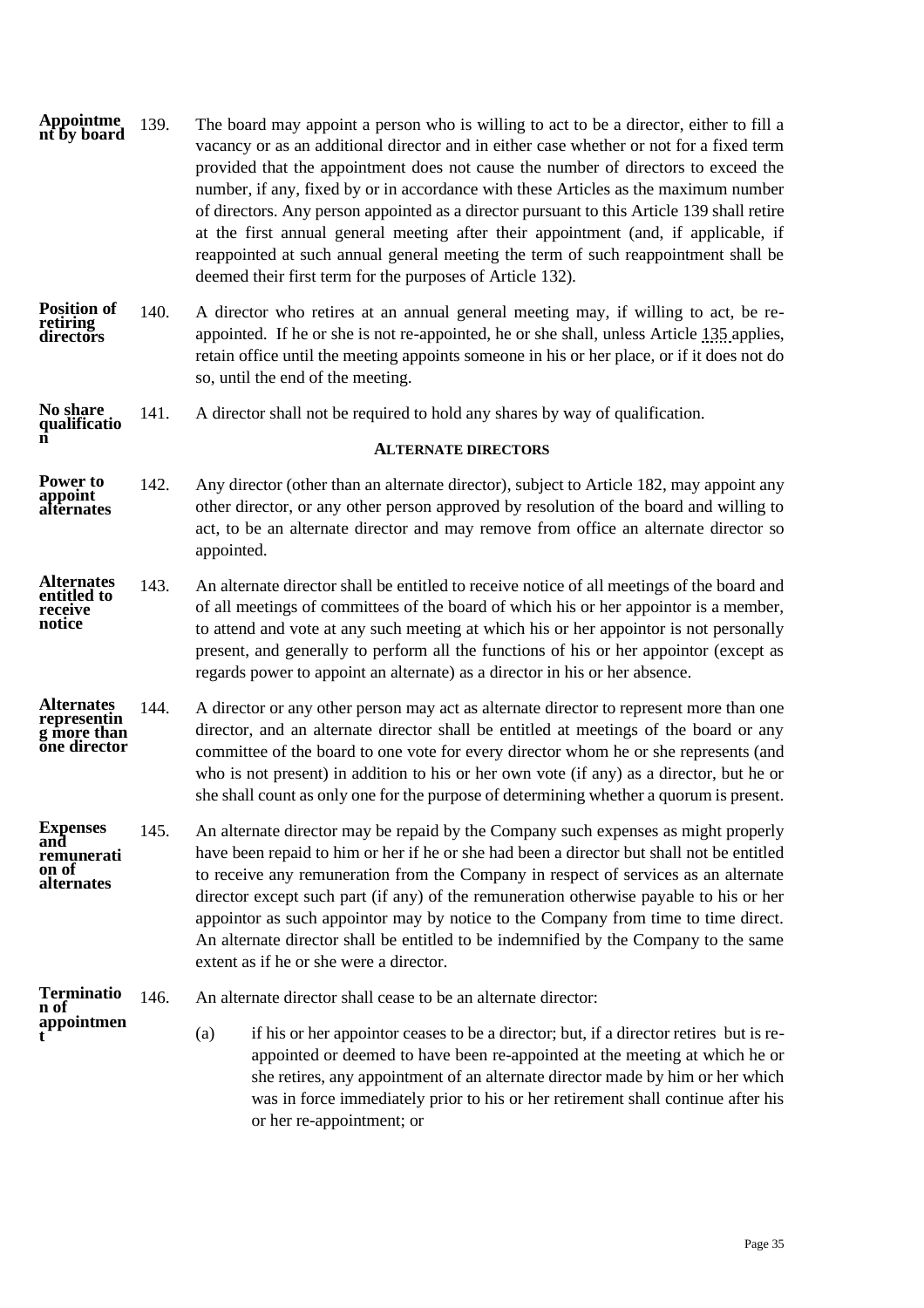- (b) on the happening of any event which, if he or she were a director, would cause him or her to vacate his or her office as director; or
- (c) if he or she resigns his or her office by notice to the Company.
- 147. Any appointment or removal of an alternate director shall be by notice to the Company by the director making or revoking the appointment and shall take effect in accordance with the terms of the notice (subject to any approval required by Article [142\)](#page-37-2) on receipt of such notice by the Company which shall be in hard copy form or in electronic form sent to such address (if any) for the time being specified by or on behalf of the Company for that purpose. **Method of appointmen t and revocation**
- 148. Except as otherwise expressly provided in these Articles, an alternate director shall be deemed for all purposes to be a director. Accordingly, except where the context otherwise requires, a reference to a director shall be deemed to include a reference to an alternate director. An alternate director shall alone be responsible for his or her own acts and defaults and shall not be deemed to be the agent of his or her appointor. **Alternate not an agent of appointor**

# **POWERS OF THE BOARD**

- <span id="page-38-0"></span>149. Subject to the provisions of the Act and these Articles and to any directions given by special resolution, the business of the Company shall be managed by the board which may pay all expenses incurred in forming and registering the Company and may exercise all the powers of the Company, including without limitation the power to dispose of all or any part of the undertaking of the Company. No alteration of these Articles and no such direction shall invalidate any prior act of the board which would have been valid if that alteration had not been made or that direction had not been given. The powers given by this Article shall not be limited by any special power given to the board by these Articles. A meeting of the board at which a quorum is present may exercise all powers exercisable by the board. **Business to be managed by board**
- 150. The board may exercise the voting power conferred by the shares in any body corporate held or owned by the Company in such manner in all respects as it thinks fit (including without limitation the exercise of that power in favour of any resolution appointing its members or any of them directors of such body corporate, or voting or providing for the payment of remuneration to the directors of such body corporate). **Exercise by Company of voting rights**

#### **DELEGATION OF POWERS OF THE BOARD**

<span id="page-38-1"></span>151. The board may delegate any of its powers to any committee consisting of one or more directors. The board may also delegate to any director holding any executive office such of its powers as the board considers desirable to be exercised by him or her. Any such delegation shall, in the absence of express provision to the contrary in the terms of delegation, be deemed to include authority to sub-delegate to one or more directors (whether or not acting as a committee) or to any employee or agent of the Company all or any of the powers delegated and may be made subject to such conditions as the board may specify, and may be revoked or altered. **Committees of the board**

> Subject to any conditions imposed by the board, the proceedings of a committee with two or more members shall be governed by these Articles regulating the proceedings of directors so far as they are capable of applying.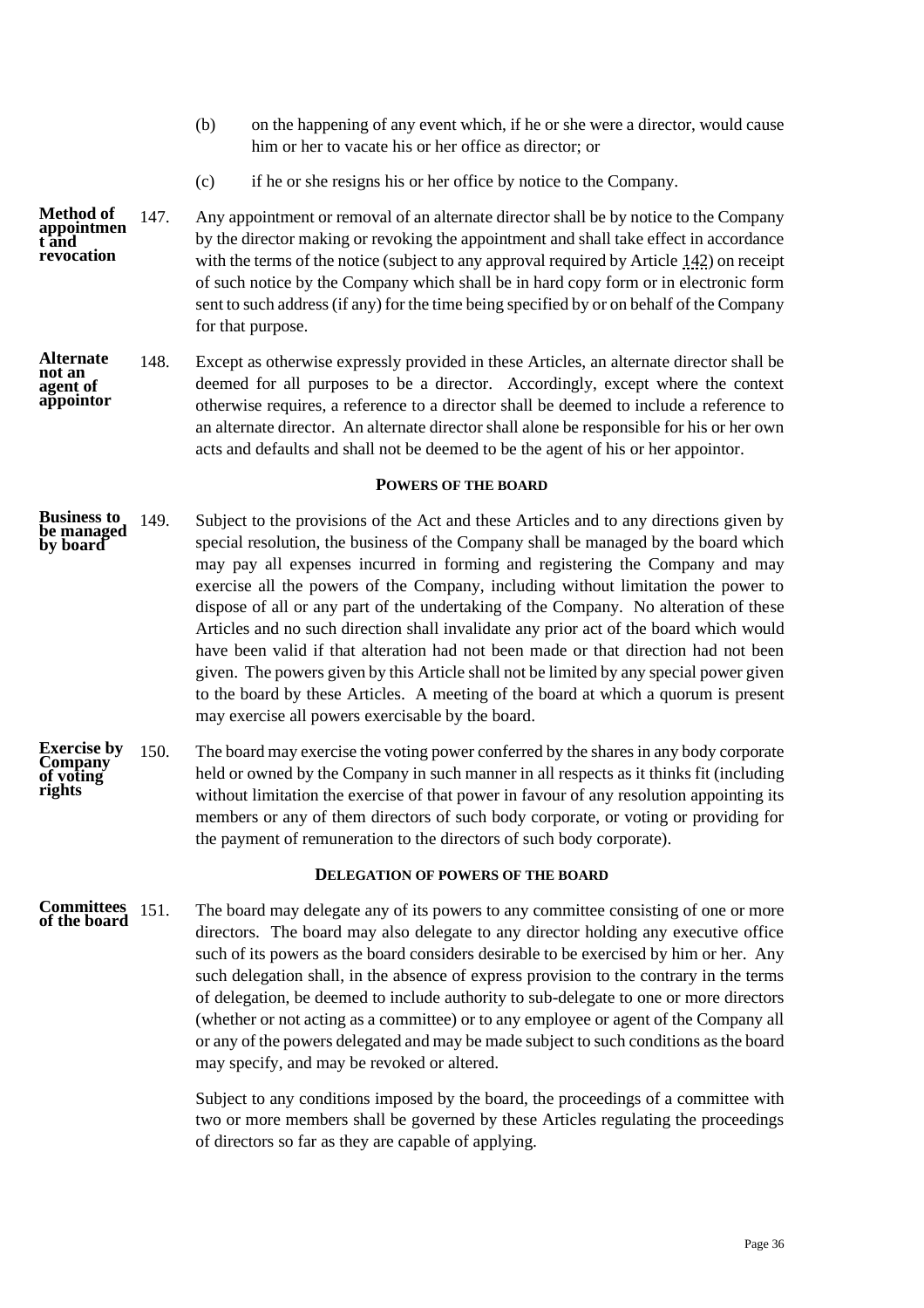- 152. The board may establish local or divisional boards or agencies for managing any of the affairs of the Company, either in the United Kingdom or elsewhere, and may appoint any persons to be members of the local or divisional boards, or any managers or agents, and may fix their remuneration. The board may delegate to any local or divisional board, manager or agent any of the powers, authorities and discretions vested in or exercisable by the board, with power to sub-delegate, and may authorise the members of any local or divisional board, or any of them, to fill any vacancies and to act notwithstanding vacancies. Any appointment or delegation made pursuant to this Article may be made on such terms and subject to such conditions as the board may decide. The board may remove any person so appointed and may revoke or vary the delegation but no person dealing in good faith and without notice of the revocation or variation shall be affected by it. **Local boards etc.**
- 153. The board may, by power of attorney or otherwise, appoint any person to be the agent of the Company for such purposes, with such powers, authorities and discretions (not exceeding those vested in the board) and on such conditions as the board determines, including without limitation authority for the agent to delegate all or any of his or her powers, authorities and discretions, and may revoke or vary such delegation. **Agents**
- 154. The board may appoint any person to any office or employment having a designation or title including the word 'director' or attach to any existing office or employment with the Company such a designation or title and may terminate any such appointment or the use of any such designation or title. The inclusion of the word 'director' in the designation or title of any such office or employment shall not imply that the holder is a director of the Company, and the holder shall not thereby be empowered in any respect to act as, or be deemed to be, a director of the Company for any of the purposes of these Articles. **Offices including title 'director'**

# **BORROWING POWERS**

<span id="page-39-0"></span>155. The board may exercise all the powers of the Company to borrow money, to guarantee, to indemnify, to mortgage or charge its undertaking, property, assets (present and future) and uncalled capital, and to issue debentures and other securities, whether outright or as collateral security for any debt, liability or obligation of the Company or of any third party.

### **DISQUALIFICATION AND REMOVAL OF DIRECTORS**

**Disqualifica tion as a director**

- <span id="page-39-1"></span>A person ceases to be a director as soon as:
	- (a) that person ceases to be a director by virtue of any provision of the Act or is prohibited from being a director by law;
	- (b) a bankruptcy order is made against that person;
	- (c) a composition is made with that person's creditors generally in satisfaction of that person's debts;
	- (d) a registered medical practitioner who is treating that person gives a written opinion to the Company stating that that person has become physically or mentally incapable of acting as a director and may remain so for more than three months;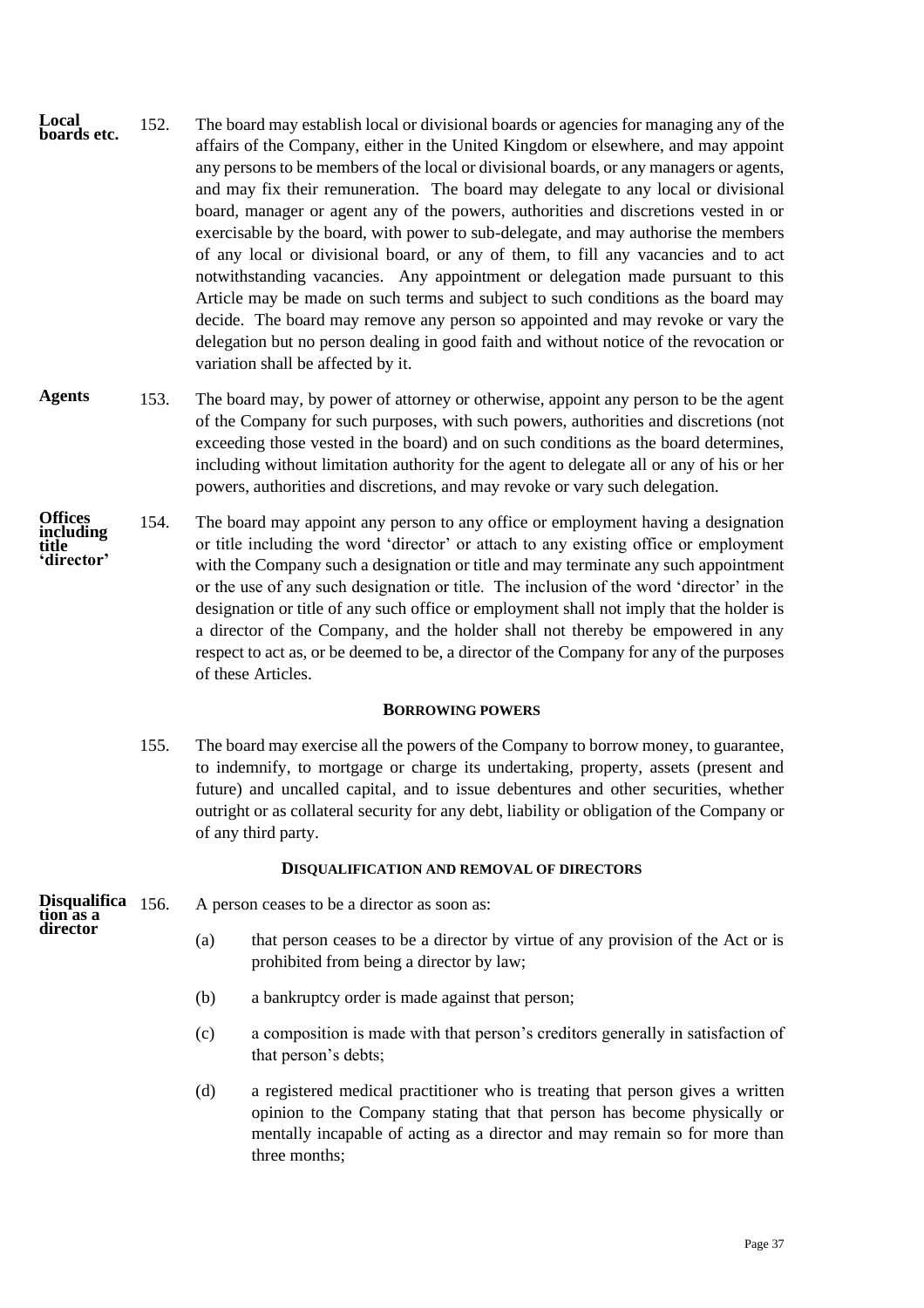- (e) notification is received by the Company from the director that the director is resigning or retiring from office, and such resignation or retirement has taken effect in accordance with its terms;
- (f) that person has been absent for more than six consecutive months without permission of the board from meetings of the board held during that period and his or her alternate director (if any) has not attended in his or her place during that period and the board resolves that his or her office be vacated; or
- (g) that person receives notice signed by not less than three quarters of the other directors stating that that person should cease to be a director. In calculating the number of directors who are required to give such notice to the director, (i) an alternate director appointed by him or her acting in his or her capacity as such shall be excluded; and (ii) a director and any alternate director appointed by him or her and acting in his or her capacity as such shall constitute a single director for this purpose, so that notice by either shall be sufficient.
- 157. The Company may, without prejudice to the provisions of the Act, by ordinary resolution remove any director from office (notwithstanding any provision of these Articles or of any agreement between the Company and such director, but without prejudice to any claim he or she may have for damages for breach of any such agreement). No special notice need be given of any resolution to remove a director in accordance with this Article and no director proposed to be removed in accordance with this Article has any special right to protest against his or her removal. The Company may, by ordinary resolution, appoint another person in place of a director removed from office in accordance with this Article. In default of such appointment the vacancy arising on the removal of a director from office may be filled as a casual vacancy. **Power of Company to remove director**

### **NON-EXECUTIVE DIRECTORS**

- <span id="page-40-0"></span>158. Subject to the provisions of the Act, the board may enter into, vary and terminate an agreement or arrangement with any director who does not hold executive office for the provision of his or her services to the Company. Subject to Article [159](#page-40-2) and [160,](#page-40-3) any such agreement or arrangement may be made on such terms as the board determines. **Arrangeme nts with nonexecutive directors**
- <span id="page-40-2"></span>159. Each director who does not hold executive office shall be paid a fee for his or her services (which shall be deemed to accrue from day to day) at such rate as may from time to time be determined by the board. **Ordinary remunerati on**
- <span id="page-40-3"></span>160. Any director who does not hold executive office and who performs special services which in the opinion of the board are outside the scope of the ordinary duties of a director, may (without prejudice to the provisions of Article [159\)](#page-40-2) be paid such extra remuneration by way of additional fee, salary, commission or otherwise as the board may determine. **Additional remunerati on for special services**

# **DIRECTORS' EXPENSES**

<span id="page-40-1"></span>161. The directors may be paid all travelling, hotel, and other expenses properly incurred by them in connection with their attendance at meetings of the board or committees of the board, general meetings or separate meetings of the holders of any class of shares or of **Directors may be paid expenses**

Page 38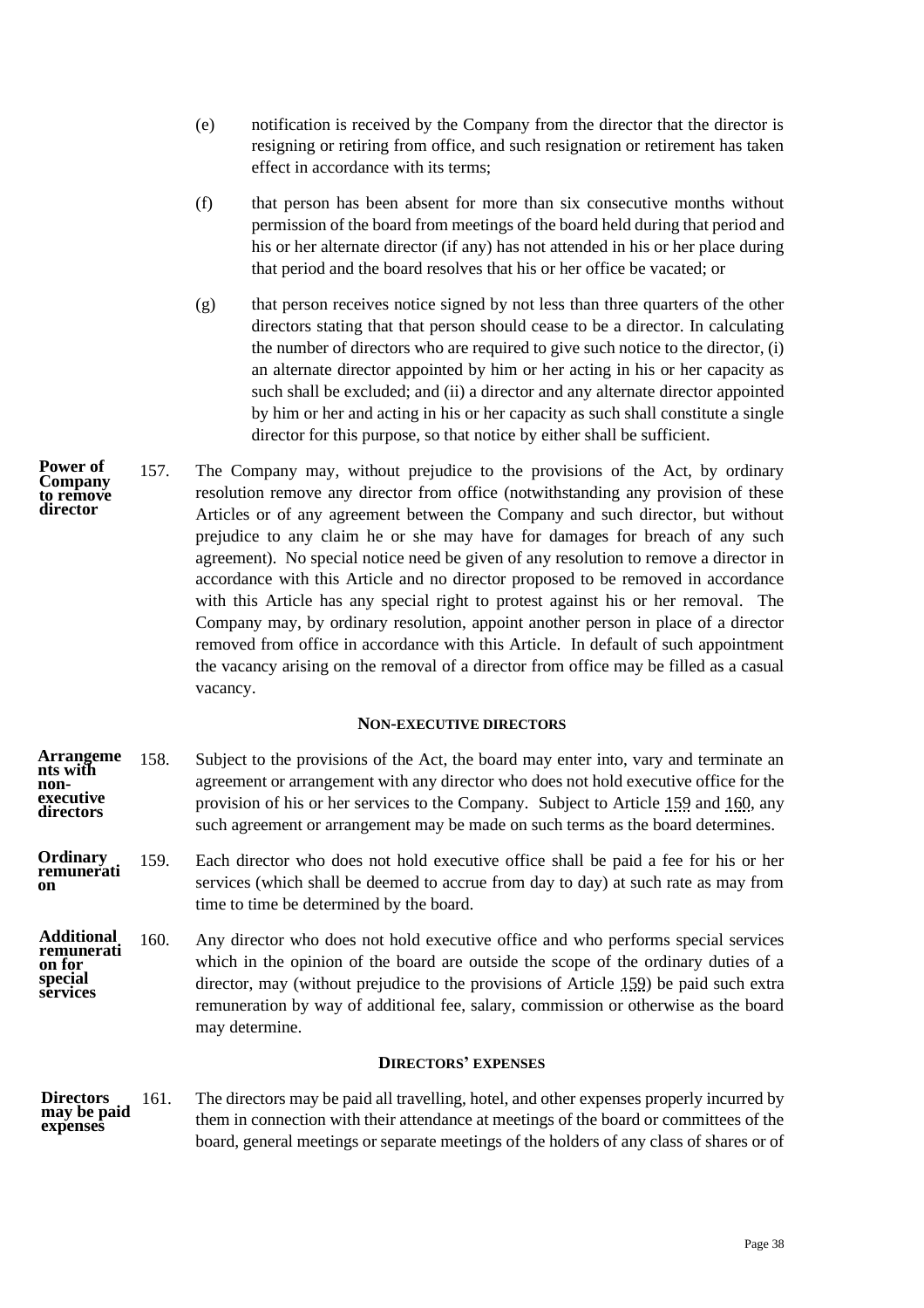<span id="page-41-0"></span>debentures of the Company or otherwise in connection with the discharge of their duties.

## **EXECUTIVE DIRECTORS**

- 162. Subject to the provisions of the Act, the board may appoint one or more of its body to be the holder of any executive office (except that of auditor) in the Company and may enter into an agreement or arrangement with any such director for his or her employment by the Company or for the provision by him or her of any services outside the scope of the ordinary duties of a director. Any such appointment, agreement or arrangement may be made on such terms, including without limitation terms as to remuneration, as the board determines. The board may revoke or vary any such appointment but without prejudice to any rights or claims which the person whose appointment is revoked or varied may have against the Company because of the revocation or variation. **Appointme nt to executive office**
- 163. Any appointment of a director to an executive office shall terminate if he or she ceases to be a director but without prejudice to any rights or claims which he or she may have against the Company by reason of such cessation. A director appointed to an executive office shall not cease to be a director merely because his or her appointment to such executive office terminates. **Terminatio n of appointmen t to executive office**
- The emoluments of any director holding executive office for his or her services as such shall be determined by the board, and may be of any description, including without limitation admission to, or continuance of, membership of any scheme (including any share acquisition scheme) or fund instituted or established or financed or contributed to by the Company for the provision of pensions, life assurance or other benefits for employees or their dependants, or the payment of a pension or other benefits to the director or his or her dependants on or after retirement or death, apart from membership of any such scheme or fund. Emolument 164. **s to be determined by the board**

# **DIRECTORS' INTERESTS**

- <span id="page-41-3"></span><span id="page-41-1"></span>165. For the purposes of section 175 of the Act, the board may authorise any matter proposed to it in accordance with these Articles which would, if not so authorised, involve a breach of duty by a director under that section, including any matter which relates to a situation in which a director has, or can have, an interest which conflicts, or possibly may conflict, with the interests of the Company. Any such authorisation will be effective only if: **Authorisati on under s175 of the Act**
	- (a) any requirement as to quorum at the board meeting at which the matter is considered is met without counting the director in question or any other interested director (a *conflicted director*); and
	- (b) the matter was agreed to without any conflicted director voting or would have been agreed to if the vote of any conflicting director had not been counted.

<span id="page-41-2"></span>The board may (whether at the time of the giving of the authorisation or subsequently) make any such authorisation subject to any limits or conditions it expressly imposes but such authorisation is otherwise given to the fullest extent permitted. The board may vary or terminate any such authorisation at any time.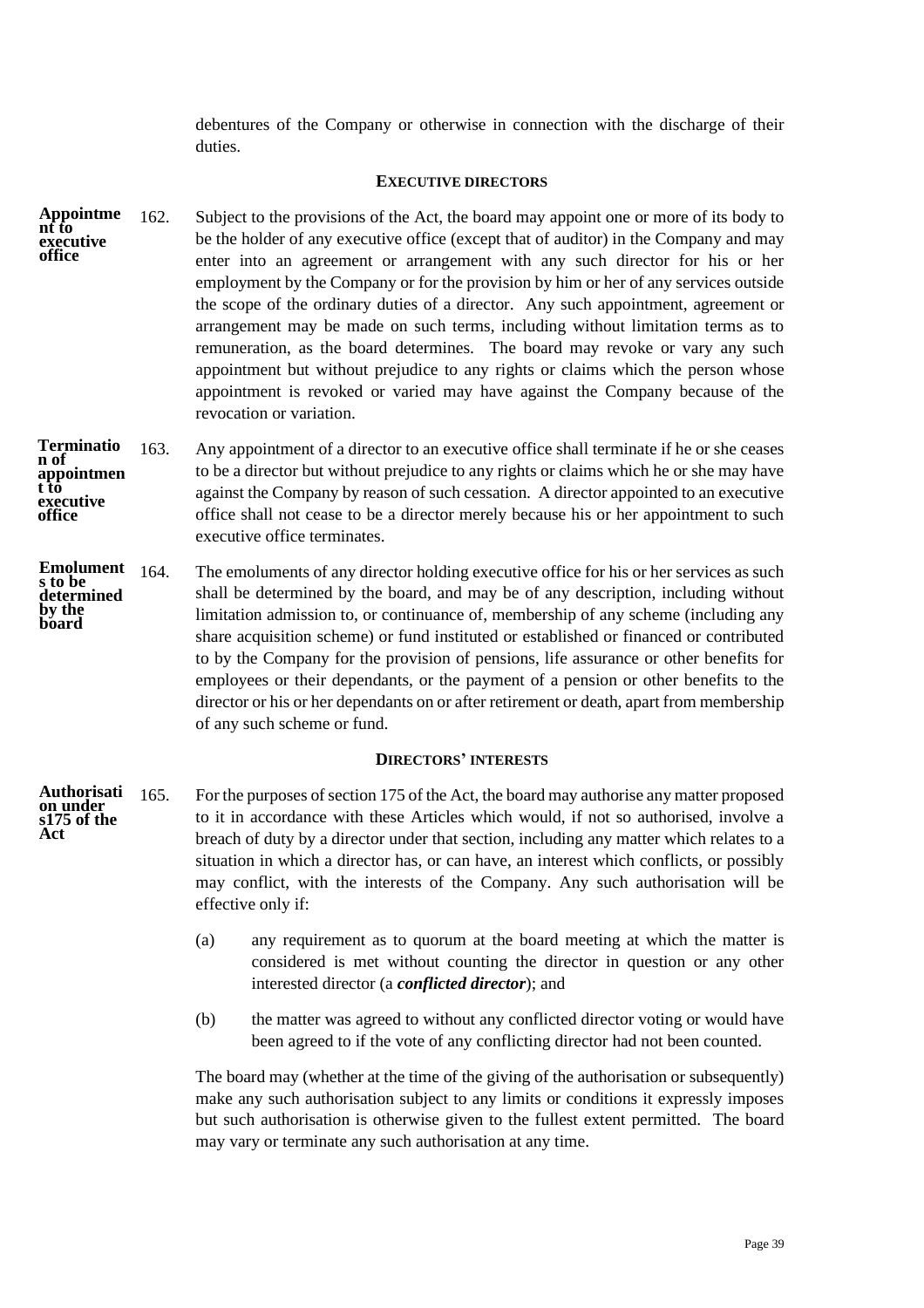For the purposes of this Article, a conflict of interest includes a conflict of interest and duty and a conflict of duties, and interest includes both direct and indirect interests.

- <span id="page-42-3"></span><span id="page-42-1"></span><span id="page-42-0"></span>166. Provided that he or she has disclosed to the board the nature and extent of his or her interest (unless the circumstances referred to in section 177(5) or section 177(6) of the Act apply, in which case no such disclosure is required) a director notwithstanding his or her office:
	- (a) may be a party to, or otherwise interested in, any transaction or arrangement with the Company or in which the Company is otherwise (directly or indirectly) interested;
	- (b) may act by himself or herself or his or her firm in a professional capacity for the Company (otherwise than as auditor) and the director or his or her firm shall be entitled to remuneration for professional services as if he or she were not a director; and
	- (c) may be a director or other officer of, or employed by, or a party to a transaction or arrangement with, or otherwise interested in, any body corporate:
		- (i) in which the Company is (directly or indirectly) interested as shareholder or otherwise; or
		- (ii) with which he or she has such a relationship at the request or direction of the Company.
- 167. A director shall not, by reason of his or her office, be accountable to the Company for any remuneration or other benefit which he or she derives from any office or employment or from any transaction or arrangement or from any interest in any body corporate: **Remunerati on, benefits etc.**
	- (a) the acceptance, entry into or existence of which has been approved by the board pursuant to Article [165](#page-41-3) (subject, in any such case, to any limits or conditions to which such approval was subject); or
	- (b) which he or she is permitted to hold or enter into by virtue of paragraph [\(a\),](#page-42-0) [\(b\)](#page-42-1) or [\(c\)](#page-42-2) of Articl[e 166;](#page-42-3)

nor shall the receipt of any such remuneration or other benefit constitute a breach of his or her duty under section 176 of the Act.

- Any disclosure required by Article [166](#page-42-3) may be made at a meeting of the board, by notice in writing or by general notice or otherwise in accordance with section 177 of the Act. **Notification of interests**
- <span id="page-42-4"></span>169. A director shall be under no duty to the Company with respect to any information which he or she obtains or has obtained otherwise than as a director of the Company and in respect of which he or she owes a duty of confidentiality to another person. However, to the extent that his or her relationship with that other person gives rise to a conflict of interest or possible conflict of interest, this Article applies only if the existence of that relationship has been approved by the board pursuant to Articl[e 165.](#page-41-3) In particular, **Duty of confidential ity to another person**

**Director may contract with the Company and hold other offices etc**

<span id="page-42-2"></span>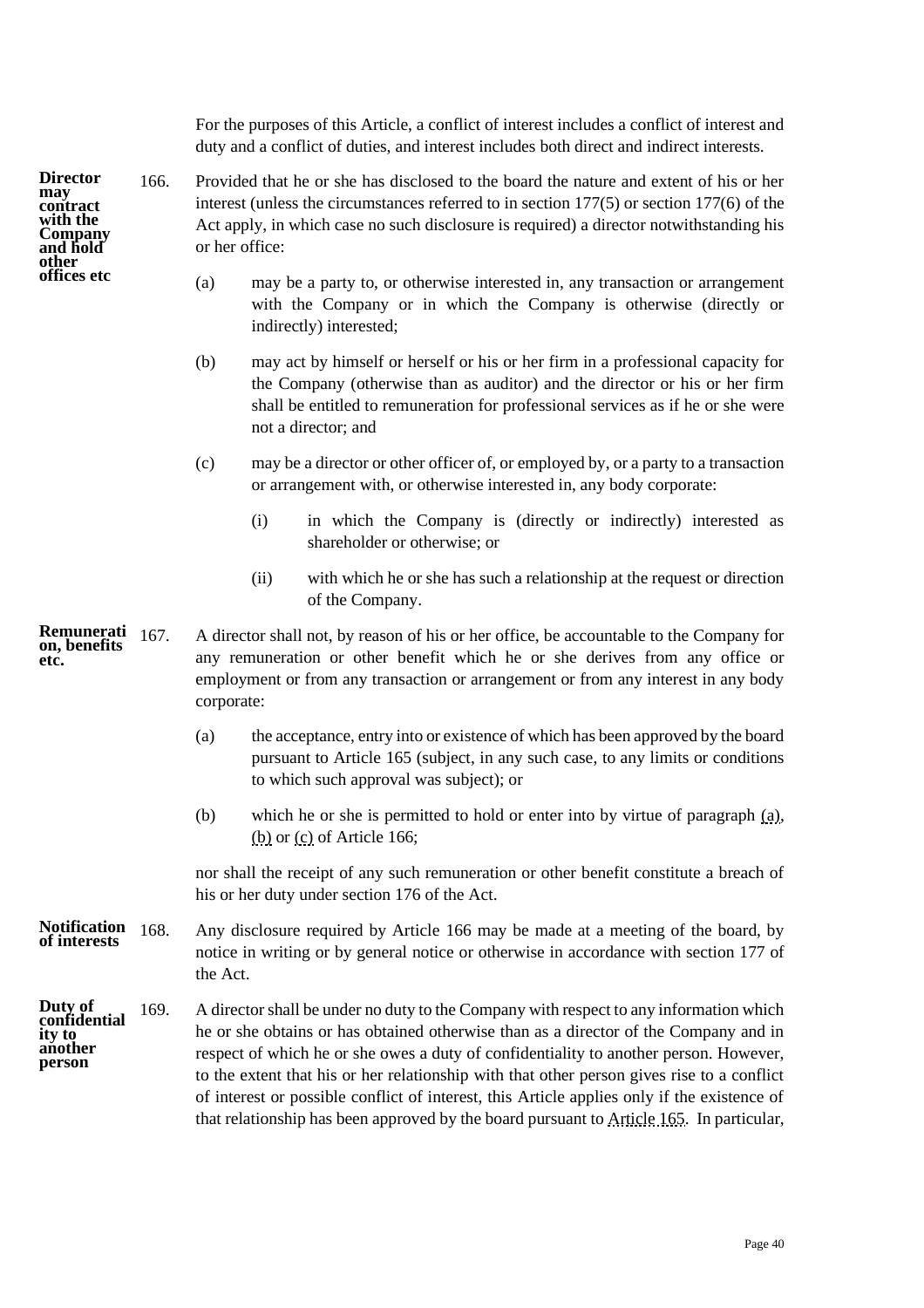the director shall not be in breach of the general duties he or she owes to the Company by virtue of sections 171 to 177 of the Act because he or she fails:

- (a) to disclose any such information to the board or to any director or other officer or employee of the Company; and/or
- <span id="page-43-2"></span>(b) to use or apply any such information in performing his or her duties as a director of the Company.
- Where the existence of a director's relationship with another person has been approved by the board pursuant to Article [165](#page-41-3) and his or her relationship with that person gives rise to a conflict of interest or possible conflict of interest, the director shall not be in breach of the general duties he or she owes to the Company by virtue of sections 171 to 177 of the Act because he or she: **Consequenc es of authorisatio n**
	- (a) absents himself or herself from meetings of the board at which any matter relating to the conflict of interest or possible conflict of interest will or may be discussed or from the discussion of any such matter at a meeting or otherwise; and/or
	- (b) makes arrangements not to receive documents and information relating to any matter which gives rise to the conflict of interest or possible conflict of interest sent or supplied by the Company and/or for such documents and information to be received and read by a professional adviser,
	- (c) for so long as he or she reasonably believes such conflict of interest or possible conflict of interest subsists.
	- 171. The provisions of Article [169](#page-42-4) and [170](#page-43-2) are without prejudice to any equitable principle or rule of law which may excuse the director from:
		- (a) disclosing information, in circumstances where disclosure would otherwise be required under these Articles; or
		- (b) attending meetings or discussions or receiving documents and information as referred to in Article [170,](#page-43-2) in circumstances where such attendance or receiving such documents and information would otherwise be required under these Articles.

# **GRATUITIES, PENSIONS AND INSURANCE**

<span id="page-43-0"></span>172. The board may (by establishment of, or maintenance of, schemes or otherwise) provide benefits, whether by the payment of gratuities or pensions or by insurance or otherwise, for any past or present director or employee of the Company or any of its subsidiary undertakings or any body corporate associated with, or any business acquired by, any of them, and for any member of his or her family (including a spouse, a civil partner, a former spouse and a former civil partner) or any person who is or was dependent on him or her, and may (as well before as after he or she ceases to hold such office or employment) contribute to any fund and pay premiums for the purchase or provision of any such benefit. **Gratuities and pensions**

**Insurance**

<span id="page-43-1"></span>**Without prejudice to equitable principles or rule of law**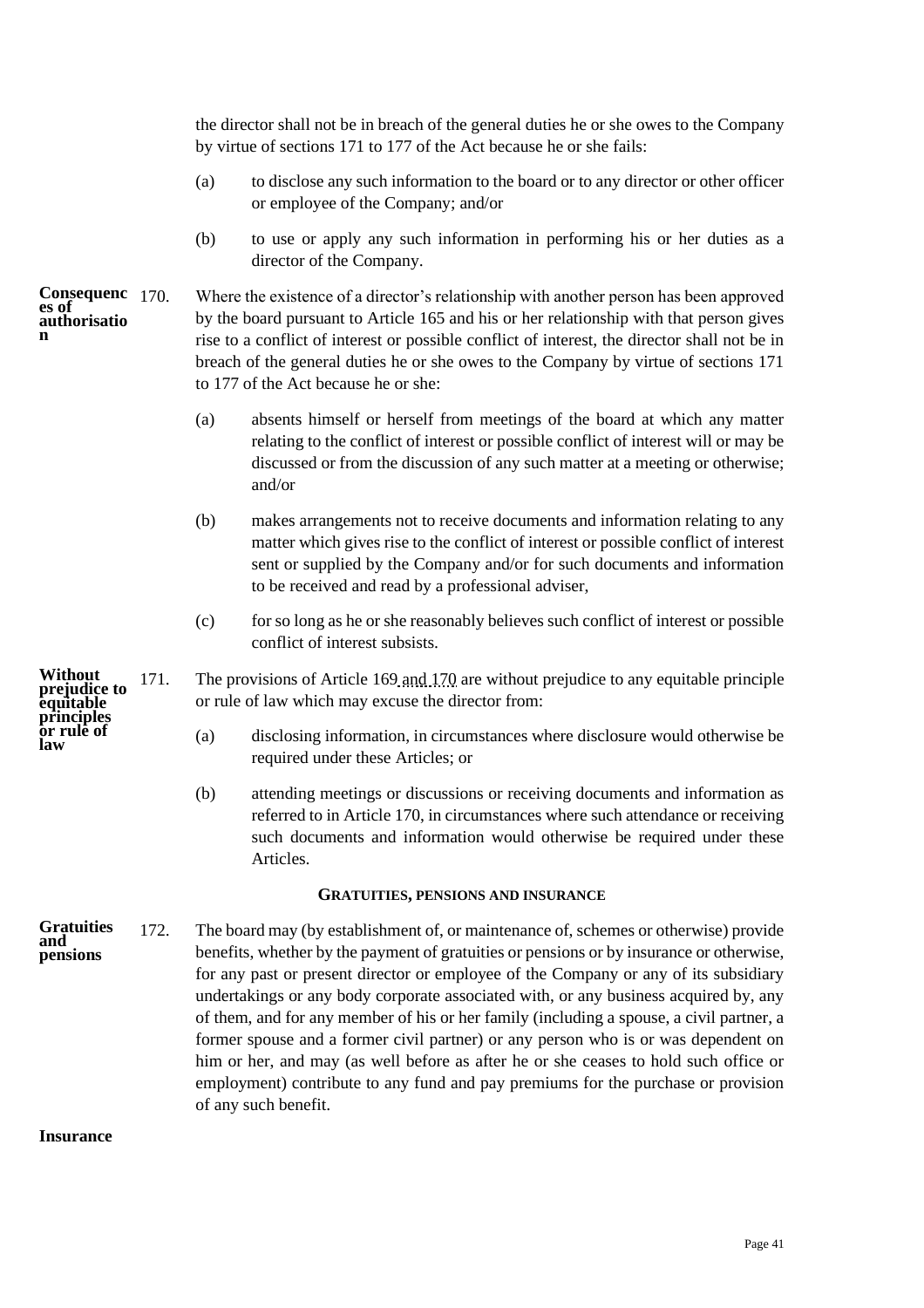- <span id="page-44-1"></span>173. Without prejudice to the provisions of Article [241,](#page-61-2) the board may exercise all the powers of the Company to purchase and maintain insurance for or for the benefit of any person who is or was:
	- (a) a director, officer or employee of the Company, or any body which is or was the holding company or subsidiary undertaking of the Company, or in which the Company or such holding company or subsidiary undertaking has or had any interest (whether direct or indirect) or with which the Company or such holding company or subsidiary undertaking is or was in any way allied or associated; or
	- (b) a trustee of any pension fund in which employees of the Company or any other body referred to in paragraph [\(a\)](#page-44-1) of this Article are or have been interested,
	- (c) including without limitation insurance against any liability incurred by such person in respect of any act or omission in the actual or purported execution or discharge of his or her duties or in the exercise or purported exercise of his or her powers or otherwise in relation to his or her duties, powers or offices in relation to the relevant body or fund.
- 174. No director or former director shall be accountable to the Company or the Shareholders for any benefit provided pursuant to these Articles. The receipt of any such benefit shall not disqualify any person from being or becoming a director of the Company. **Directors not liable to account**
- 175. The board may make provision for the benefit of any persons employed or formerly employed by the Company or any of its subsidiaries other than a director or former director or shadow director in connection with the cessation or the transfer of the whole or part of the undertaking of the Company or any subsidiary. Any such provision shall be made by a resolution of the board in accordance with section 247 of the Act. **Section 247 of the Act**

### **PROCEEDINGS OF THE BOARD**

- <span id="page-44-2"></span><span id="page-44-0"></span>176. Subject to the provisions of these Articles, the board may regulate its proceedings as it thinks fit. A director may, and the secretary at the request of a director shall, call a meeting of the board by giving notice of the meeting to each director. The chair shall procure that each director is sent (i) reasonable advance notice of each meeting of the board or relevant committee thereof of which the relevant director is a member and an agenda of the business to be transacted at such meeting (together with all papers circulated or presented to it) (where such notice shall be at least 24 hours in an emergency situation (as determined by the chair (acting reasonably)) and at least 72 hours in any other situation), provided that this notice requirement may be waived with the unanimous consent of the directors in a meeting in which all directors are represented; and (ii) as soon as practicable after each such meeting of the board or of a committee thereof, a copy of the minutes thereof. Questions arising at a meeting shall be decided by a majority of votes. In the case of an equality of votes, the chair shall have a second or casting vote. Any director may waive notice of a meeting and any such waiver may be retrospective. Any notice pursuant to this Article need not be in writing if the board so determines and any such determination may be retrospective. **Convening meetings**
- <span id="page-44-3"></span>177. The quorum for the transaction of the business of the board may be fixed by the board and unless so fixed at any other number shall be three directors who are each natural **Quorum**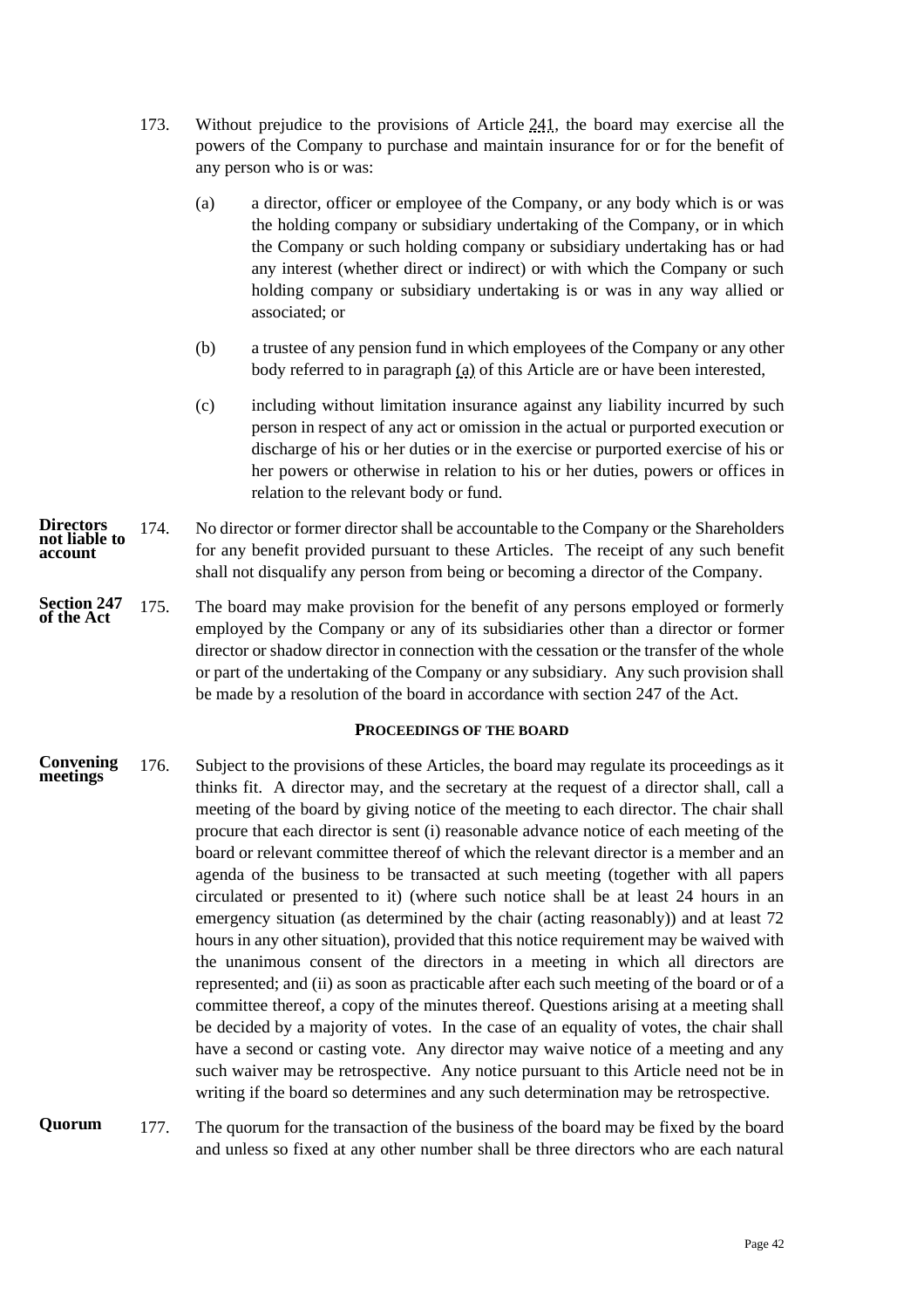persons. A person who holds office only as an alternate director may, if his or her appointor is not present, be counted in the quorum. Any director who ceases to be a director at a board meeting may continue to be present and to act as a director and be counted in the quorum until the termination of the board meeting if no director objects. If a quorum is not present at a meeting of the board within 60 minutes from the time specified for such meeting or, if during the meeting a quorum is no longer present, the meeting shall be adjourned until the immediately following business day in the event it constitutes an emergency situation (as determined by the chair (acting reasonably)), or the immediately following third business day in any other situation, or such longer period as agreed by the chair, to the same place and time of day.

- 178. The continuing directors or a sole continuing director may, unless Article [135](#page-36-0) applies, act notwithstanding any vacancies in their number, but if the number of directors is less than the number fixed as the quorum the continuing directors or director may act only for the purpose of filling vacancies or of calling a general meeting. **Powers of directors if number falls below minimum**
- <span id="page-45-0"></span>179. The board may appoint one of their number to be the chair, and one of their number to be the deputy chair, of the board and may at any time remove either of them from such office. Unless he or she is unwilling to do so, the director appointed as chair, or in his or her stead the director appointed as deputy chair, shall preside at every meeting of the board at which he or she is present. If there is no director holding either of those offices, or if neither the chair nor the deputy chair is willing to preside or neither of them is present within five minutes after the time appointed for the meeting, the directors present may appoint one of their number to be chair of the meeting. **Chair and deputy chair**
- <span id="page-45-1"></span>180. All acts done by a meeting of the board, or of a committee of the board, or by a person acting as a director or alternate director, shall, notwithstanding that it be afterwards discovered that there was a defect in the appointment of any director or any member of the committee or alternate director or that any of them were disqualified from holding office, or had vacated office, or were not entitled to vote, be as valid as if every such person had been duly appointed and was qualified and had continued to be a director or, as the case may be, an alternate director and had been entitled to vote. **Validity of acts of the board**
- 181. A resolution in writing agreed to by all the directors entitled to vote at a meeting of the board or of a committee of the board (not being less than the number of directors required to form a quorum of the board) shall be as valid and effectual as if it had been passed at a meeting of the board or (as the case may be) a committee of the board duly convened and held. For this purpose: **Resolutions in writing**
	- (a) a director signifies his or her agreement to a proposed written resolution when the Company receives from the director a document indicating his or her agreement to the resolution authenticated in the manner permitted by the Act for a document in the relevant form;
	- (b) the director may send the document in hard copy form or in electronic form to such address (if any) for the time being specified by the Company for that purpose;
	- (c) if an alternate director signifies his or her agreement to the proposed written resolution, his or her appointor need not also signify his or her agreement; and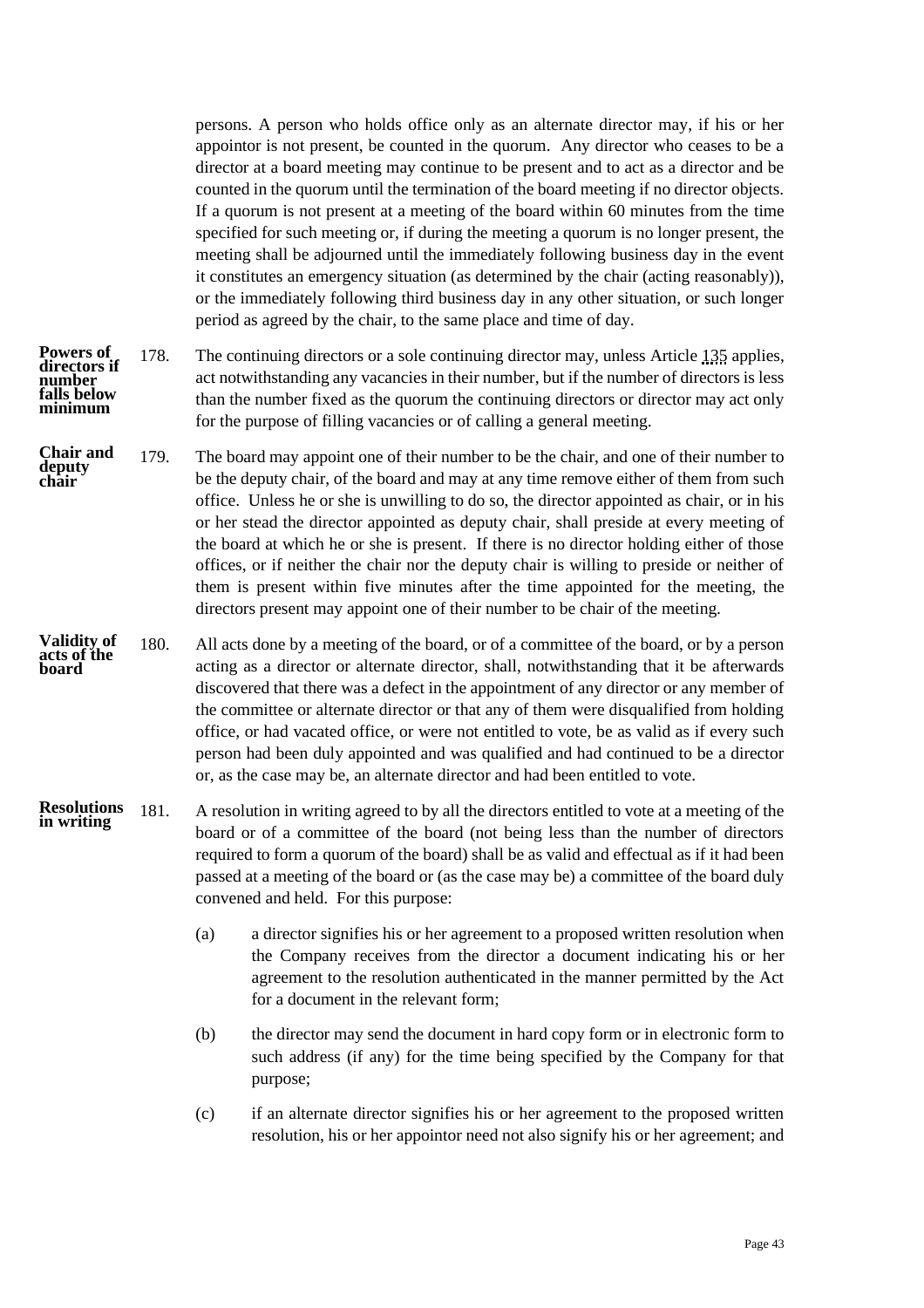<span id="page-46-0"></span>(d) if a director signifies his or her agreement to the proposed written resolution, an alternate director appointed by the director need not also signify his or her agreement in that capacity.

Without prejudice to the first sentence of Article  $176$ , a person entitled to be present at a meeting of the board or of a committee of the board shall be deemed to be present for all purposes if the person is able (directly or by electronic communication) to speak to and be heard by all those present or deemed to be present simultaneously. Any director participating in a meeting by means of conference telephone or similar communications equipment while physically present outside the United Kingdom shall be deemed to participate at such meeting, be taken into account when calculating a quorum and be entitled to vote at such meeting unless the chair or secretary, acting reasonably and having regard to the requirements for managing the Company's tax residence to ensure that the Company remains tax resident solely in the United Kingdom, has [at least [5] Business Days in advance of the meeting] notified the relevant director that his or her physical attendance at the meeting in the United Kingdom will be required, in which case the relevant director shall use all reasonable endeavours to attend the meeting in the United Kingdom and shall only be counted in the quorum and entitled to vote at such meeting if he or she physically attends it in the United Kingdom (unless otherwise agreed by the chair or secretary, acting reasonably and having regard to the requirements for managing the Company's tax residence to ensure that the Company remains tax resident solely in the United Kingdom). If the chair or secretary notifies a director in accordance with this Article 177 that his or her physical attendance at a meeting in the United Kingdom will be required, the relevant director shall not be entitled to appoint an alternate director to attend and vote at the meeting on his or her behalf other than in exceptional circumstances, in which circumstances only an alternate director who physically attends the meeting in the United Kingdom may be appointed. A meeting of the board or of a committee of the board shall be deemed to take place where it is convened to be held or (if no director is present in that place) where one or more of the participants located in the United Kingdom are present, or, only if there are no participants located in the United Kingdom, where the chair of the meeting is. The word *meeting* in Article[s 176,](#page-44-2) [177,](#page-44-3) [179,](#page-45-0) [180](#page-45-1) an[d 182](#page-46-0) shall be construed accordingly. **Meetings by** 

**Directors' power to vote on contracts in which they are interested**

**telephone etc.**

- 183. Except as otherwise provided by these Articles, a director shall not vote at a meeting of the board or a committee of the board on any resolution of the board concerning a matter in which the director has an interest (other than by virtue of interests in shares or debentures or other securities of, or otherwise in or through, the Company) which can reasonably be regarded as likely to give rise to a conflict with the interests of the Company, unless that interest arises only because the resolution concerns one or more of the following matters:
	- (a) the giving of a guarantee, security or indemnity in respect of money lent or obligations incurred by the director or any other person at the request of or for the benefit of, the Company or any of its subsidiary undertakings;
	- (b) the giving of a guarantee, security or indemnity in respect of a debt or obligation of the Company or any of its subsidiary undertakings for which the director has assumed responsibility (in whole or part and whether alone or jointly with others) under a guarantee or indemnity or by the giving of security;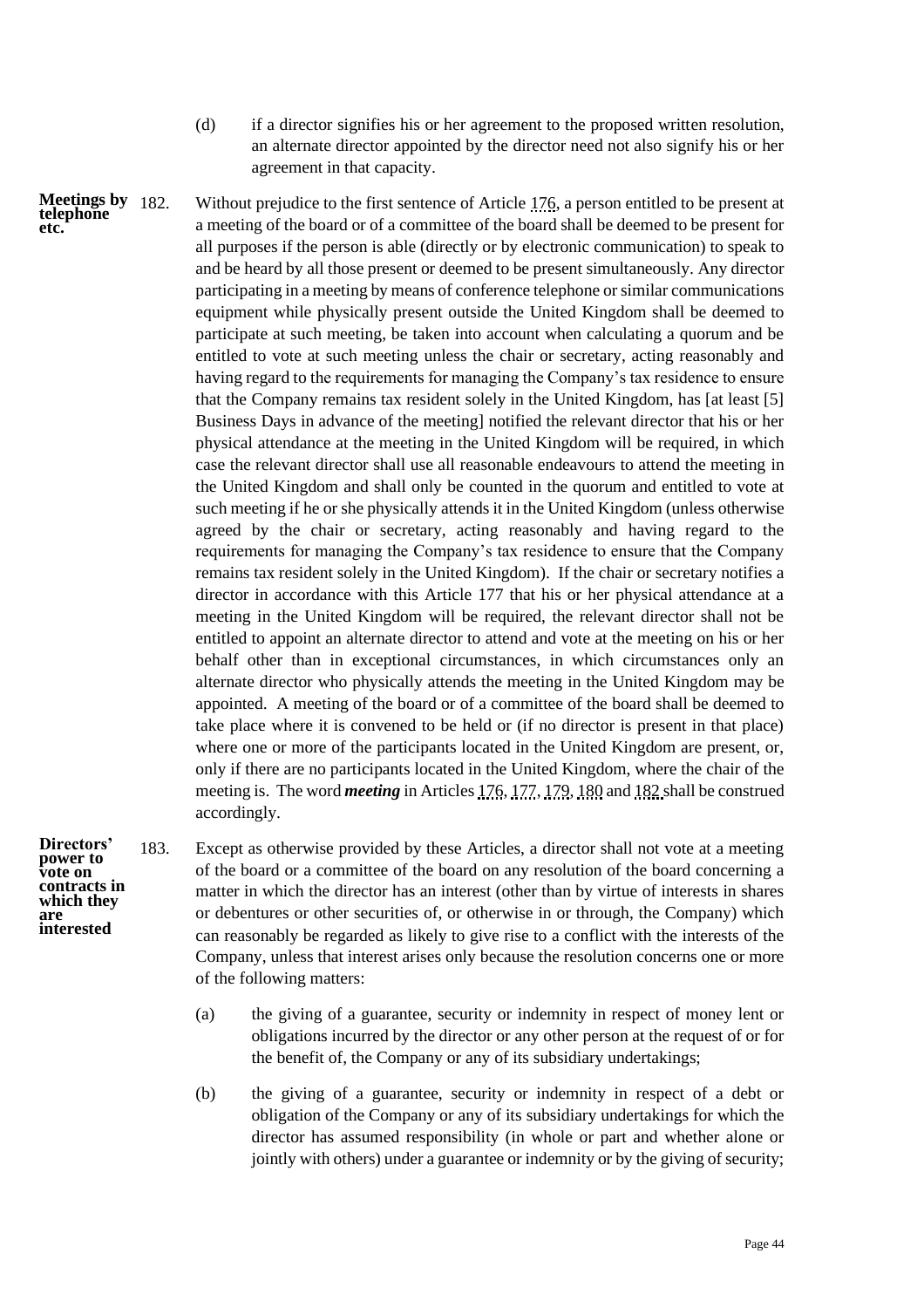- (c) a contract, arrangement, transaction or proposal concerning an offer of shares, debentures or other securities of the Company or any of its subsidiary undertakings for subscription or purchase, in which offer the director is or may be entitled to participate as a holder of securities or in the underwriting or subunderwriting of which he or she is to participate;
- (d) a contract, arrangement, transaction or proposal concerning any other body corporate in which the director or any person connected with him or her is interested, directly or indirectly, and whether as an officer, shareholder, creditor or otherwise, if the director and any persons connected with him or her do not to his or her knowledge hold an interest (as that term is used in sections 820 to 825 of the Act) representing one per cent or more of either any class of the equity share capital (excluding any shares of that class held as treasury shares) of such body corporate (or any other body corporate through which his or her interest is derived) or of the voting rights available to members of the relevant body corporate (any such interest being deemed for the purpose of this Article to be likely to give rise to a conflict with the interests of the Company in all circumstances);
- (e) a contract, arrangement, transaction or proposal for the benefit of employees of the Company or of any of its subsidiary undertakings which does not award the director any privilege or benefit not generally accorded to the employees to whom the arrangement relates; and
- (f) a contract, arrangement, transaction or proposal concerning any insurance which the Company is empowered to purchase or maintain for, or for the benefit of, any directors of the Company or for persons who include directors of the Company.

For the purposes of this Article, in relation to an alternate director, an interest of his or her appointor shall be treated as an interest of the alternate director without prejudice to any interest which the alternate director has otherwise.

- 184. The Company may by ordinary resolution suspend or relax to any extent, either generally or in respect of any particular matter, any provision of these Articles prohibiting a director from voting at a meeting of the board or of a committee of the board.
- 185. Where proposals are under consideration concerning the appointment (including without limitation fixing or varying the terms of appointment) of two or more directors to offices or employments with the Company or any body corporate in which the Company is interested, the proposals may be divided and considered in relation to each director separately. In such cases each of the directors concerned shall be entitled to vote in respect of each resolution except that concerning his or her own appointment. **Division of proposals**
- 186. If a question arises at a meeting of the board or of a committee of the board as to the entitlement of a director to vote, the question may, before the conclusion of the meeting, be referred to the chair of the meeting and his or her ruling in relation to any director other than himself or herself shall be final and conclusive except in a case where the nature or extent of the interests of the director concerned have not been fairly disclosed. If any such question arises in respect of the chair of the meeting, it shall be **Decision of chair final and conclusive**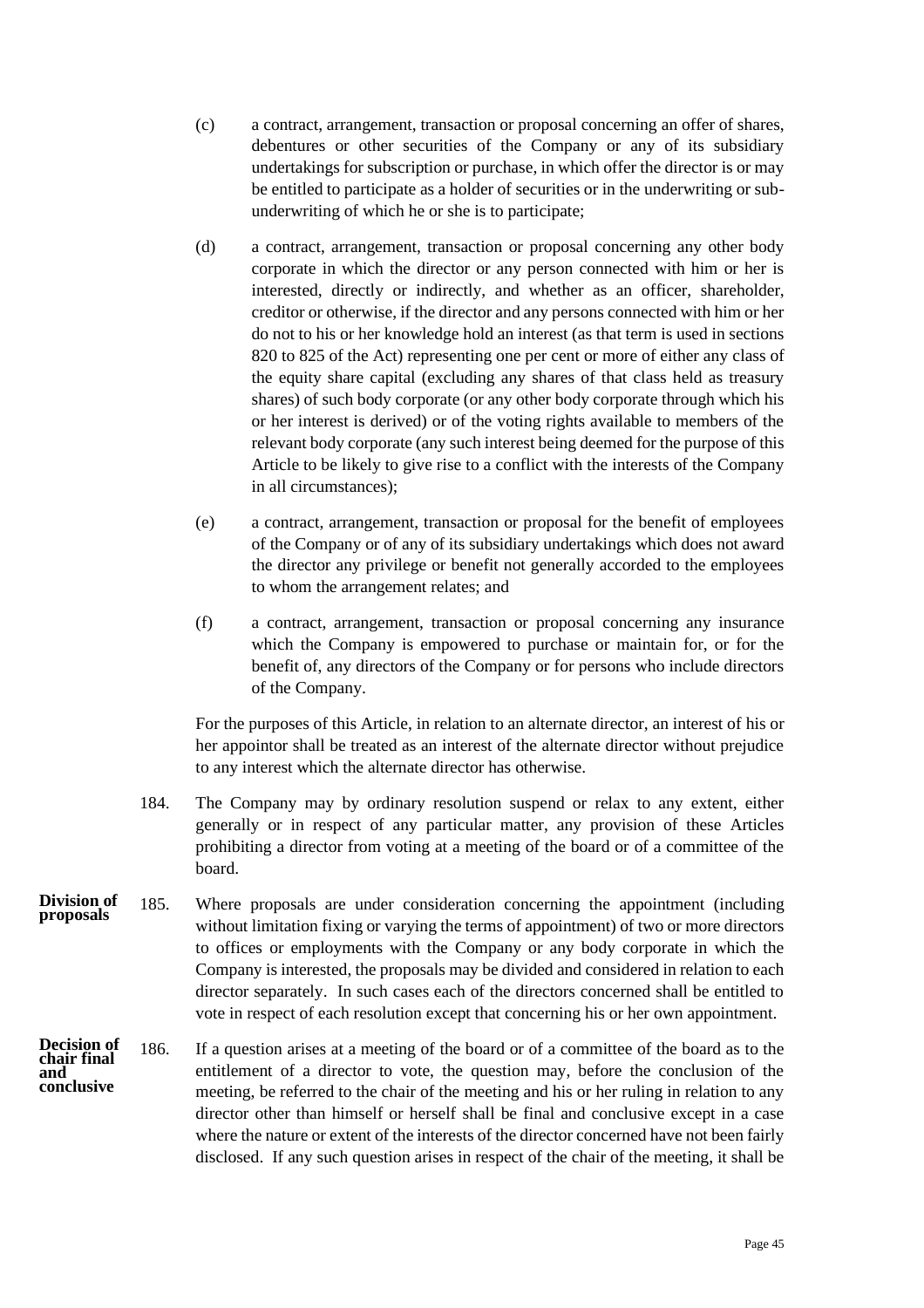<span id="page-48-0"></span>decided by resolution of the board (on which the chair shall not vote) and such resolution will be final and conclusive except in a case where the nature and extent of the interests of the chair have not been fairly disclosed.

### **SECRETARY**

187. The secretary shall be appointed by the board for such term, at such remuneration and on such conditions as it may think fit. Any secretary so appointed may be removed by the board, but without prejudice to any claim for damages for breach of any contract of service between the secretary and the Company. **Appointme nt and removal of secretary**

### **MINUTES**

<span id="page-48-1"></span>188. The board shall cause minutes to be recorded for the purpose of: (a) all appointments of officers made by the board; and (b) all proceedings at meetings of the Company, the holders of any class of shares, the board and committees of the board, including the names of the directors present at each such meeting. Any such minutes, if purporting to be authenticated by the chair of the meeting to which **Minutes required to be kept** Conclusiven 189.

they relate or of the next meeting, shall be sufficient evidence of the proceedings at the meeting without any further proof of the facts stated in them. **ess of minutes**

#### **THE SEAL**

- <span id="page-48-2"></span>190. The seal shall only be used by the authority of a resolution of the board. The board may determine who shall sign any document executed under the seal. If they do not, it shall be signed by at least one director and the secretary or by at least two directors. Any document may be executed under the seal by impressing the seal by mechanical means or by printing the seal or a facsimile of it on the document or by applying the seal or a facsimile of it by any other means to the document. A document executed, with the authority of a resolution of the board, in any manner permitted by section 44(2) of the Act and expressed (in whatever form of words) to be executed by the Company has the same effect as if executed under the seal. **Authority required for execution of deed**
- <span id="page-48-4"></span>191. The board may by resolution determine either generally or in any particular case that any certificate for shares or debentures or representing any other form of security may have any signature affixed to it by some mechanical or electronic means, or printed on it or, in the case of a certificate executed under the seal, need not bear any signature. **Certificates for shares and debentures**

#### **REGISTERS**

- <span id="page-48-3"></span>192. Subject to the provisions of the Act and other applicable laws, the Company may keep an overseas or local or other register in any place, and the board may make, amend and revoke any regulations it thinks fit about the keeping of that register. **Overseas and local registers**
- Any director or the secretary or any other person appointed by the board for the purpose shall have power to authenticate and certify as true copies of and extracts from: Authenticat 193. **ion and certification of copies**

**and extracts** (a) any document comprising or affecting the constitution of the Company, whether in hard copy form or electronic form;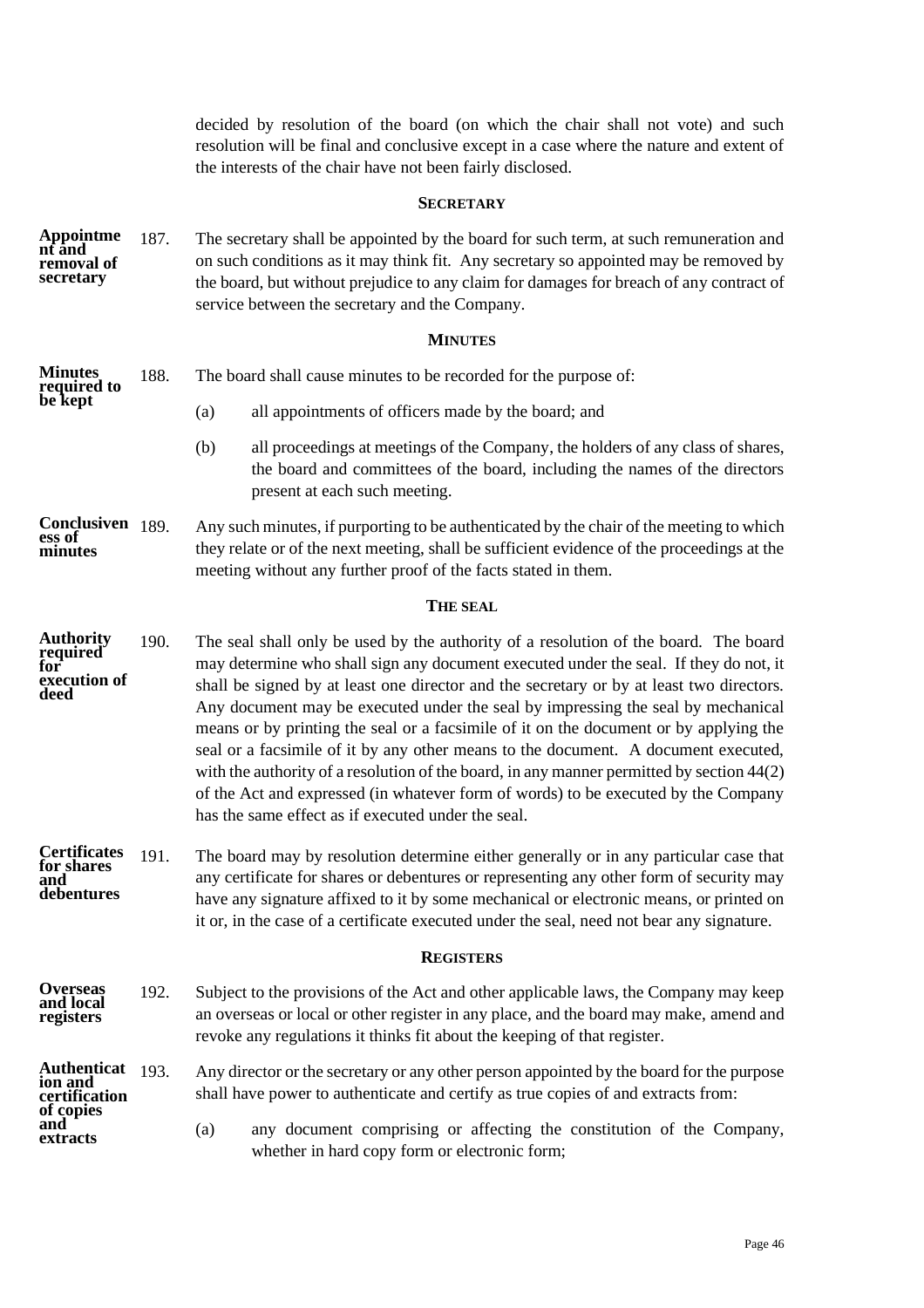- (b) any resolution passed by the Company, the holders of any class of shares, the board or any committee of the board, whether in hard copy form or electronic form; and
- (c) any book, record and document relating to the business of the Company, whether in hard copy form or electronic form (including without limitation the accounts).

If certified in this way, a document purporting to be a copy of a resolution, or the minutes or an extract from the minutes of a meeting of the Company, the holders of any class of shares, the board or a committee of the board, whether in hard copy form or electronic form, shall be conclusive evidence in favour of all persons dealing with the Company in reliance on it or them that the resolution was duly passed or that the minutes are, or the extract from the minutes is, a true and accurate record of proceedings at a duly constituted meeting.

### **DIVIDENDS**

- <span id="page-49-0"></span>Subject to the provisions of the Act, the Company may by ordinary resolution declare dividends in accordance with the respective rights of the Shareholders, but no dividend shall exceed the amount recommended by the board. **Declaration of dividends**
- 195. Subject to the provisions of the Act, the board may pay interim dividends if it appears to the board that they are justified by the profits of the Company available for distribution. If the share capital is divided into different classes, the board may: **Interim dividends**
	- (a) pay interim dividends on shares which confer deferred or non-preferred rights with regard to dividends as well as on shares which confer preferential rights with regard to dividends, but no interim dividend shall be paid on shares carrying deferred or non-preferred rights if, at the time of payment, any preferential dividend is in arrear; and
	- (b) pay at intervals settled by it any dividend payable at a fixed rate if it appears to the board that the profits available for distribution justify the payment.

If the board acts in good faith it shall not incur any liability to the holders of shares conferring preferred rights for any loss they may suffer by the lawful payment of an interim dividend on any shares having deferred or non-preferred rights.

- 196. Dividends may be declared and paid in any currency or currencies that the board shall determine. The board may also determine the exchange rate and the relevant date for determining the value of the dividend in any currency. **Declaration and payment in different currencies**
- 197. Except as otherwise provided by the rights attached to shares (and subject to Article 51), all dividends shall be declared and paid according to the amounts paid up on the shares on which the dividend is paid; but no amount paid on a share in advance of the date on which a call is payable shall be treated for the purpose of this Article as paid on the share. All dividends shall be apportioned and paid proportionately to the amounts paid up on the shares during any portion or portions of the period in respect of which the dividend is paid; but, if any share is allotted or issued on terms providing that it shall rank for dividend as from a particular date, that share shall rank for dividend accordingly. **Apportion ment of dividends**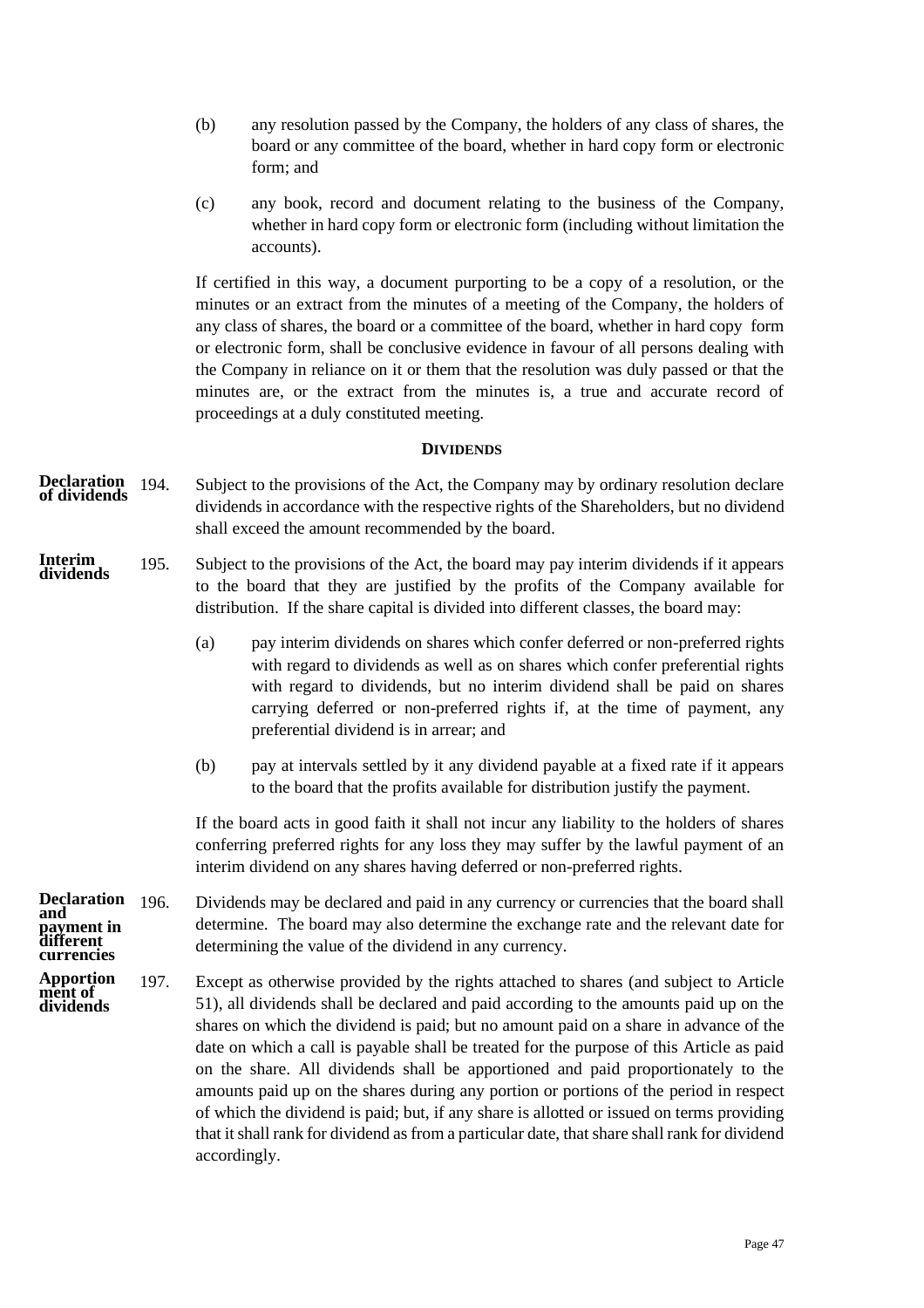- 198. A general meeting declaring a dividend may, on the recommendation of the board, by ordinary resolution direct that it shall be satisfied wholly or partly by the distribution of assets, including without limitation paid up shares or debentures of another body corporate. The board may make any arrangements it thinks fit to settle any difficulty arising in connection with the distribution, including without limitation (a) the fixing of the value for distribution of any assets, (b) the payment of cash to any Shareholder on the basis of that value in order to adjust the rights of Shareholders, and (c) the vesting of any asset in a trustee. **Dividends in specie**
- **Scrip dividends: authorising resolution**

<span id="page-50-2"></span><span id="page-50-1"></span>**Scrip** 

- <span id="page-50-0"></span>199. The board may, if authorised by an ordinary resolution of the Company (the *Resolution*), offer any holder of shares the right to elect to receive shares, credited as fully paid, instead of cash in respect of the whole (or some part, to be determined by the board) of all or any dividend specified by the Resolution. The offer shall be on the terms and conditions and be made in the manner specified in Articl[e 200](#page-50-1) or, subject to those provisions, specified in the Resolution.
- 200. The following provisions shall apply to the Resolution and any offer made pursuant to it and Article [199.](#page-50-0) **dividends: procedures**
	- (a) The Resolution may specify a particular dividend, or may specify all or any dividends declared within a specified period.
	- (b) Each holder of shares shall be entitled to that number of new shares as are together as nearly as possible equal in value to (but not greater than) the cash amount (disregarding any tax credit) of the dividend that such holder elects to forgo (each a *new share*). A certificate or report by the auditors as to the value of a new share in respect of any dividend shall be conclusive evidence of that value.
	- (c) On or as soon as practicable after announcing that any dividend is to be declared or recommended, the board, if it intends to offer an election in respect of that dividend, shall also announce that intention. If, after determining the basis of allotment, the board decides to proceed with the offer, it shall notify the holders of shares of the terms and conditions of the right of election offered to them, specifying the procedure to be followed and place at which, and the latest time by which, elections or notices amending or terminating existing elections must be delivered in order to be effective.
	- (d) The board shall not proceed with any election unless the board has sufficient authority to allot shares and sufficient reserves or funds that may be appropriated to give effect to it after the basis of allotment is determined.
	- (e) The board may exclude from any offer any holders of shares where the board believes the making of the offer to them would or might involve the contravention of the laws of any territory or that for any other reason the offer should not be made to them.
	- (f) The dividend (or that part of the dividend in respect of which a right of election has been offered) shall not be payable in cash on shares in respect of which an election has been made (the *elected shares*) and instead such number of new shares shall be allotted to each holder of elected shares as is arrived at on the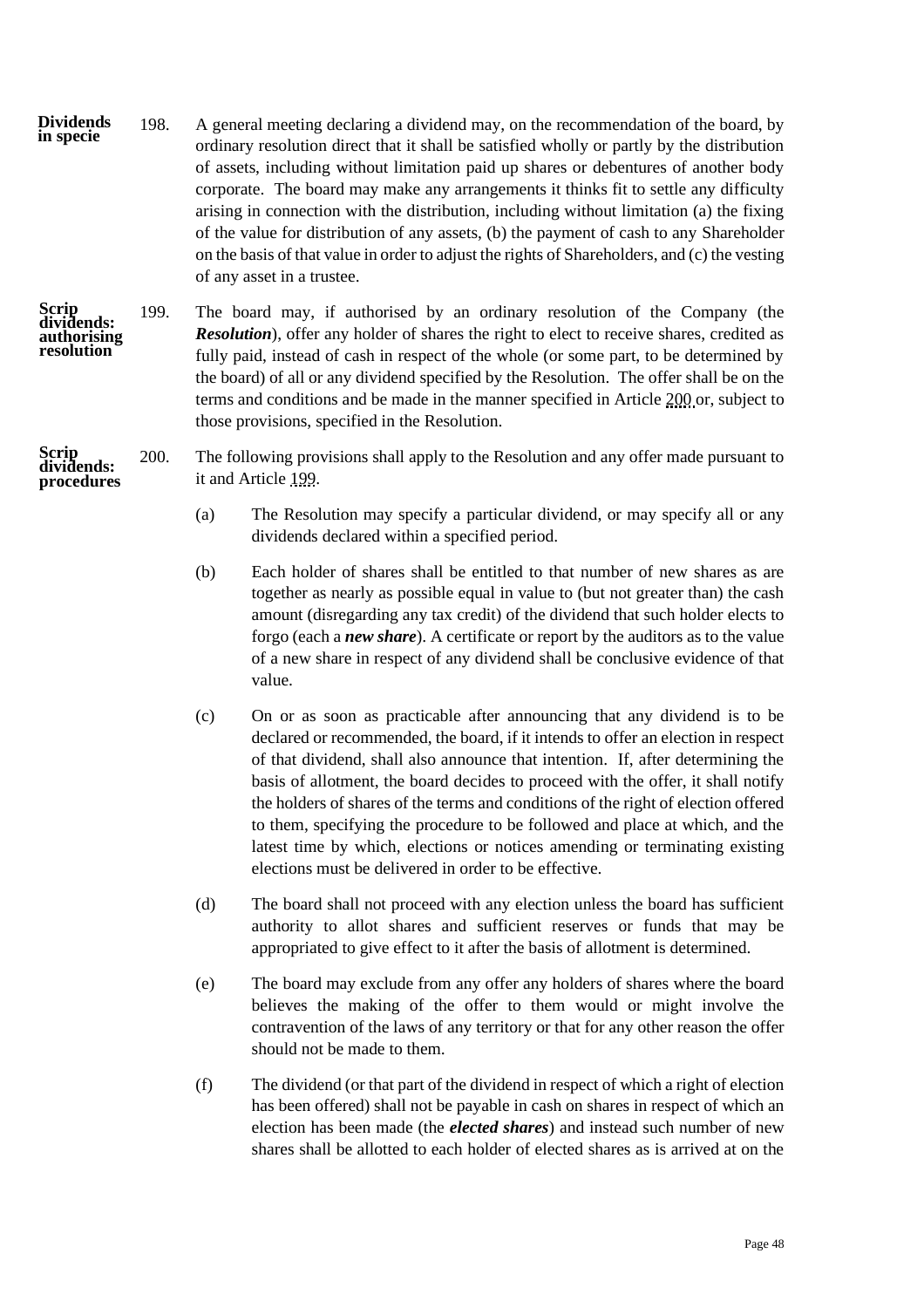basis stated in paragraph [\(b\)](#page-50-2) of this Article. For that purpose the board shall appropriate out of any amount for the time being standing to the credit of any reserve or fund (including without limitation the profit and loss account), whether or not it is available for distribution, a sum equal to the aggregate nominal amount of the new shares to be allotted and apply it in paying up in full the appropriate number of new shares for allotment and distribution to each holder of elected shares as is arrived at on the basis stated in paragraph [\(b\)](#page-50-2) of this Article.

- (g) The new shares when allotted shall rank equally in all respects with the fully paid shares of the same class then in issue except that they shall not be entitled to participate in the relevant dividend.
- (h) No fraction of a share shall be allotted. The board may make such provision as it thinks fit for any fractional entitlements including without limitation payment in cash to holders in respect of their fractional entitlements, provision for the accrual, retention or accumulation of all or part of the benefit of fractional entitlements to or by the Company or to or by or on behalf of any holder or the application of any accrual, retention or accumulation to the allotment of fully paid shares to any holder.
- (i) The board may do all acts and things it considers necessary or expedient to give effect to the allotment and issue of any share pursuant to this Article or otherwise in connection with any offer made pursuant to this Article and may authorise any person, acting on behalf of the holders concerned, to enter into an agreement with the Company providing for such allotment or issue and incidental matters. Any agreement made under such authority shall be effective and binding on all concerned.
- <span id="page-51-0"></span>(j) The board may, at its discretion, amend, suspend or terminate any offer pursuant to this Article.
- 201. The board may deduct from any dividend or other moneys payable to any Shareholder in respect of a share any moneys presently payable by the Shareholder to the Company in respect of that share. If a person is entitled by transmission to a share, the board may retain any dividend payable in respect of that share until that person (or that person's transferee) becomes the holder of that share. **Permitted deductions and retentions**
- <span id="page-51-1"></span>202. Any dividend or other moneys payable in respect of a share may be paid (whether in sterling or foreign currency) by such method or combination of methods as the board, in its absolute discretion, may decide. Different methods of payment may apply to different holders or groups of holders. Without limiting any other method of payment that the board may decide, the board may decide that payment shall be made wholly or partly: **Methods of payment to holders and others entitled**
	- (a) by inter-bank transfer or by electronic means or by any other means to an account (of a type approved by the board) nominated by the holder in writing or in such other manner as the board may decide; or
	- (b) in respect of an uncertificated share, by means of the relevant system (subject to the facilities and requirements of the relevant system); or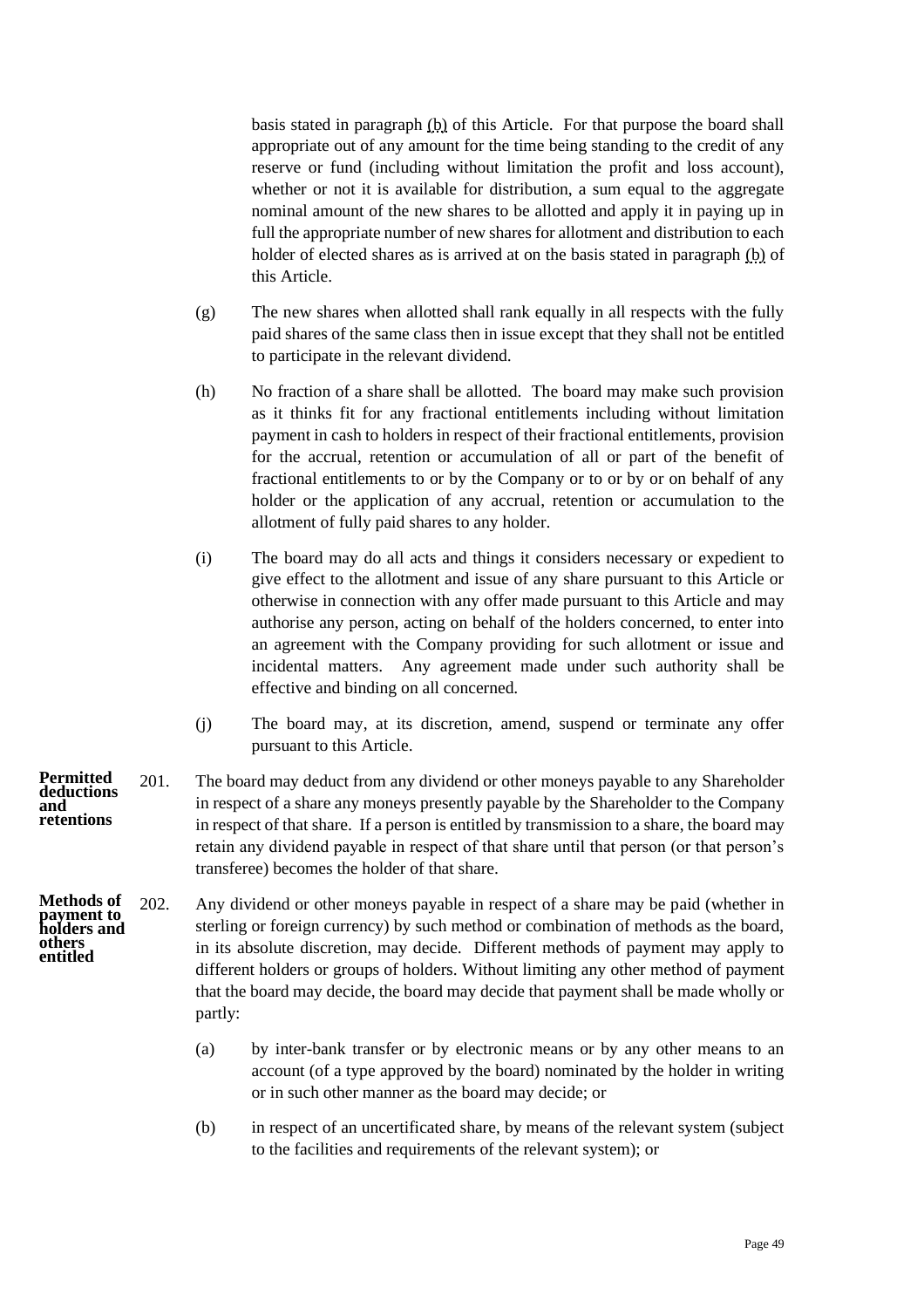<span id="page-52-2"></span><span id="page-52-1"></span><span id="page-52-0"></span>

|                                                                          |      | (c)                                                                                                                                                                                                                                                                                                                                                                                                                                                                                                                                                               | by cheque or warrant or any similar financial instrument made payable to or to<br>the order of the holder.                                                                                     |  |  |  |  |
|--------------------------------------------------------------------------|------|-------------------------------------------------------------------------------------------------------------------------------------------------------------------------------------------------------------------------------------------------------------------------------------------------------------------------------------------------------------------------------------------------------------------------------------------------------------------------------------------------------------------------------------------------------------------|------------------------------------------------------------------------------------------------------------------------------------------------------------------------------------------------|--|--|--|--|
| <b>Election if</b><br>more than<br>one<br>payment<br>method<br>available | 203. | If the board decides in accordance with Article $202$ that more than one method of<br>payment of a dividend or other moneys payable in respect of a share may be used to<br>pay any holder or group of holders, the Company may notify the relevant holders:                                                                                                                                                                                                                                                                                                      |                                                                                                                                                                                                |  |  |  |  |
|                                                                          |      | (a)                                                                                                                                                                                                                                                                                                                                                                                                                                                                                                                                                               | of the methods of payment decided by the board; and                                                                                                                                            |  |  |  |  |
|                                                                          |      | (b)                                                                                                                                                                                                                                                                                                                                                                                                                                                                                                                                                               | that the holders may nominate one of these methods of payment in writing or<br>in such other manner as the board may decide;                                                                   |  |  |  |  |
|                                                                          |      | may decide.                                                                                                                                                                                                                                                                                                                                                                                                                                                                                                                                                       | and if any holder does not nominate a method of payment pursuant to paragraph (b) of<br>this Article, the dividend or other moneys may be paid by such method as the board                     |  |  |  |  |
| <b>Notification</b><br>if one<br>payment<br>method<br>available          | 204. | If the board decides in accordance with Article $202$ that only one method of payment<br>of a dividend or other moneys payable in respect of a share may be used to pay any<br>holder or group of holders, the Company may notify the relevant holders accordingly.                                                                                                                                                                                                                                                                                               |                                                                                                                                                                                                |  |  |  |  |
| <b>Failure to</b><br>minate<br>an account                                | 205. | If the board decides that a payment of a dividend or other moneys payable in respect<br>of a share to any holder or group of holders shall be made to an account (of a type<br>approved by the board) nominated by the holder, but any holder does not nominate<br>such an account, or does not provide the details necessary to enable the Company to<br>make a payment to the nominated account, or a payment to the nominated account is<br>rejected or refunded, the Company shall treat the payment as an unclaimed dividend<br>and Article 211 shall apply. |                                                                                                                                                                                                |  |  |  |  |
| <b>Entitlement</b><br>by<br>transmissio<br>Joint                         | 206. | Without prejudice to Article $201$ , if a person is entitled by transmission to a share, the<br>Company may, for the purposes of Articles 202, 203 and 205, rely in relation to the<br>share on his or her written direction, designation or agreement, or notice to the<br>Company.                                                                                                                                                                                                                                                                              |                                                                                                                                                                                                |  |  |  |  |
| entitlem<br>ent                                                          | 207. |                                                                                                                                                                                                                                                                                                                                                                                                                                                                                                                                                                   | If two or more persons are registered as joint holders of any share, or are entitled by<br>transmission jointly to a share, the Company may (without prejudice to Article 201):                |  |  |  |  |
|                                                                          |      | (a)                                                                                                                                                                                                                                                                                                                                                                                                                                                                                                                                                               | pay any dividend or other moneys payable in respect of the share to any one of<br>them and any one of them may give effectual receipt for that payment; and                                    |  |  |  |  |
|                                                                          |      | (b)                                                                                                                                                                                                                                                                                                                                                                                                                                                                                                                                                               | for the purposes of Article $202$ , $203$ and $205$ , rely in relation to the share on<br>the written direction, designation or agreement of, or notice to the Company<br>by, any one of them. |  |  |  |  |
| <b>Payment by</b><br>post                                                | 208. |                                                                                                                                                                                                                                                                                                                                                                                                                                                                                                                                                                   | A cheque or warrant or any similar financial instrument may be sent by post:                                                                                                                   |  |  |  |  |
|                                                                          |      | (a)                                                                                                                                                                                                                                                                                                                                                                                                                                                                                                                                                               | if a share is held by a sole holder, to the registered address of the holder of the<br>share; or                                                                                               |  |  |  |  |
|                                                                          |      | (b)                                                                                                                                                                                                                                                                                                                                                                                                                                                                                                                                                               | if two or more persons are the holders, to the registered address of the person<br>who is first named in the register; or                                                                      |  |  |  |  |
|                                                                          |      | (c)                                                                                                                                                                                                                                                                                                                                                                                                                                                                                                                                                               | without prejudice to Article 201, if a person is entitled by transmission to the<br>share, as if it were a notice to be sent under Article 224; or                                             |  |  |  |  |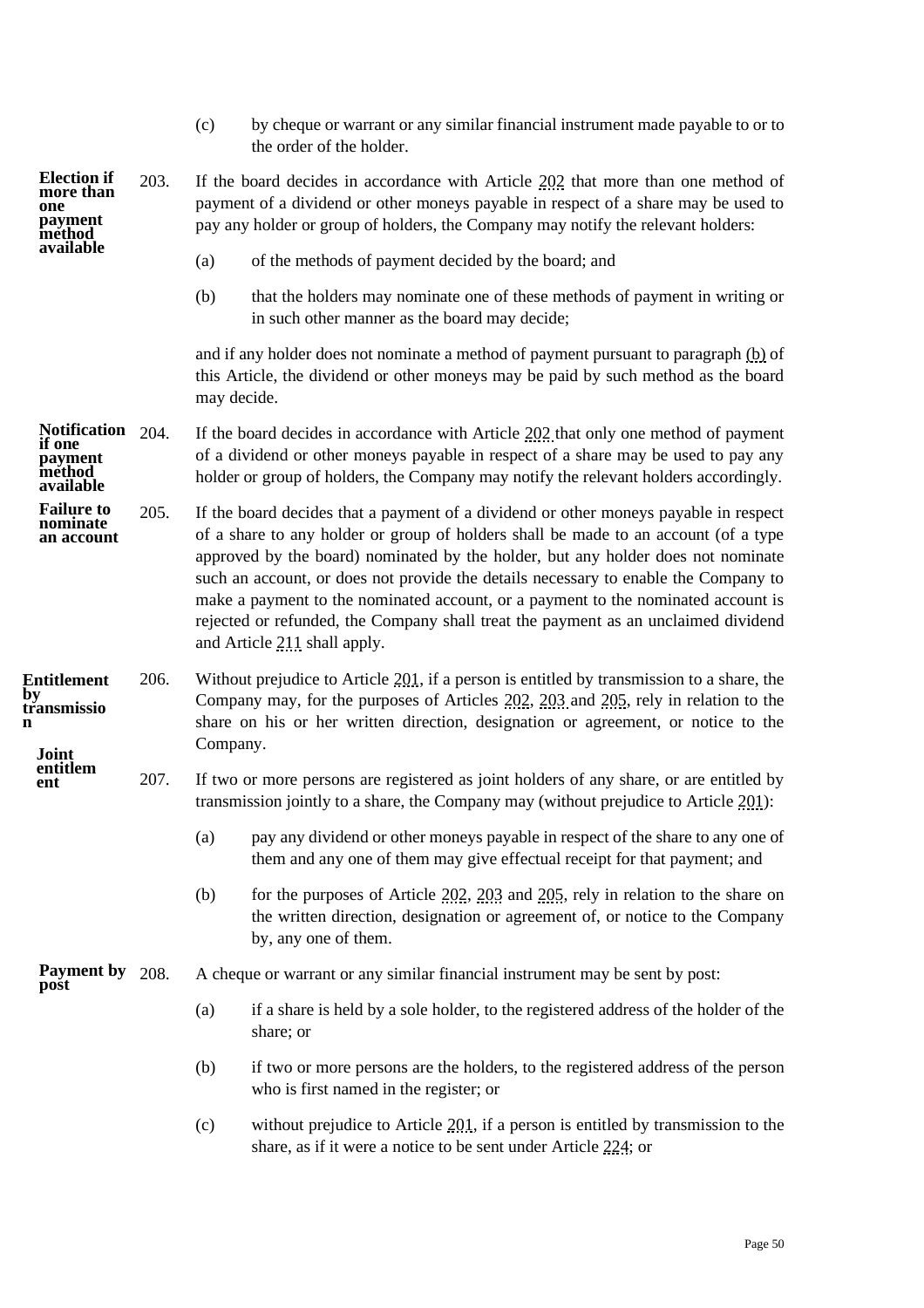- (d) in any case, to such person and to such address as the person entitled to payment may direct by notice to the Company.
- 209. Payment of a cheque or warrant or any similar financial instrument by the bank on which it was drawn, or the transfer of funds by the bank instructed to make the transfer, or payment by electronic means or by any other means approved by the board directly to an account (of a type approved by the board), or, in respect of an uncertificated share, the making of payment in accordance with the facilities and requirements of the relevant system shall be a good discharge to the Company. Every cheque or warrant or similar financial instrument sent, or transfer of funds or payment made, in accordance with these Articles shall be at the risk of the holder or person entitled. The Company shall have no responsibility for any sums lost or delayed in the course of payment by any method used by the Company in accordance with Article [202.](#page-51-1) **Discharge to Company and risk**

#### 210. No dividend or other moneys payable in respect of a share shall bear interest against the Company unless otherwise provided by the rights attached to the share. **Interest not payable**

- <span id="page-53-1"></span>211. The amount of any unclaimed dividend, or any amount treated as an unclaimed dividend pursuant to Article [205,](#page-52-2) or other moneys payable in respect of a share that are unclaimed, may (but need not) be paid by the Company into an account separate from the Company's own account. Such payment shall not constitute the Company a trustee in respect of it. The Company shall be entitled to cease sending dividend warrants, cheques and similar financial instruments by post or otherwise to a holder if those instruments have been returned undelivered, or left uncashed by that holder, on at least two consecutive occasions, or, following one such occasion, reasonable enquiries have failed to establish the holder's new address. The entitlement conferred on the Company by this Article in respect of any holder shall cease if the holder claims a dividend or cashes a dividend warrant, cheque or similar financial instrument. Any dividend, or any amount treated as an unclaimed dividend pursuant to Article [205,](#page-52-2) or any other moneys payable in respect of a share shall be forfeited and cease to remain owing by the Company if: **Treatment of unclaimed dividends or amounts treated as unclaimed**
	- (a) the dividend, amount or moneys has or have remained unclaimed for 12 years from the date when it or they became due for payment and the board so resolves; or
	- (b) the share in respect of which the dividend, amount or other moneys is or are payable is sold pursuant to Article [234](#page-60-1) or [235,](#page-60-2)

<span id="page-53-0"></span>whichever is the first to occur.

### **CAPITALISATION OF PROFITS AND RESERVES**

- 212. The board may with the authority of an ordinary resolution of the Company: **Power to capitalise**
	- (a) subject to the provisions of this Article, resolve to capitalise any undistributed profits of the Company not required for paying any preferential dividend (whether or not they are available for distribution) or any sum standing to the credit of any reserve or other fund, including without limitation the Company's share premium account and capital redemption reserve, if any;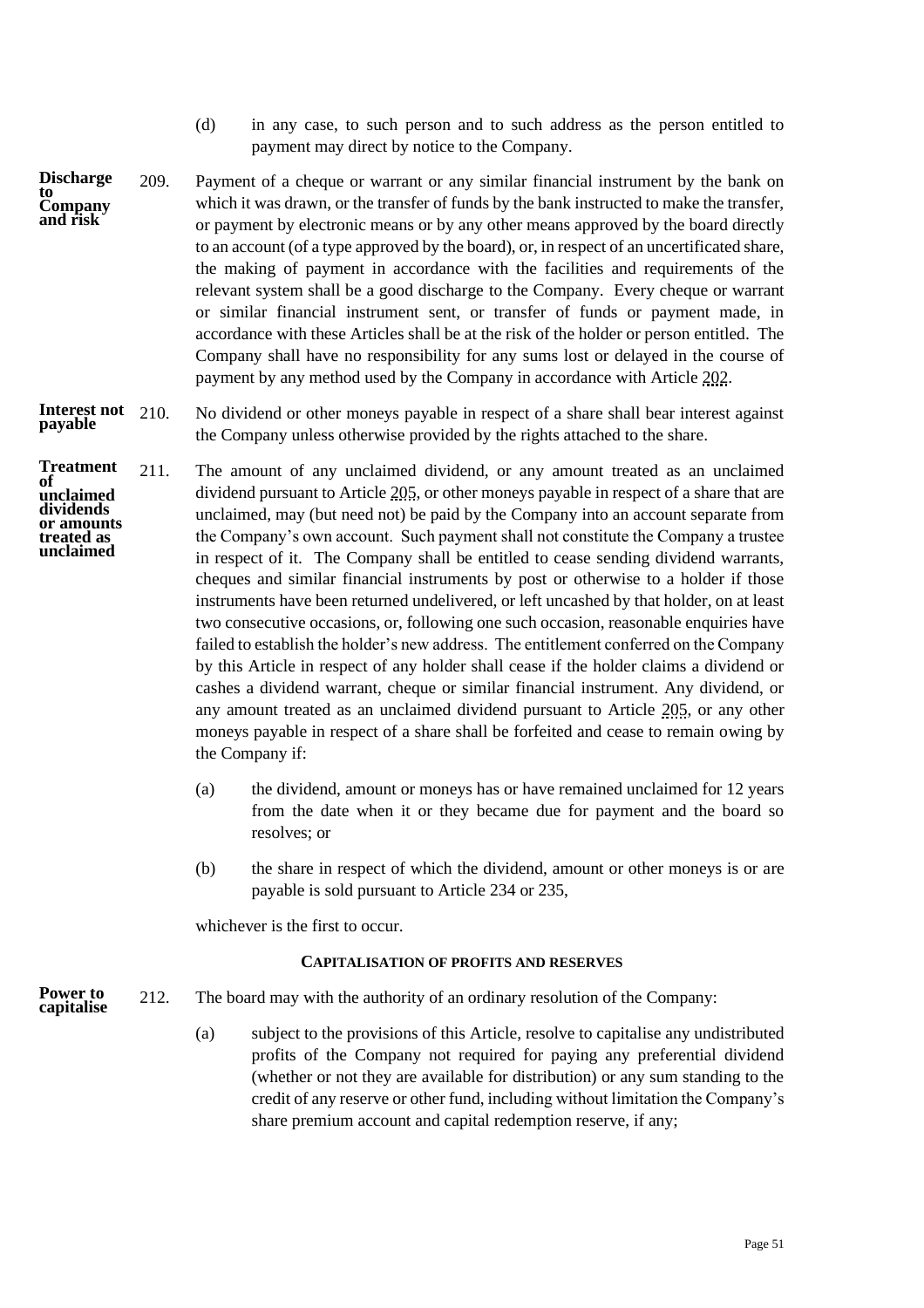- (b) appropriate the sum resolved to be capitalised to the Shareholders or any class of Shareholders on the record date specified in the relevant resolution who would have been entitled to it if it were distributed by way of dividend and in the same proportions;
- (c) apply that sum on their behalf either in or towards paying up the amounts, if any, for the time being unpaid on any shares held by them respectively, or in paying up in full shares, debentures or other obligations of the Company of a nominal amount equal to that sum but the share premium account, the capital redemption reserve, and any profits which are not available for distribution may, for the purposes of this Article, only be applied in paying up shares to be allotted to Shareholders credited as fully paid;
- (d) allot the shares, debentures or other obligations credited as fully paid to those Shareholders, or as they may direct, in those proportions, or partly in one way and partly in the other;
- (e) where shares or debentures become, or would otherwise become, distributable under this Article in fractions, make such provision as they think fit for any fractional entitlements including without limitation authorising their sale and transfer to any person, resolving that the distribution be made as nearly as practicable in the correct proportion but not exactly so, ignoring fractions altogether or resolving that cash payments be made to any Shareholders in order to adjust the rights of all parties;
- (f) authorise any person to enter into an agreement with the Company on behalf of all the Shareholders concerned providing for either:
	- (i) the allotment to the Shareholders respectively, credited as fully paid, of any shares, debentures or other obligations to which they are entitled on the capitalisation; or
	- (ii) the payment up by the Company on behalf of the Shareholders of the amounts, or any part of the amounts, remaining unpaid on their existing shares by the application of their respective proportions of the sum resolved to be capitalised,

and any agreement made under that authority shall be binding on all such Shareholders;

- (g) generally do all acts and things required to give effect to the ordinary resolution; and
- (h) for the purposes of this Article, unless the relevant resolution provides otherwise, if the Company holds treasury shares of the relevant class at the record date specified in the relevant resolution, it shall be treated as if it were entitled to receive the dividends in respect of those treasury shares which would have been payable if those treasury shares had been held by a person other than the Company.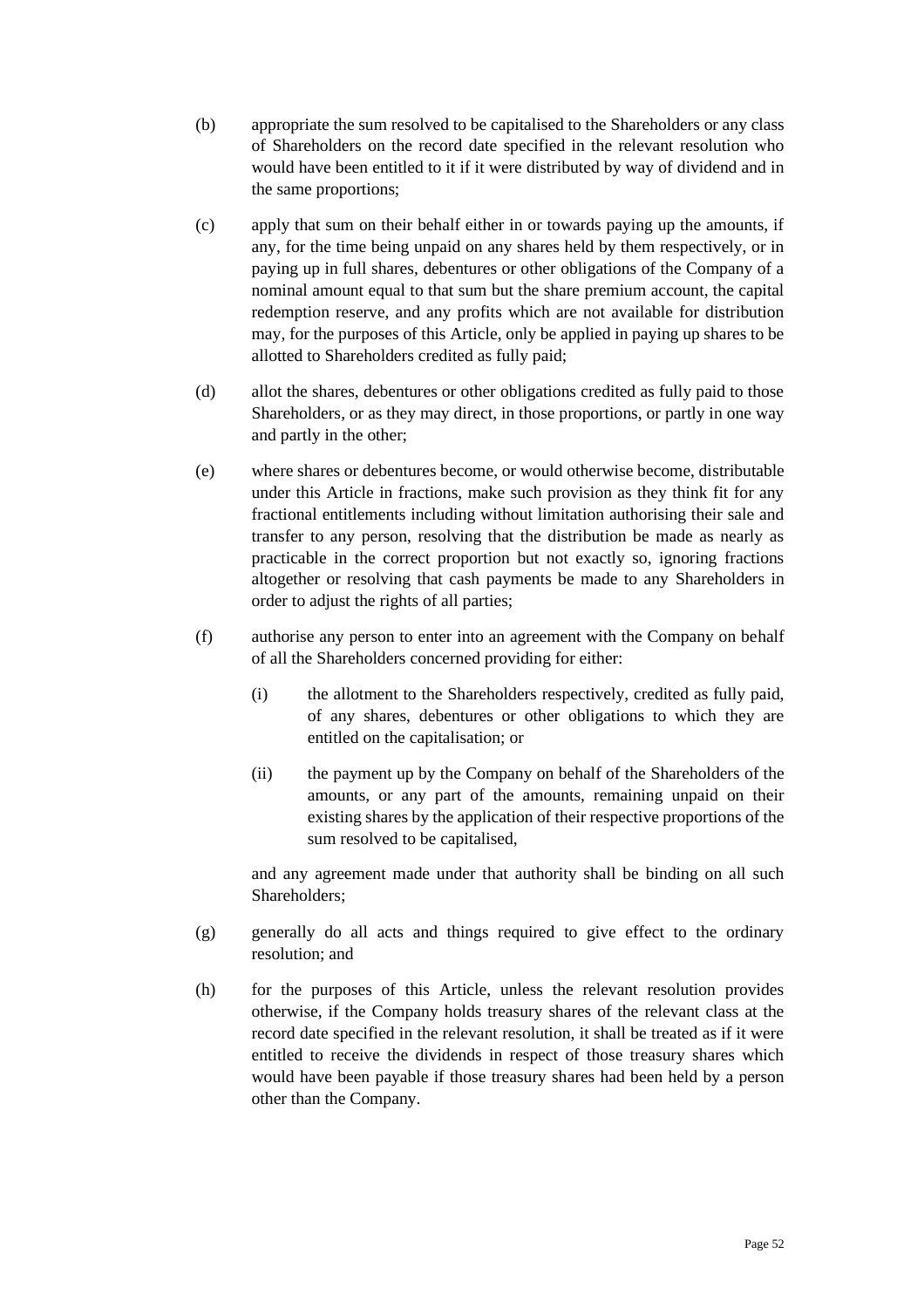#### **RECORD DATES**

**Record dates for dividends etc.**

- <span id="page-55-0"></span>213. Notwithstanding any other provision of these Articles, the Company or the board may:
	- (a) fix any date as the record date for any dividend, distribution, allotment or issue, which may be on or at any time before or after any date on which the dividend, distribution, allotment or issue is declared, paid or made;
	- (b) for the purpose of determining which persons are entitled to attend and vote at a general meeting of the Company, or a separate general meeting of the holders of any class of shares, and how many votes such persons may cast, specify in the notice of meeting a time, not more than 48 hours before the time fixed for the meeting (which shall, if the board so specifies, be calculated taking no account of any part of a day that is not a working day), by which a person must be entered on the register in order to have the right to attend or vote at the meeting; changes to the register after the time specified by virtue of this Article shall be disregarded in determining the rights of any person to attend or vote at the meeting; and
	- (c) for the purpose of sending notices of general meetings of the Company, or separate general meetings of the holders of any class of shares, under these Articles, determine that persons entitled to receive such notices are those persons entered on the register at the close of business on a day determined by the Company or the board, which day may not be more than 21 days before the day that notices of the meeting are sent.

#### **ACCOUNTS**

- <span id="page-55-1"></span>214. No Shareholder shall (as such) have any right to inspect any accounting records or other book or document of the Company except as conferred by statute or authorised by the board or by ordinary resolution of the Company or order of a court of competent jurisdiction. **Rights to inspect records**
- <span id="page-55-2"></span>215. Subject to the Act, a copy of the Company's annual accounts and reports for that financial year shall, at least 21 clear days before the date of the meeting at which copies of those documents are to be laid in accordance with the provisions of the Act, be sent to every Shareholder and to every holder of the Company's debentures, and to every person who is entitled to receive notice of meetings from the Company under the provisions of the Act or of these Articles or, in the case of joint holders of any share or debenture, to one of the joint holders. A copy need not be sent to a person for whom the Company does not have a current address. **Sending of annual accounts**
- 216. Subject to the Act, the requirements of Articl[e 215](#page-55-2) shall be deemed satisfied in relation to any person by sending to the person, instead of such copies, a strategic report with supplementary material, which shall be in the form and containing the information prescribed by the Act and any regulations made under the Act. **Strategic report and supplement ary material**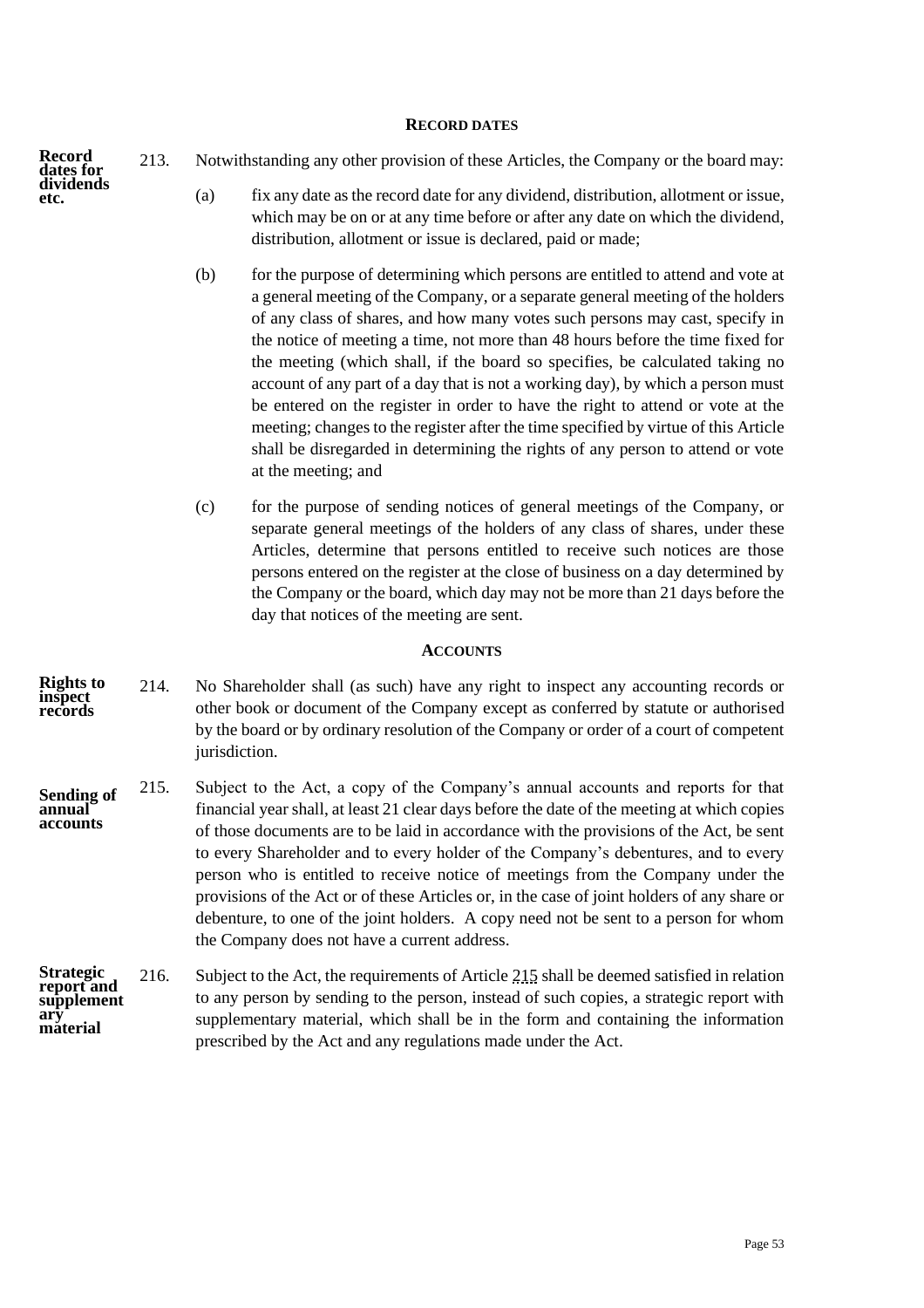#### **COMMUNICATIONS**

217. Any notice to be sent to or by any person pursuant to these Articles (other than a notice calling a meeting of the board) shall be in writing. **When notice required to**  be in<br>**Method**s of

**Company sending notice**

<span id="page-56-1"></span><span id="page-56-0"></span>218. Subject to Article [217](#page-56-1) and unless otherwise provided by these Articles, the Company shall send or supply a document or information that is required or authorised to be sent or supplied to a Shareholder or any other person by the Company by a provision of the Act or pursuant to these Articles or to any other rules or regulations to which the Company may be subject in such form and by such means as it may in its absolute discretion determine provided that the provisions of the Act which apply to sending or supplying a document or information required or authorised to be sent or supplied by the Act shall, the necessary changes having been made, also apply to sending or supplying any document or information required or authorised to be sent by these Articles or any other rules or regulations to which the Company may be subject.

219. Subject to Article [217](#page-56-1) and unless otherwise provided by these Articles, a Shareholder or a person entitled by transmission to a share shall send a document or information pursuant to these Articles to the Company in such form and by such means as it may in its absolute discretion determine provided that: Methods of 219. **member etc. sending document or information**

- (a) the determined form and means are permitted by the Act for the purpose of sending or supplying a document or information of that type to a company pursuant to a provision of the Act; and
- (b) unless the board otherwise permits, any applicable condition or limitation specified in the Act, including without limitation as to the address to which the document or information may be sent, is satisfied.

Unless otherwise provided by these Articles or required by the board, such document or information shall be authenticated in the manner specified by the Act for authentication of a document or information sent in the relevant form.

- 220. In the case of joint holders of a share any document or information shall be sent to the joint holder whose name stands first in the register in respect of the joint holding and any document or information so sent shall be deemed for all purposes sent to all the joint holders. **Notice to joint holders**
- <span id="page-56-2"></span>221. A Shareholder whose registered address is not within an EEA State or the United Kingdom and who sends to the Company an address within an EEA State or the United Kingdom at which a document or information may be sent to the Shareholder shall be entitled to have the document or information sent to the Shareholder at that address (provided that, in the case of a document or information sent by electronic means, including without limitation any notification required by the Act that the document or information is available on a website, the Company so agrees, which agreement the Company shall be entitled to withhold in its absolute discretion including, without limitation, in circumstances in which the Company considers that the sending of the document or information to such address using electronic means would or might infringe the laws of any other jurisdiction) but otherwise no such Shareholder shall be entitled to receive any document or information from the Company. **Registered address outside EEA or UK**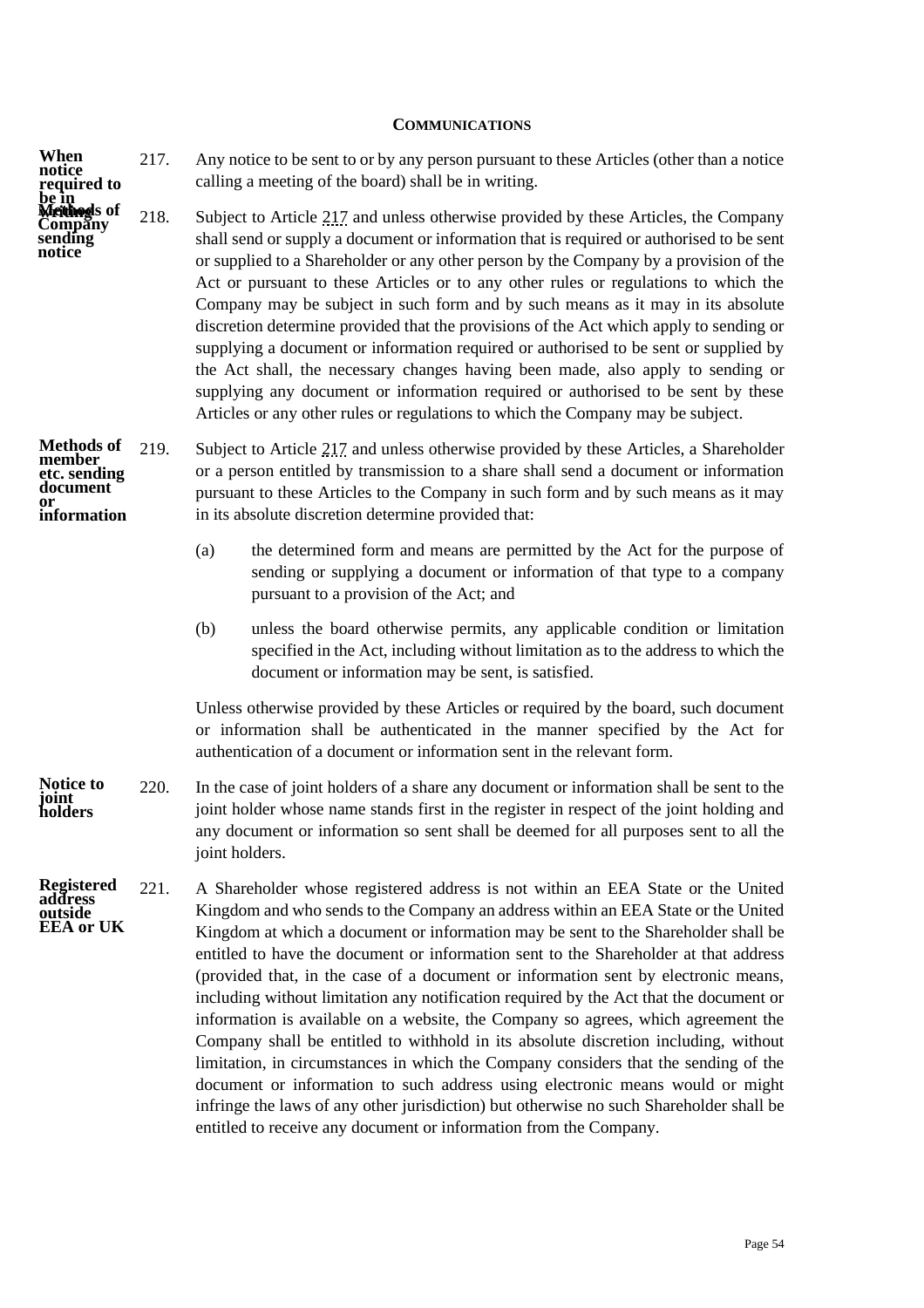222. A Shareholder present, either in person or by proxy, at any meeting of the Company or of the holders of any class of shares shall be deemed to have been sent notice of the meeting and, where requisite, of the purposes for which it was called. **Deemed receipt of notice**

223. The board may from time to time issue, endorse or adopt terms and conditions relating to the use of electronic means for the sending of notices, other documents and proxy appointments by the Company to Shareholders or persons entitled by transmission and by Shareholders or persons entitled by transmission to the Company. **Terms and conditions for electronic communica tions**

<span id="page-57-0"></span>224. A document or information may be sent or supplied by the Company to the person or persons entitled by transmission to a share by sending it in any manner the Company may choose authorised by these Articles for the sending of a document or information to a Shareholder, addressed to them by name, or by the title of representative of the deceased, or trustee of the bankrupt or by any similar description at the address (if any) in the United Kingdom as may be supplied for that purpose by or on behalf of the person or persons claiming to be so entitled. Until such an address has been supplied, a document or information may be sent in any manner in which it might have been sent if the death or bankruptcy or other event giving rise to the transmission had not occurred. **Notice to persons entitled by transmissio**

- 225. Every person who becomes entitled to a share shall be bound by any notice in respect of that share which, before his or her name is entered in the register, has been sent to a person from whom he or she derives his or her title, provided that no person who becomes entitled by transmission to a share shall be bound by any direction notice sent under Article [107](#page-29-1) to a person from whom he or she derives title. **Transferees etc. bound by prior notice**
- **Proof of sending/wh en notices etc. deemed sent by post**

**n**

<span id="page-57-1"></span>226. Proof that a document or information was properly addressed, prepaid and posted shall be conclusive evidence that the document or information was sent or supplied. A document or information sent by the Company to a Shareholder by post shall be deemed to have been received:

- (a) if sent by first class post or special delivery post from an address in the United Kingdom to another address in the United Kingdom, or by a postal service similar to first class post or special delivery post from an address in another country to another address in that other country, on the day following that on which the document or information was posted;
- (b) if sent by airmail from an address in the United Kingdom to an address outside the United Kingdom, or from an address in another country to an address outside that country (including without limitation an address in the United Kingdom), on the second day following that on which the document or information was posted;
- (c) in any other case, on the second day following that on which the document or information was posted.

<span id="page-57-2"></span>227. A document or information sent by the Company to a Shareholder by hand shall be deemed to have been received by the Shareholder when it is handed to the Shareholder or left at his or her registered address or an address notified to the Company in accordance with Article [221.](#page-56-2)

**When notices etc. deemed sent by hand**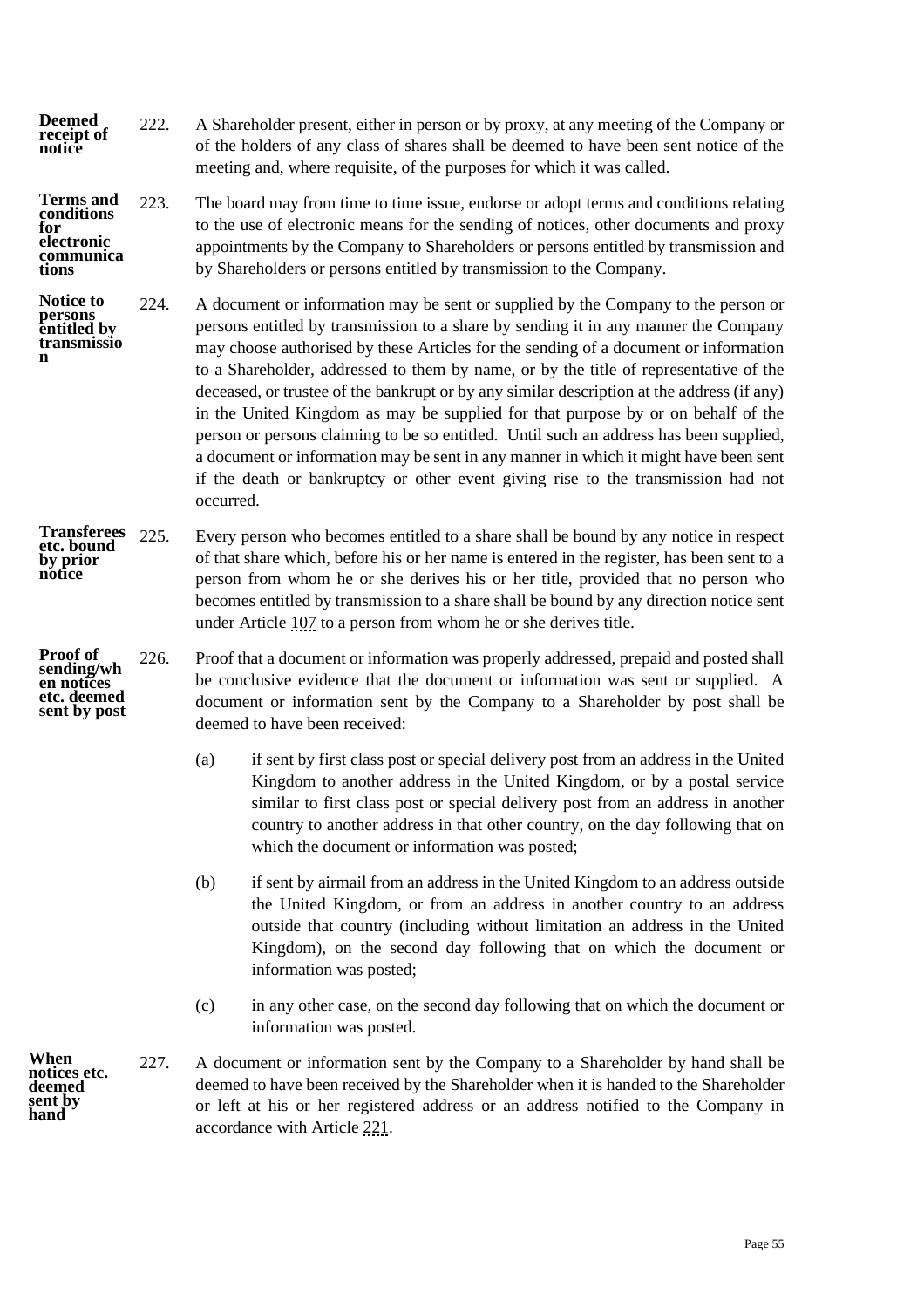- <span id="page-58-0"></span>228. Proof that a document or information sent or supplied by electronic means was properly addressed shall be conclusive evidence that the document or information was sent or supplied. A document or information sent or supplied by the Company to a Shareholder in electronic form shall be deemed to have been received by the Shareholder on the day following that on which the document or information was sent to the Shareholder. Such a document or information shall be deemed received by the Shareholder on that day notwithstanding that the Company becomes aware that the Shareholder has failed to receive the relevant document or information for any reason and notwithstanding that the Company subsequently sends a hard copy of such document or information by post to the Shareholder. **Proof of sending/wh en notices etc. deemed sent by electronic means**
- 229. A document or information sent or supplied by the Company to a Shareholder by means of a website shall be deemed to have been received by the Shareholder: **When notices etc. deemed** 
	- (a) when the document or information was first made available on the website; or
	- (b) if later, when the Shareholder is deemed by Article [226,](#page-57-1) [227](#page-57-2) or [228](#page-58-0) to have received notice of the fact that the document or information was available on the website. Such a document or information shall be deemed received by the Shareholder on that day notwithstanding that the Company becomes aware that the Shareholder has failed to receive the relevant document or information for any reason and notwithstanding that the Company subsequently sends a hard copy of such document or information by post to the Shareholder.
	- 230. A Shareholder shall not be entitled to receive any document or information that is required or authorised to be sent or supplied to the Shareholder by the Company by a provision of the Act or pursuant to these Articles or to any other rules or regulations to which the Company may be subject if documents or information sent or supplied to that Shareholder by post in accordance with these Articles have been returned undelivered to the Company:
		- (a) on at least two consecutive occasions; or
		- (b) on one occasion and reasonable enquiries have failed to establish the Shareholder's address.

Without prejudice to the generality of the foregoing, any notice of a general meeting of the Company which is in fact sent or purports to be sent to such Shareholder shall be ignored for the purpose of determining the validity of the proceedings at such general meeting.

Subject to Articl[e 221,](#page-56-2) a Shareholder to whom this Article applies shall become entitled to receive such documents or information when the Shareholder has given the Company an address to which they may be sent or supplied.

231. Subject to the Act, if at any time the Company is unable effectively to convene a general meeting by notices sent through the post in the United Kingdom as a result of the suspension or curtailment of postal services, notice of general meeting may be sufficiently given by advertisement in the United Kingdom. Any notice given by advertisement for the purpose of this Article shall be advertised in at least one newspaper having a national circulation. If advertised in more than one newspaper, the

**No entitlement to receive notice etc if Company has no current address**

**sent by website**

> **Notice during disruption of services**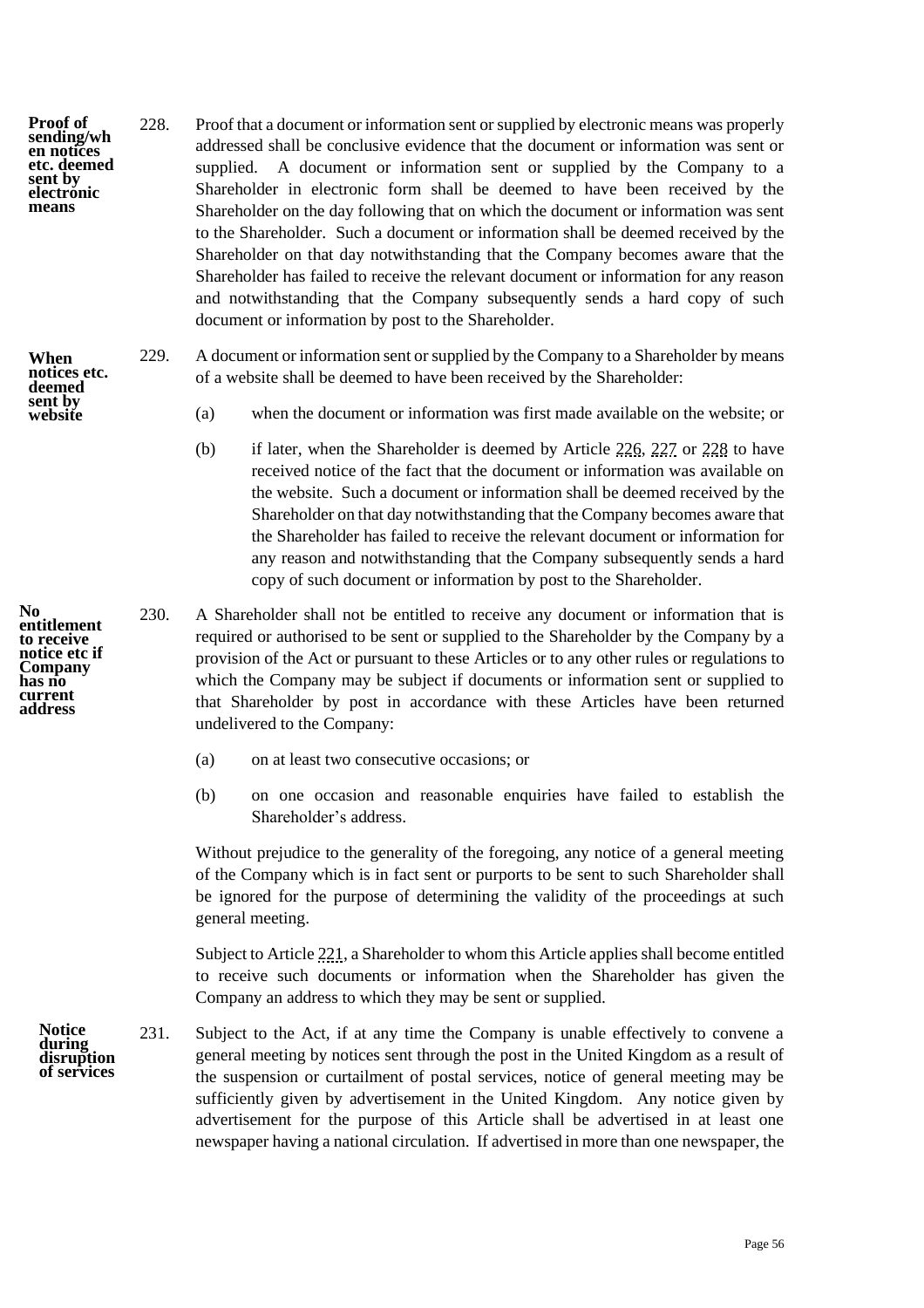advertisements shall appear on the same date. Such notice shall be deemed to have been sent to all persons who are entitled to have notice of meetings sent to them on the day when the advertisement appears. In any such case, the Company shall send confirmatory copies of the notice by post, if at least seven days before the meeting the posting of notices to addresses throughout the United Kingdom again becomes practicable.

# **DESTRUCTION OF DOCUMENTS**

- <span id="page-59-1"></span><span id="page-59-0"></span>232. The Company shall be entitled to destroy:
	- (a) all instruments of transfer of shares which have been registered, and all other documents on the basis of which any entry is made in the register, at any time after the expiration of six years from the date of registration;
	- (b) all dividend mandates, variations or cancellations of dividend mandates, and notifications of change of address at any time after the expiration of two years from the date of recording;
	- (c) all share certificates which have been cancelled at any time after the expiration of one year from the date of the cancellation;
	- (d) all paid dividend warrants, cheques and similar financial instruments at any time after the expiration of one year from the date of actual payment;
	- (e) all proxy appointments which have been used for the purpose of a poll at any time after the expiration of one year from the date of use; and
	- (f) all proxy appointments which have not been used for the purpose of a poll at any time after one month from the end of the meeting to which the proxy appointment relates and at which no poll was demanded.
- 233. It shall conclusively be presumed in favour of the Company that:
	- (a) every entry in the register purporting to have been made on the basis of an instrument of transfer or other document destroyed in accordance with Article [232](#page-59-1) was duly and properly made;
	- (b) every instrument of transfer destroyed in accordance with Article [232](#page-59-1) was a valid and effective instrument duly and properly registered;
	- (c) every share certificate destroyed in accordance with Article [232](#page-59-1) was a valid and effective certificate duly and properly cancelled; and
	- (d) every other document destroyed in accordance with Article [232](#page-59-1) was a valid and effective document in accordance with its recorded particulars in the books or records of the Company,

but:

(e) the provisions of this Article and Article [232](#page-59-1) apply only to the destruction of a document in good faith and without notice of any claim (regardless of the parties) to which the document might be relevant;

**Power of Company to destroy documents**

**Presumptio n in relation to destroyed documents**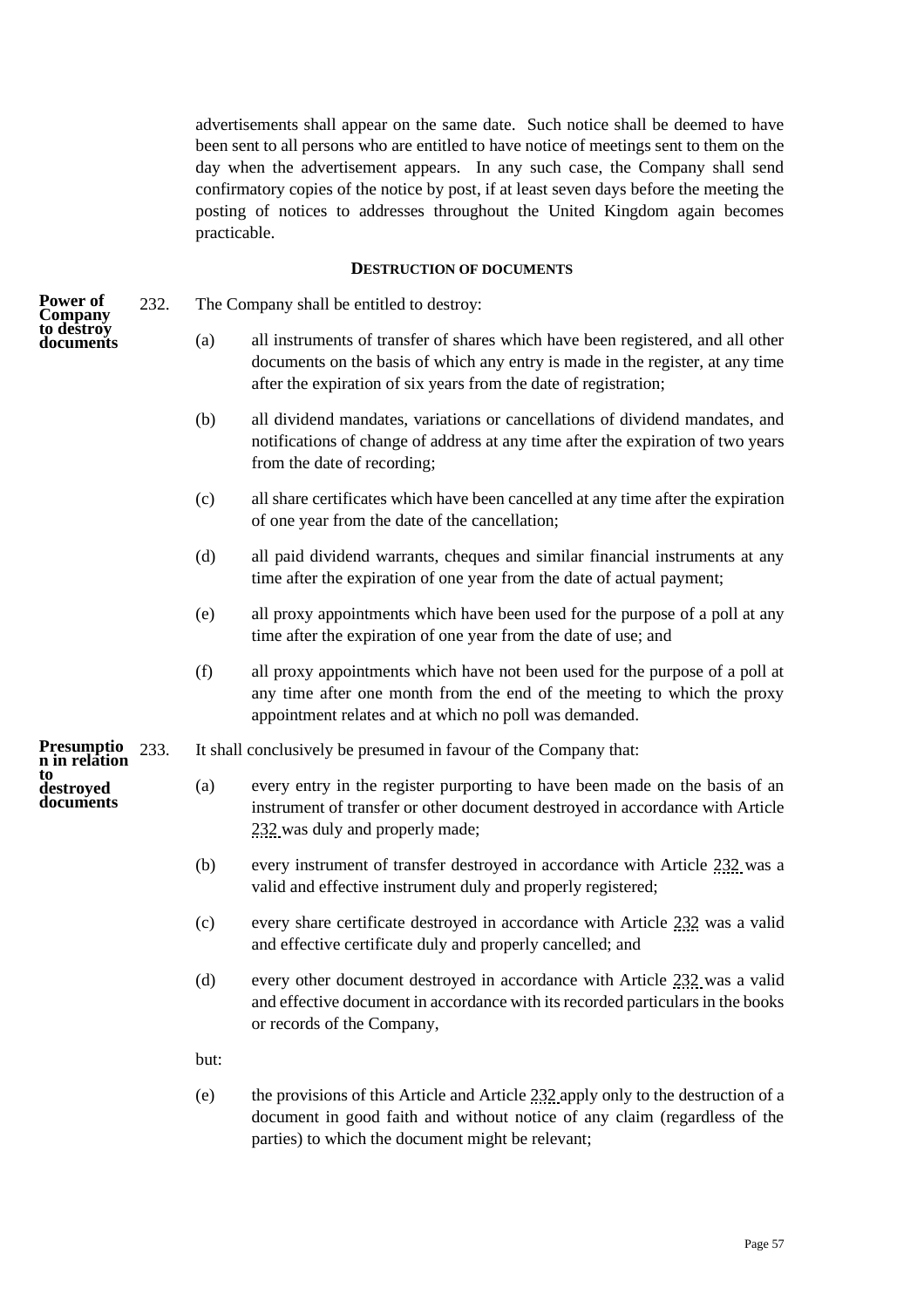- (f) nothing in this Article or Article [232](#page-59-1) shall be construed as imposing on the Company any liability in respect of the destruction of any document earlier than the time specified in Article [232](#page-59-1) or in any other circumstances which would not attach to the Company in the absence of this Article or Article [232;](#page-59-1) and
- (g) any reference in this Article or Article  $232$  to the destruction of any document includes a reference to its disposal in any manner.

#### **UNTRACED SHAREHOLDERS**

<span id="page-60-1"></span><span id="page-60-0"></span>234. The Company shall be entitled to sell all or any of the shares of a Shareholder or the shares to which a person is entitled by transmission if:

- (a) there has been a period of 12 years during which at least three dividends in respect of the shares in question (or any shares from which those shares have been derived) have become payable but no dividend has been claimed (the *relevant period*);
- (b) the Company has made reasonable enquiries to establish the address of the Shareholder or person entitled;
- (c) the Company has sent a notice (a *sale notice*) stating that it intends to sell the shares to the last known address of the Shareholder or person entitled; and
- (d) during the relevant period and the period of three months following the date on which the sale notice is deemed to have been received by the Shareholder or person entitled the Company has received no indication either of the whereabouts or of the existence of such Shareholder or person.
- <span id="page-60-2"></span>235. If the Company is entitled to sell any share pursuant to Article [234,](#page-60-1) it shall be entitled to sell any additional share issued at any time to the holder or person entitled in right of that share (or in right of any such share).
- <span id="page-60-3"></span>236. A sale pursuant to Article [234](#page-60-1) or [235](#page-60-2) may be made at such time and price and on such terms as the board may determine and to give effect to any such sale the board may: **Effecting the sale**
	- (a) where the shares are held in certificated form, authorise any person to execute an instrument of transfer of the shares to, or in accordance with the directions of, the buyer; or
	- (b) where the shares are held in uncertificated form, do all acts and things it considers necessary or expedient to effect the transfer of the shares to, or in accordance with the directions of, the buyer.
- An instrument of transfer executed by that person in accordance with Article  $236(a)$ shall be as effective as if it had been executed by the holder of, or person entitled by transmission to, the shares. An exercise by the Company of its powers in accordance with Article  $236(a)$  shall be as effective as if exercised by the registered holder of or person entitled by transmission to the shares. The transferee shall not be bound to see to the application of the purchase money, and his or her title to the shares shall not be affected by any irregularity in, or invalidity of, the proceedings in reference to the sale. **Effectivenes s of transfer**

**Power to dispose of shares of untraced shareholder s**

**Power to sell other shares**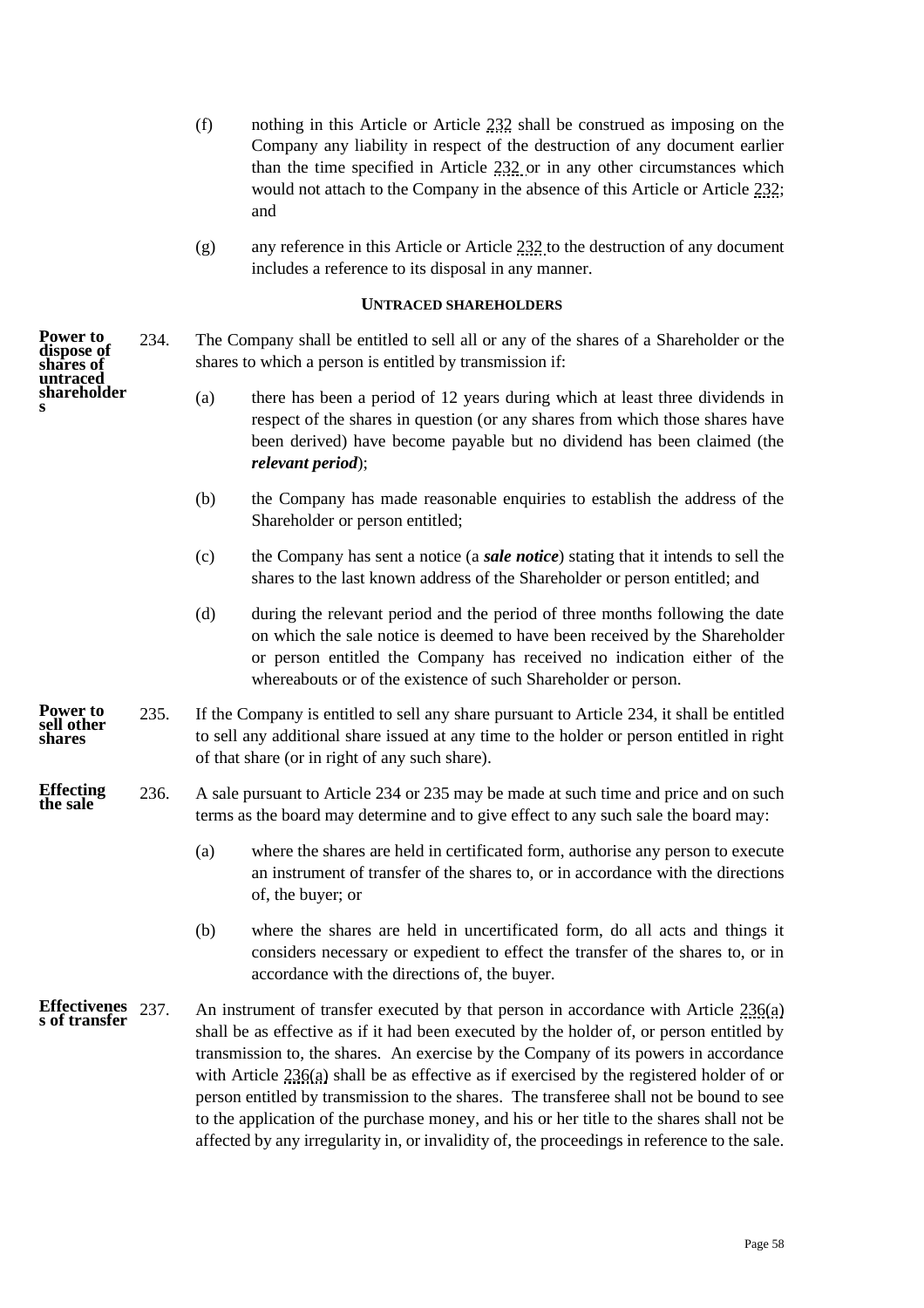<span id="page-61-0"></span>238. The net proceeds of sale shall belong to the Company. The Company shall not be obliged to account to the former Shareholder or other person previously entitled for an amount equal to the proceeds. The Company shall be entitled to use the proceeds in any way the board may from time to time think fit. **WINDING UP** 239. If the Company is wound up, the liquidator may, with the sanction of a special resolution of the Company and any other sanction required by the Insolvency Act 1986: (a) divide among the Shareholder in specie the whole or any part of the assets of the Company and may, for that purpose, value any assets and determine how the division shall be carried out as between the Shareholders or different classes of Shareholders; (b) vest the whole or any part of the assets in trustees for the benefit of the Shareholders; and (c) determine the scope and terms of those trusts, but no Shareholder shall be compelled to accept any asset on which there is a liability. 240. The power of sale of a liquidator shall include a power to sell wholly or partially for shares or debentures or other obligations of another body corporate, either then already constituted or about to be constituted for the purpose of carrying out the sale. **INDEMNITY** 241. Subject to the provisions of the Act, but without prejudice to any indemnity to which the person concerned may otherwise be entitled, every director or other officer of the Company or of any associated company (other than any person (whether an officer or not) engaged by the Company or any associated company as auditor) shall be indemnified out of the assets of the Company against any liability incurred or to be incurred by him or her in performing his or duties and/or exercising his or her powers (whether in connection with any negligence, default, breach of duty or breach of trust or otherwise) in relation to the affairs of the Company or such associated company, provided that this Article shall be deemed not to provide for, or entitle any such person to, indemnification to the extent that it would cause this Article, or any element of it, to be treated as void under the Act or otherwise under the Act. The Company may provide any person referred to in this Article 239 with funds (whether by loan or otherwise) to meet expenditure incurred or to be incurred by such person in defending any criminal, regulatory or civil proceedings or investigation or in connection with an application for relief (or to enable any such person to avoid incurring such expenditure). In this Articl[e 241,](#page-61-2) the terms "director" and "officer" shall include former directors and **Proceeds of sale Liquidator may distribute in specie Disposal of assets by liquidator Indemnity to directors and officers**

<span id="page-61-2"></span><span id="page-61-1"></span>former officers, respectively and the term "associated company" means any body corporate which is or was a subsidiary undertaking of the Company or in which the Company or any subsidiary undertaking of the Company is or was interested.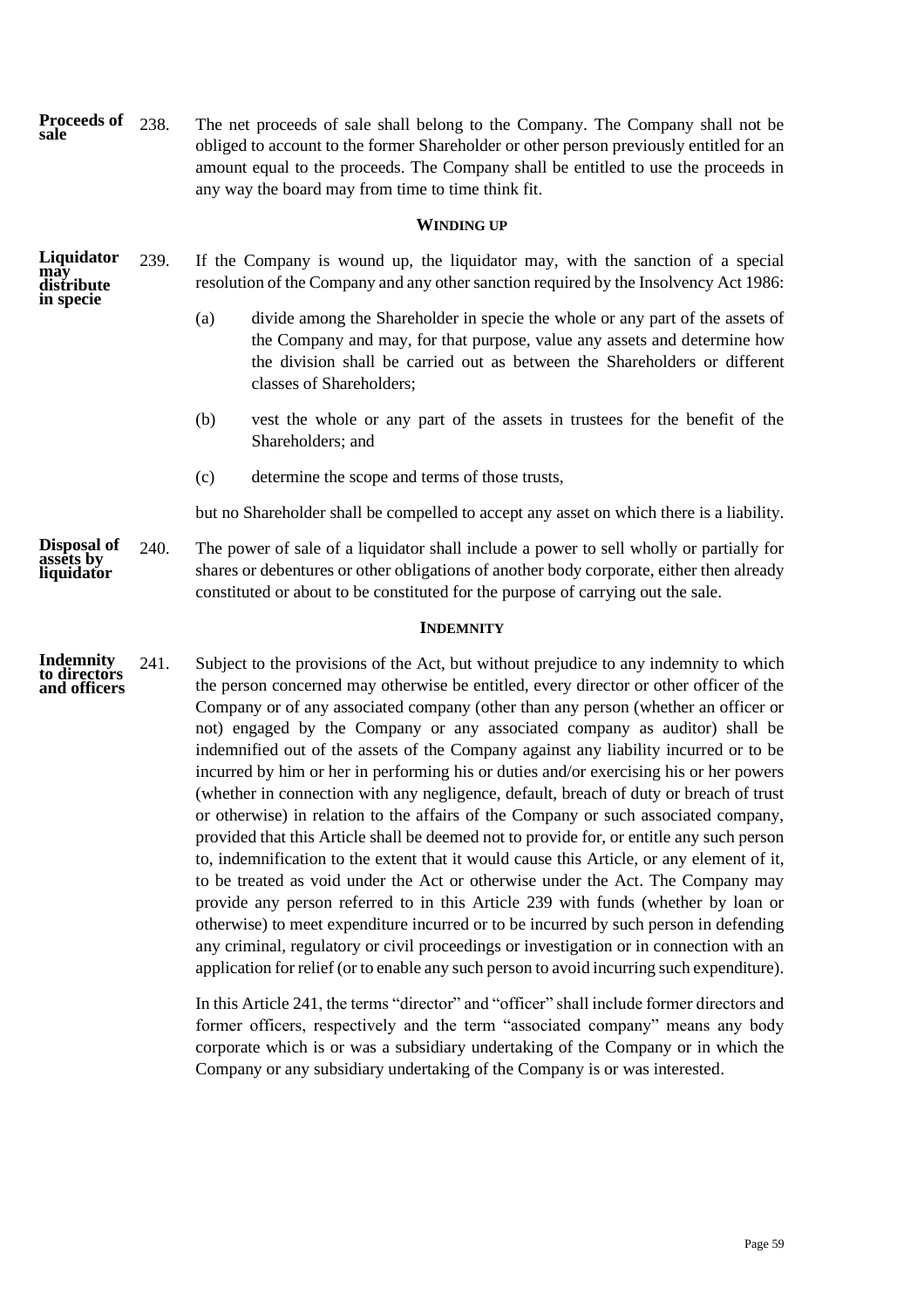#### **ARBITRATION OF CERTAIN SPECIFIED MATTERS**

- <span id="page-62-1"></span><span id="page-62-0"></span>242. In relation (only) to those matters that are to be submitted to arbitration pursuant to Article [52,](#page-17-1) the following procedure shall apply.
	- (a) Arbitration shall be conducted under the rules of the Netherlands Arbitration Institute, as amended in this article [242.](#page-62-1)
	- (b) Arbitration shall be conducted under the rules of the Netherlands Arbitration Institute as they pertain to Summary arbitral proceedings (*Arbitraal kort geding*), it being understood that the arbitration will not lead to preliminary relief but a final and binding resolution of the specific matters referred to in Article [52.](#page-17-1)
	- (c) The arbitral proceedings shall be conducted in the English language. The seat of the arbitration shall be Amsterdam. Dutch arbitration law will apply to the arbitration. No confidentiality obligations will apply to the arbitration.
	- (d) The [applicant(s) shall send a copy of the Request for Arbitration to the Company and] the Company will publish the Request for Arbitration on the homepage of its website.
	- (e) The administrator shall appoint directly a panel of 3 arbitrators (the *Special Arbitral Tribunal*). In doing so, the administrator will, as much as possible, select arbitrators who meet the following criteria (in descending order of preference):
		- (i) current or former members of the Enterprise Chamber;
		- (ii) Dutch qualified attorneys (*advocaten* or former *advocaten*) with experience with public take-over bids;
		- (iii) other persons with a Dutch law degree and experience with public take-over bids;
		- (iv) (other) current of former members of the Dutch judiciary;

it being understood and agreed that the chairperson will always be a lawyer (*jurist*).

- (f) Arbitrators will set a deadline for written submissions and will also determine a time and place for an oral hearing. They will communicate both to the Company who will immediately publish the same on the homepage of its website.
- (g) Arbitrators will accept written submissions [in Dutch and in English] not only from the applicant(s) and the defendant(s) but also from any [Shareholder] [party that would be considered an interested party under Dutch law] and will allow any interested party that has submitted a written submission to appear and speak at the oral hearing.